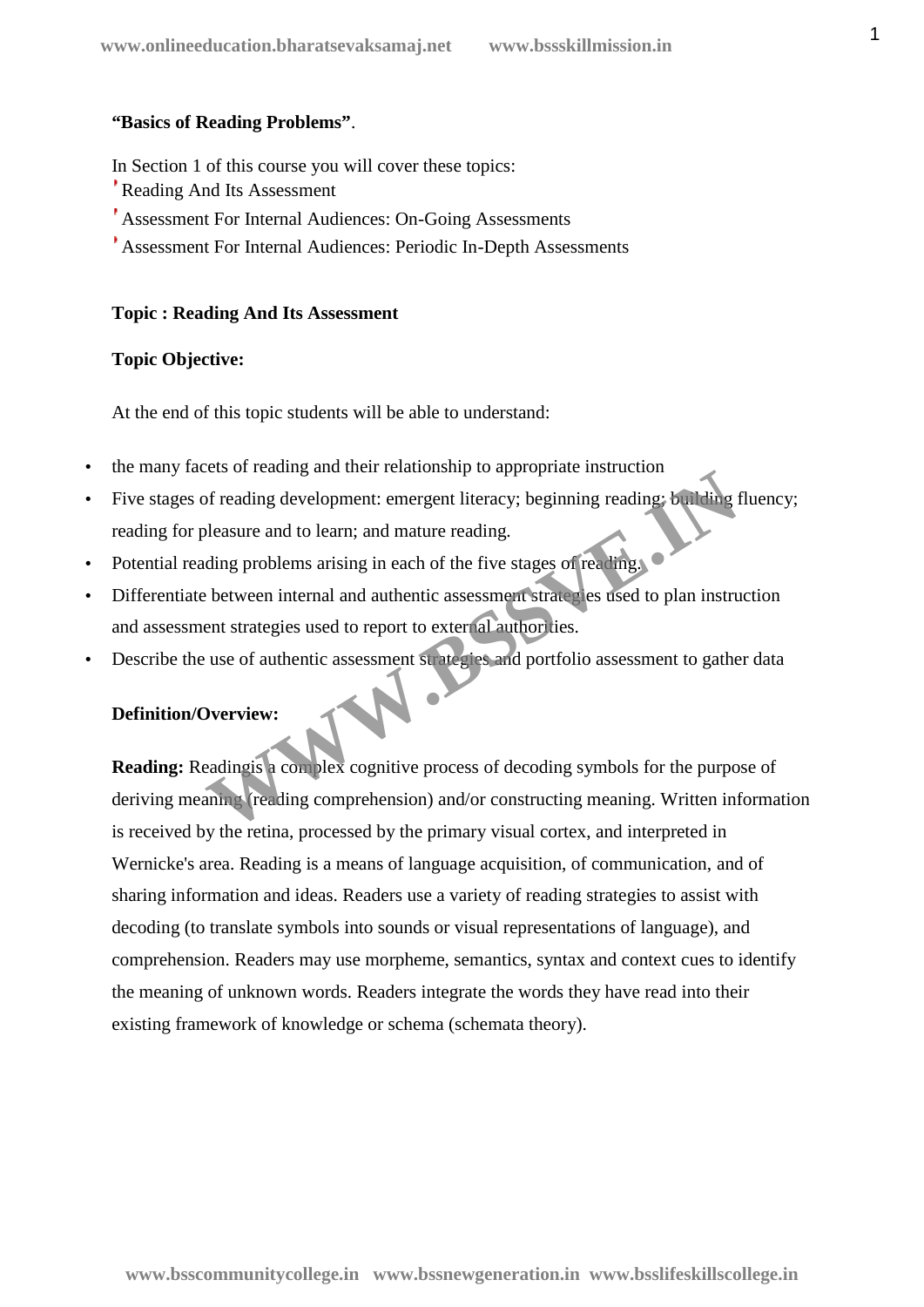# **Key Points:**

#### **1. What Is Reading?**

Although reading print text is now an important way for the general population to access information, this has not always been the case. With some exceptions, only a small percentage of the population in many countries was considered literate before the Industrial Revolution. Readingis a complex cognitive process of decoding symbols for the purpose of deriving meaning (reading comprehension) and/or constructing meaning. Written information is received by the retina, processed by the primary visual cortex, and interpreted in Wernicke's area.

Reading is a means of language acquisition, of communication, and of sharing information and ideas.

Readers use a variety of reading strategies to assist with decoding (to translate symbols into sounds or visual representations of language), and comprehension. Readers may use morpheme, semantics, syntax and context cues to identify the meaning of unknown words. Readers integrate the words they have read into their existing framework of knowledge or schema (schemata theory).Other types of reading may not be text-based, such as music notation or pictograms. Reading text is now an important way for the general population in many societies to access information and make meaning. means of language acquisition, of communication, and of sharing inform<br>a variety of reading strategies to assist with decoding to translate symbols<br>and representations of language), and comprehension. Readers may use<br>seman

Rates of reading include reading for memorization (fewer than 100 words per minute [wpm]); reading for learning (100200 wpm); reading for comprehension (200400 wpm); and skimming (400700 wpm). Readingfor comprehension is the essence of the daily reading of most people. Skimming is for superficially processing large quantities of text at a low level of comprehension (below 50%).

Advice for choosing the appropriate reading-rate includes reading flexibly, slowing when concepts are closely presented, and when the material is new, and increasing when the material is familiar and of thin concept. Speed reading courses and books often encourage the reader to continually accelerate; comprehension tests lead the reader to believe his or her comprehension is continually improving; yet, competence-in-reading requires knowing that skimming is dangerous, as a default habit.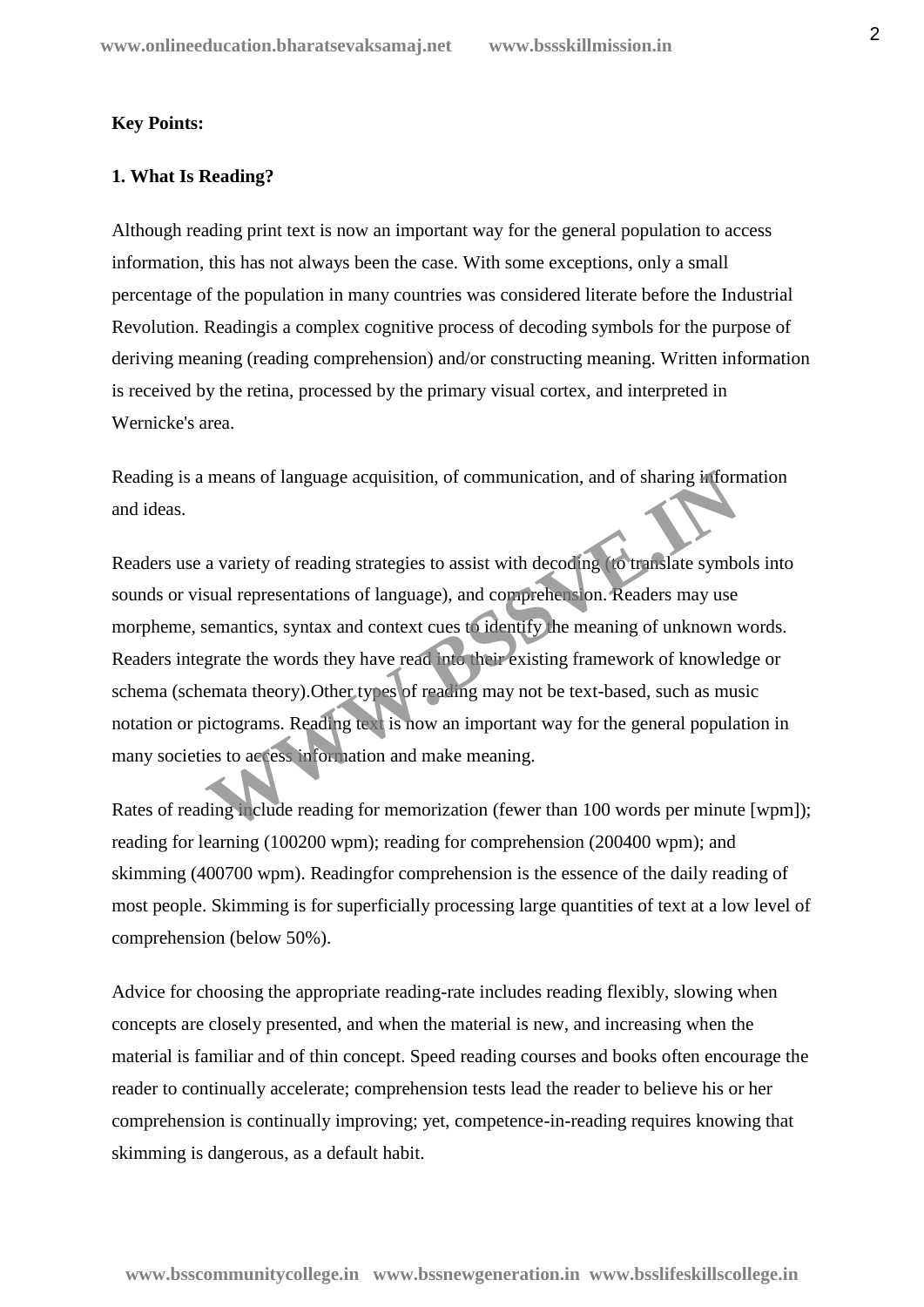The Taylor values probably are higher, for disregarding students who failed the comprehension test. The reading test by the french psychologist Pierre Lefavrais tested reading aloud, with a penalty for errors, and could, therefore, not be a rate greater than 150 wpm.

Cognition is a concept used in different ways by different disciplines, but is generally accepted to mean the process of thought. For example, in psychology and cognitive science it refers to an information processing view of an individual's psychological functions. Other interpretations of the meaning of cognition link it to the development of concepts; individual minds, groups, organizations, and even larger coalitions of entities, can be modelled as societies which cooperate to form concepts. The autonomous elements of each 'society' would have the opportunity to demonstrate emergent behavior in the face of some crisis or opportunity. Cognition can also be interpreted as "understanding and trying to make sense of the world". W.B.J

# **2. Fluency assessment**

There are separate standardized assessment tools administered for infants, school-aged children, adolescents and adults. Assessments primarily examine the form, content, understanding and use of language, as well as articulation, and phonology. Oral motor and swallowing assessments often require specialized training which includes the use of bedside examination tools and endoscopic/modified barium radiology procedures.

Individuals may be referred to an SLP for the following: Traumatic brain injury; Stroke; Alzheimer's disease and dementia; Cranial nerve damage; Progressive neurological conditions (Parkinson, ALS, etc); Developmental delay; Learning disability (speaking and listening); Autism Spectrum Disorders (including AspergerSyndrome); Genetic disorders that adversely affect speech, language and/or cognitive development; Injuries due to complications at birth; Feeding and swallowing concerns; Craniofacial anamolies that adversely affect speech, language and/or cognitive development; and Augmentative Alternative Communication needs.

There are myriad Speech-Language Assessment tools used for chidren and adults, depending on the area of need.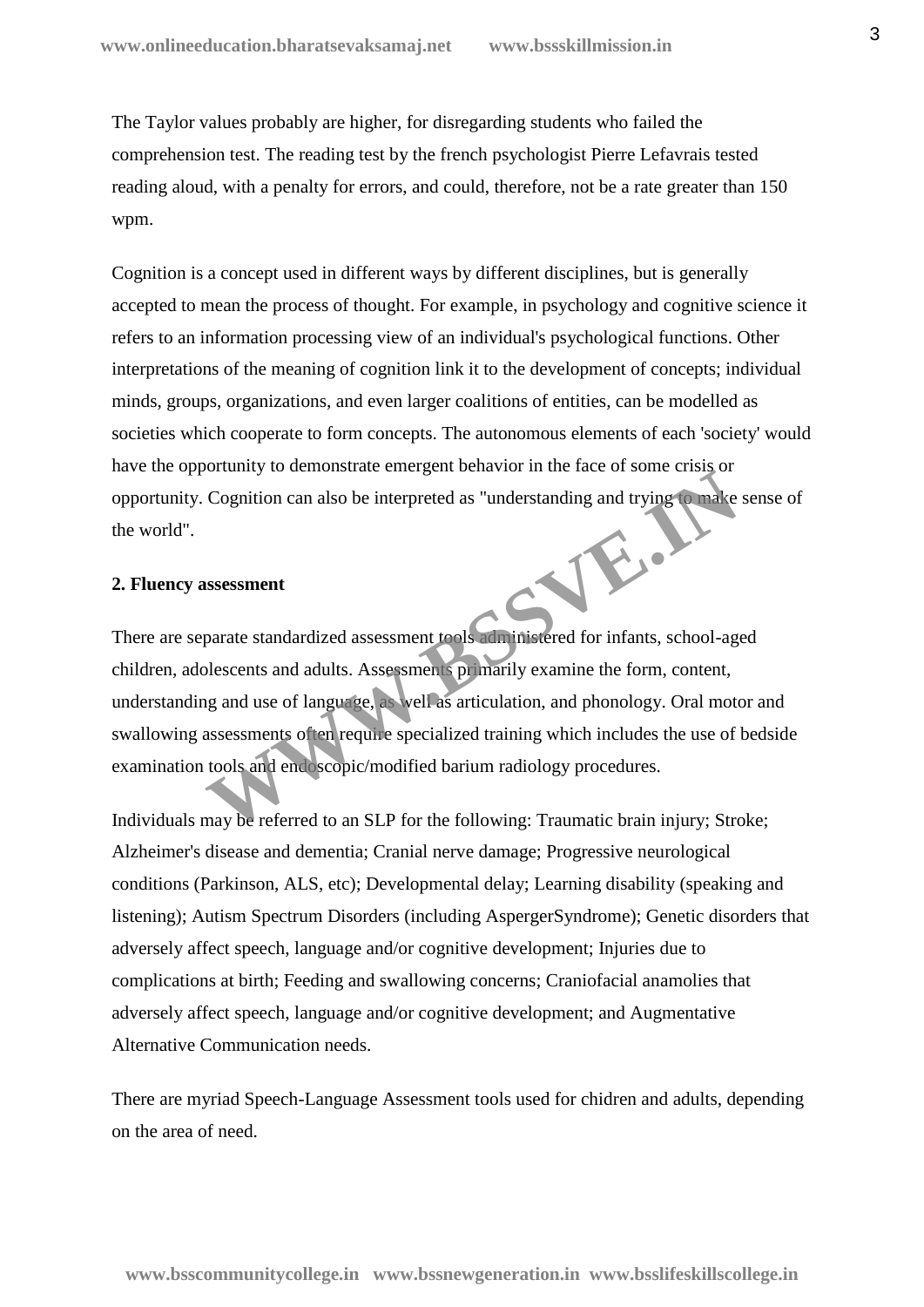# **3. Reading Assessment**

Proficient reading is equally dependent on two critical skills: the ability to understand the language in which the text is written, and the ability to recognize and process printed text. Each of these competencies is likewise dependent on lower level skills and cognitive abilities.

Assessment can focus on the individual learner, the learning community (class, workshop, or other organized group of learners), the institution, or the educational system as a whole. According to the Academic Exchange Quarterly, "Studies of a theoretical or empirical nature (including case studies, portfolio studies, exploratory, or experimental work) addressing the assessment of learner aptitude and preparation, motivation and learning styles, learning outcomes in achievement and satisfaction in different educational contexts are all welcome, as are studies addressing issues of measurable standards and benchmarks"

Rates of reading include reading for memorization (fewer than 100 words per minute [wpm]); reading for learning (100200 wpm); reading for comprehension (200400 wpm); and skimming (400700 wpm). Readingfor comprehension is the essence of the daily reading of most people. Skimming is for superficially processing large quantities of text at a low level of comprehension (below 50%). Substitute and the standards and benchmarks"<br>
ing include reading for memorization (fewer than 100 words perminute<br>
earning (100200 wpm); reading for comprehension (200400 wpm); and<br>
00700 wpm). Readingfor comprehension is

Advice for choosing the appropriate reading-rate includes reading flexibly, slowing when concepts are closely presented, and when the material is new, and increasing when the material is familiar and of thin concept. Speed reading courses and books often encourage the reader to continually accelerate; comprehension tests lead the reader to believe his or her comprehension is continually improving; yet, competence-in-reading requires knowing that skimming is dangerous, as a default habit.

#### **Topic : Assessment For Internal Audiences: On-Going Assessments**

# **Topic Objective:**

At the end of this topic students will be able to understand:

 Multiple sources of assessment information, including informal assessments and teacher observations, help create a complete, multidimensional picture of the students reading.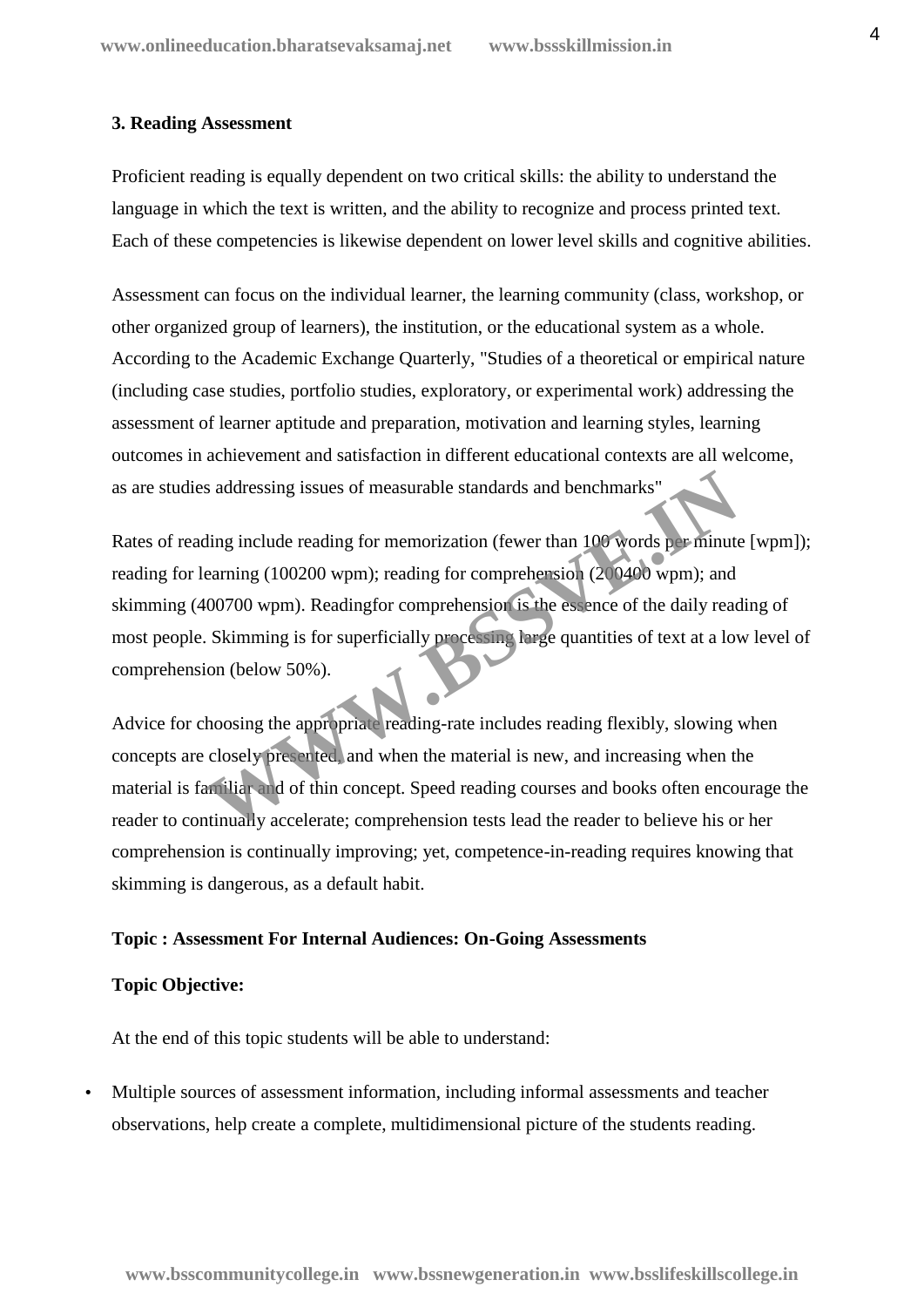- Successful reading is a result of interaction between reader and text in which the reader actively constructs meaning based on the readers prior information and print experiences, the readers motivation and purposes, and the complexity of the text.
- Informal, ongoing assessments help document what readers do in authentic, rather than testlike, reading situations, and they support instructional decision-making.
- The classroom teacher is in the best position to observe and collect information about readers interactions with text and to make informed instructional decisions based on such information.
- Systematic observation of students reading strategies and behaviors requires deliberate planning and documentation.

# **Definition/Overview:**

**Assessment:** Assessment can focus on the individual learner, the learning community (class, workshop, or other organized group of learners), the institution, or the educational system as a whole. According to the Academic Exchange Quarterly, "Studies of a theoretical or empirical nature (including case studies, portfolio studies, exploratory, or experimental work) addressing the assessment of learner aptitude and preparation, motivation and learning styles, learning outcomes in achievement and satisfaction in different educational contexts are all welcome, as are studies addressing issues of measurable standards and benchmarks. **Exercise:**<br> **WE ASSESSMENT CALC SERVING THE CONDUCTED**<br> **WE ACCOMBED TO A CONDUCT A SUPPRENT CONDUCT**<br> **WE ACCOMBED TO A CONDUCT SUPPRENT CALC SERVING TO A CONDUCT A SUPPRENT OF A SUPPRENT OF A SUPPRENT OF A SUPPRENT POSS** 

# **Key Points:**

#### **1. Observations of Reading Behaviors and Strategies**

Proficient reading is equally dependent on two critical skills: the ability to understand the language in which the text is written, and the ability to recognize and process printed text. Each of these competencies is likewise dependent on lower level skills and cognitive abilities.

Children who readily understand spoken language and who are able to fluently and easily recognize printed words do not usually have difficulty with reading comprehension. However, students must be proficient in both competencies to read well; difficulty in either domain undermines the overall reading process. At the conclusion of reading, children should be able to retell the story in their own words including characters, setting, and the events of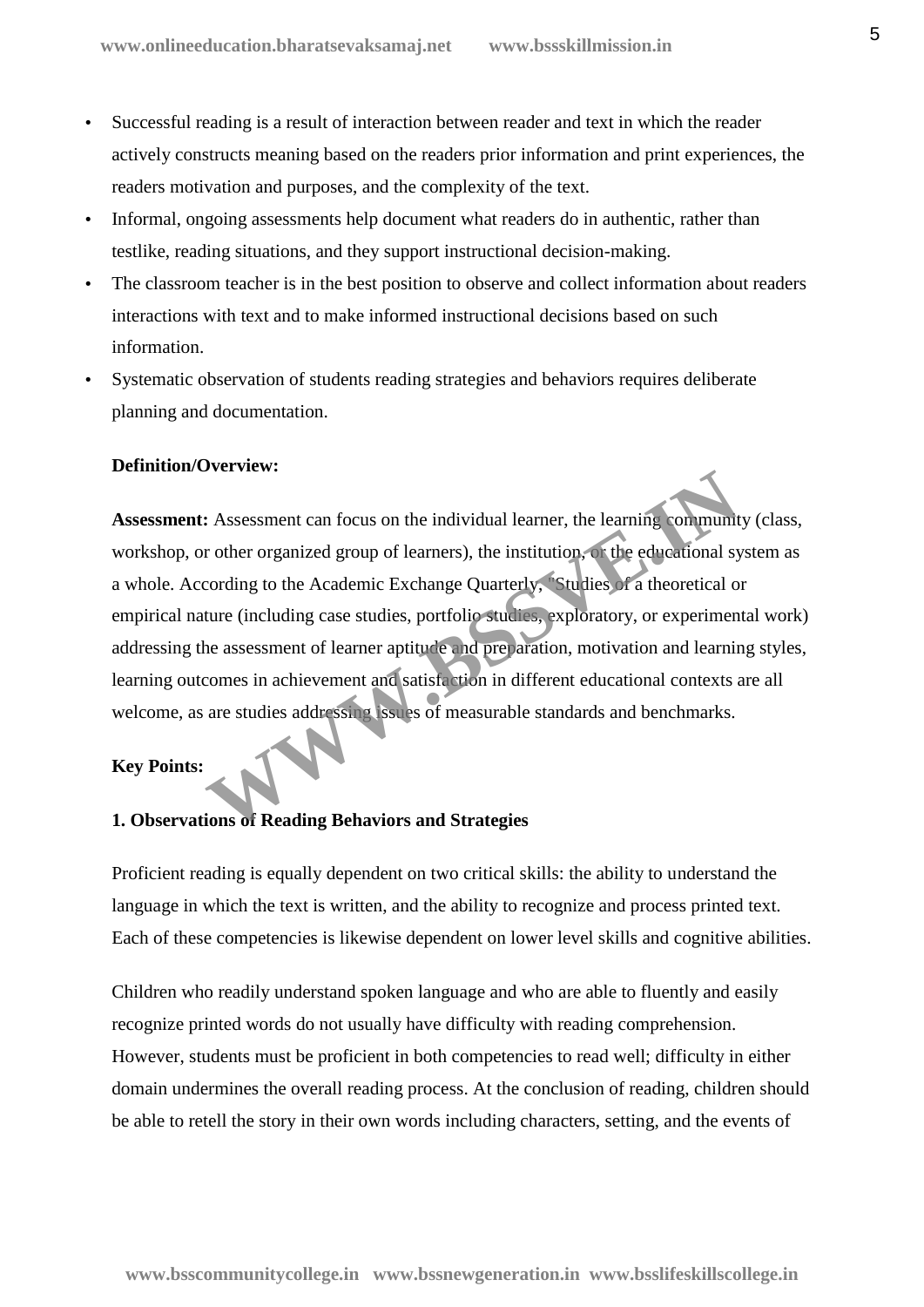the story. Readingresearchers define a skilled reader as one who can understand written text as well as they can understand the same passage if spoken.

Print recognition requires the ability to perceive printed text and translate it into spoken language. This aspect of reading is the crux of much of the reading debate.

Reading readiness has been defined as the point at which a person is ready to learn to read and the time during which a person transitions from being a non-reader into a reader. Other terms for reading readiness include early literacy and emergent reading.

Children begin to learn pre-reading skills at birth while they listen to the speech around them. In order to learn to read, a child must first have knowledge of the oral language. According to the Ontario Government (2003), the acquisition of language is natural, but the process of learning to read is not - reading must be taught. This belief contradicts basic language philosophy, which states that children learn to read while they learn to speak. The Ontario Government (2003) also believes that reading is the foundation for success, and that those children who struggle with reading in grades 1-3 are at a disadvantage in terms of academic success, compared to those children who are not struggling. Government (2003), the acquisition of language is natural, but the process<br>ead is not - reading must be taught. This belief contradicts be ic language<br>which states that children learn to read while they learn to spear. The

Because a child's early experience with literacy-related activities is highly correlated to the child's success with reading, it is important to consider a child's developmental level when choosing appropriate activities and goals. Early and enjoyable pre-reading experiences set the stage for a child's desire to learn. By participating in developmentally-appropriate activities (activities that are fun and challenging, but not frustrating), the child gains knowledge that will serve as the foundation for further learning as he or she enters the school system.

Reading readiness is highly individualistic. There is no "one size fits all" solution to teaching a child to read. A parent or educator may need to employ several techniques before finding the most appropriate method for an individual child. According to Vygotsky's Zone of Proximal Development a child can, through the help of an adult or more capable child, perform at a higher level than he or she can independently. The process of learning to read should thus be supported by a caring and supportive individual.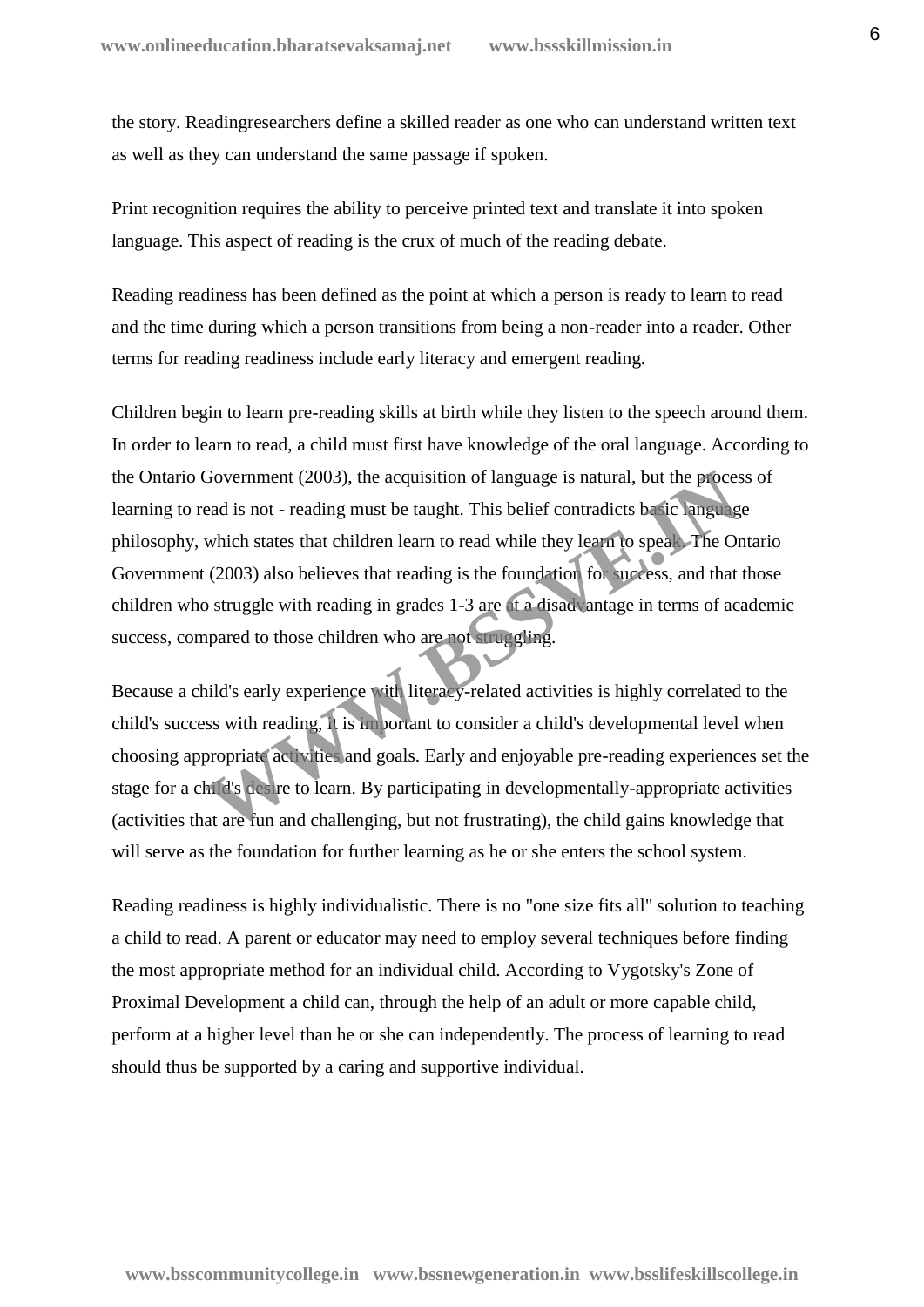# **2. Monitoring Spelling Progress**

Spelling is the writing of a word or words with the necessary letters and diacritics present in an accepted standard order. It is one of the elements of orthography and a prescriptive element of language. Most spellings attempt to approximate a transcribing of the sounds of the language into alphabetic letters; however, completely phonetic spellings are often the exception, due to drifts in pronunciations over time and irregular spellings adopted through common usage.

Whereas uniformity in the spelling of words is one of the features of a standard language in modern times, and official languages usually prescribe standard spelling, minority languages and regional languages often lack this trait. Furthermore, it is a relatively recent development in various major languages in national contexts, linked to the compiling of dictionaries, the founding of national academies, and other institutions of language maintenance, including compulsory mass education.

In countries such as the U.S. and U.K. without official spelling policies, many vestigial and foreign spelling conventions work simultaneously. In countries where there is a national language maintenance policy, such as France, the Netherlandsand Germany, reforms were driven to make spelling a better index of pronunciation. Spelling often evolves for simple reasons of alphabetic thrift, as when British English "catalogue" becomes American English "catalog". ajor languages in national contexts, linked to the compiling of dictionari<br>mational academies, and other institutions of language maintenance, incl<br>mass education.<br>such as the U.S. and U.K. without official spelling polici

# **2.1 Methods used to teach and learn spelling**

Learning proper spelling by rote is a traditional element of elementary education. In the U.S., the ubiquity of the phonics method of teaching reading, which emphasizes the importance of "sounding out" spelling in learning to read, also puts a premium on the prescriptive learning of spelling. For these reasons, divergence from standard spelling is often perceived as an index of stupidity, illiteracy, or lower class standing. The intelligence of Dan Quayle, for instance, was repeatedly disparaged for his correcting a student's spelling of "potato" as the now non-standard "potatoe" (C15th spelling, O.E.D.) at an elementary school spelling bee in Trenton, New Jersey on June 15, 1992.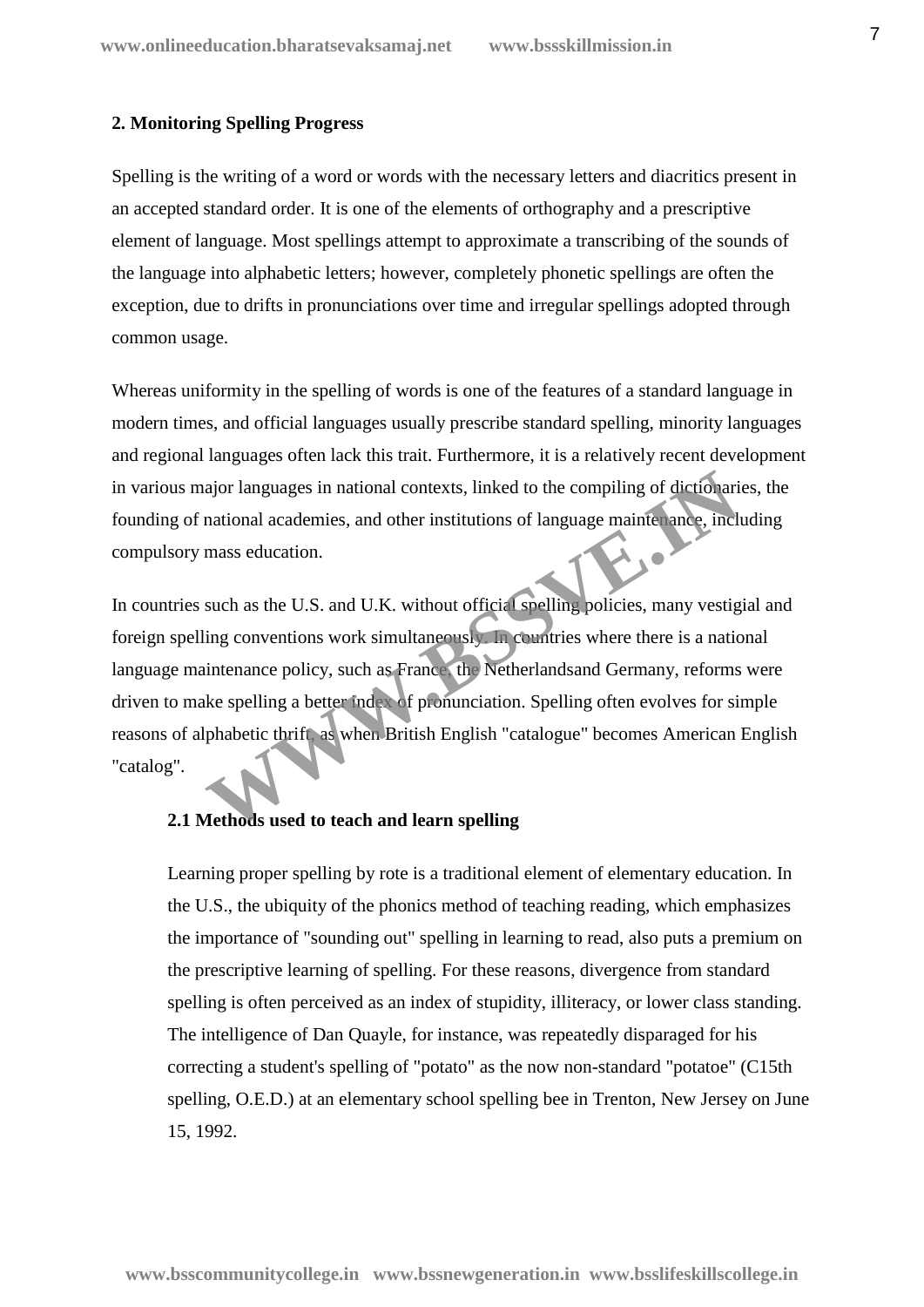The opposite viewpoint was voiced by President Andrew Jackson who stated "It's a damn poor mind that can only think of one way to spell a word."

Since traditional language teaching methods emphasize written language over spoken language, a second-language speaker may have a better spelling ability than a native speaker despite having a poorer command of the language.

Spelling tests are usually used to assess a student's mastery over the words in the spelling lessons s/he has received so far. They can also be an effective practice method. There are many free spelling tests on websites on the Internet. There are two major problems with spelling tests, however. First, many students "cram" the content into short term memory only to forget it immediately after the test. Secondly, although tests are great to determine which words are hard for a student, they do not ensure proper follow up. An effective remedy is often missing, especially since some students need much more support than others.

Spelling bees are competitions to determine the best speller of a group. Such events have grown in popularity and are often televised, particularly in the U.S.

# **2.2 Divergent spelling**

Divergent spelling is a popular advertising technique, used to attract attention or to render a trademark "suggestive" rather than "merely descriptive." The pastry chains Dunkin' Donuts and Krispy Kreme, for example, employ non-standard spellings. The same technique is also popular among some recording artists. we proper follow up. An effective remedy is often missing, especially simplest reproper follow up. An effective remedy is often missing, especially simplest and much more support than others.<br>
We see all much more support

#### **2.3 The word itself**

Spelling is a notable word; it is sometimes humorously spelled as "speeling" when drawing attention to poor spelling. The past tense and past participle of spell (only in the word-related sense) have both a regular form in spelled and an irregular form in spelt. British English and Canadian English allow both irregular and regular forms; in American English, the irregular forms are rarely used.

**www.bsscommunitycollege.in www.bssnewgeneration.in www.bsslifeskillscollege.in**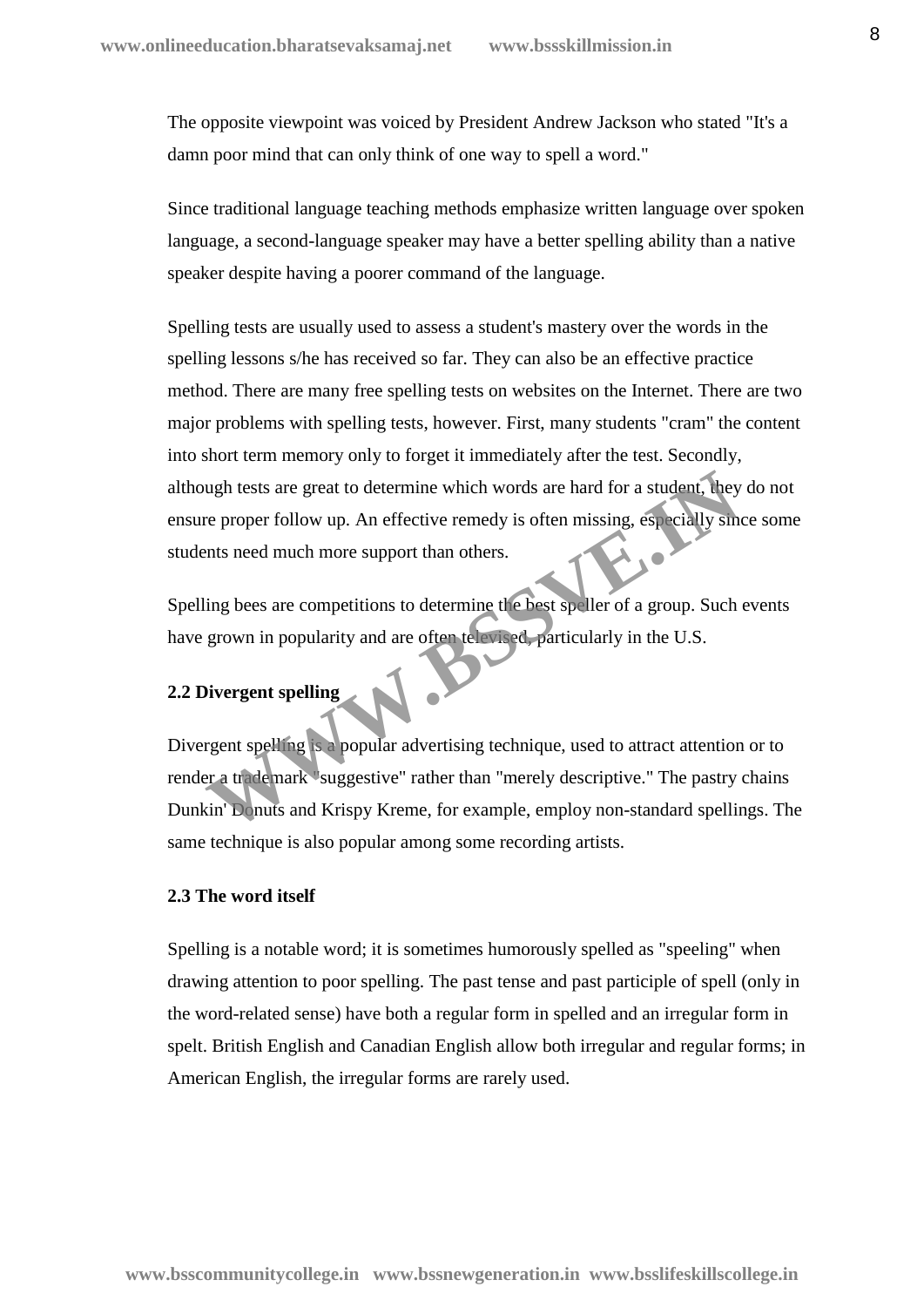#### **Topic : Assessment For Internal Audiences: Periodic In-Depth Assessments**

#### **Topic Objective:**

At the end of this topic students will be able to understand:

- principles of effective classroom reading assessment?
- the four purposes of classroom reading assessment?
- commercial reading tests are available for classroom use? What is student and classroom profiling? How is profiling used to form needs-based reading groups?

#### **Definition/Overview:**

**Reading education:** Reading education is the process by which individuals are taught to derive meaning from text. Government-funded scientific research on reading and reading instruction began in the U.S.in the 1960s. In the 1970s and 1980s, researchers began publishing findings based on converging evidence from multiple studies. However, these findings have been slow to move into typical classroom practice. **Example 18 Set of the US.** Set of the Microslav Set of the Microslav Set of the Microslav Set of the W.S. In the 1960s. In the 1970s and 1980s researchers began indings based on converging evidence from militiple studies.

#### **Key Points:**

# **1. Principles and Purposes of Reading Assessment**

Assessment can focus on the individual learner, the learning community (class, workshop, or other organized group of learners), the institution, or the educational system as a whole. According to the Academic Exchange Quarterly, "Studies of a theoretical or empirical nature (including case studies, portfolio studies, exploratory, or experimental work) addressing the assessment of learner aptitude and preparation, motivation and learning styles, learning outcomes in achievement and satisfaction in different educational contexts are all welcome, as are studies addressing issues of measurable standards and benchmarks"

Rates of reading include reading for memorization (fewer than 100 words per minute [wpm]); reading for learning (100200 wpm); reading for comprehension (200400 wpm); and skimming (400700 wpm). Readingfor comprehension is the essence of the daily reading of most people. Skimming is for superficially processing large quantities of text at a low level of comprehension (below 50%).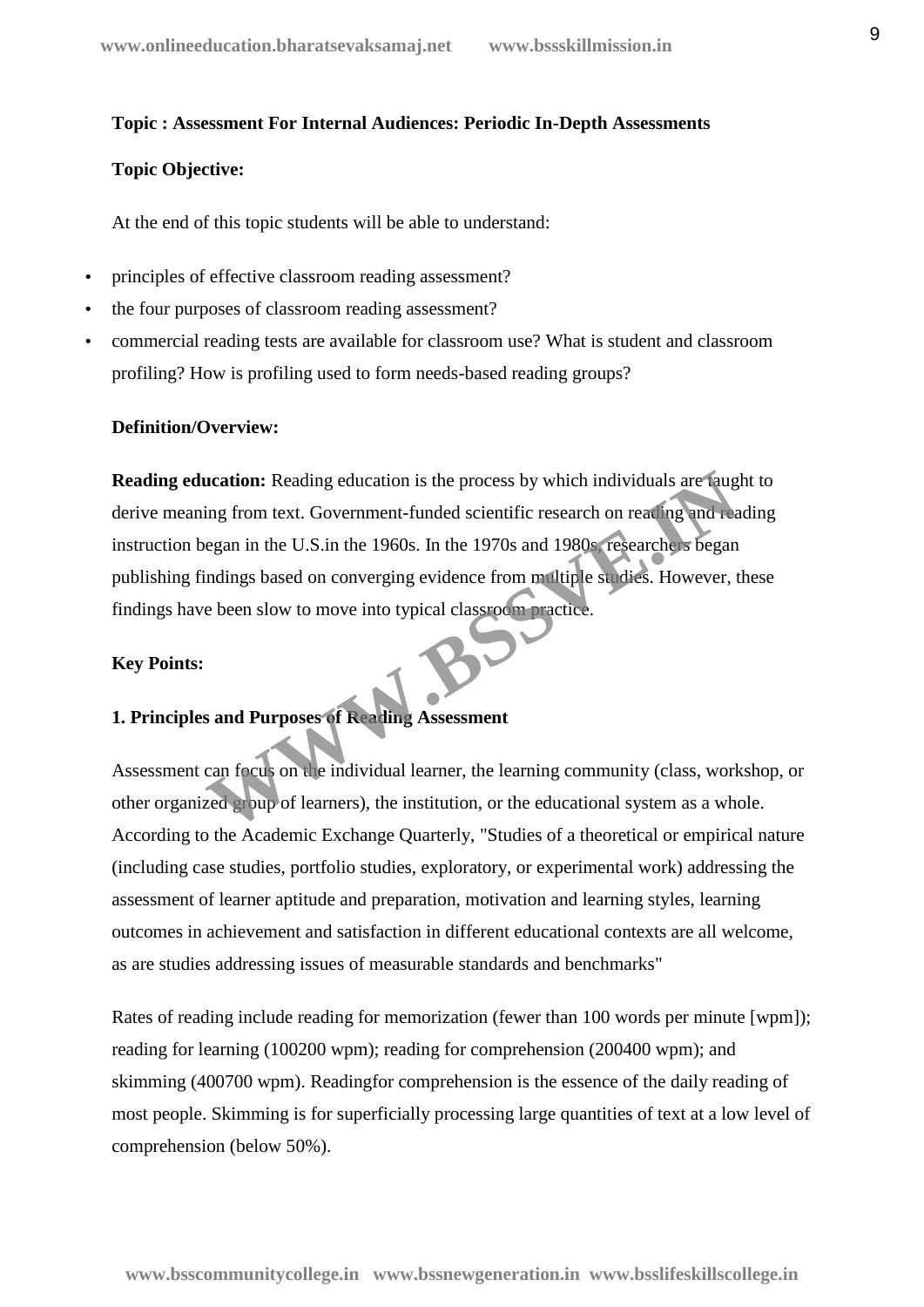Advice for choosing the appropriate reading-rate includes reading flexibly, slowing when concepts are closely presented, and when the material is new, and increasing when the material is familiar and of thin concept. Speed reading courses and books often encourage the reader to continually accelerate; comprehension tests lead the reader to believe his or her comprehension is continually improving; yet, competence-in-reading requires knowing that skimming is dangerous, as a default habit.

The table to the right shows reading-rate varies with age , regardless of the period (1965 to 2005) and the language (English, French, German). The Taylor values probably are higher, for disregarding students who failed the comprehension test. The reading test by the french psychologist Pierre Lefavrais tested reading aloud, with a penalty for errors, and could, therefore, not be a rate greater than 150 wpm.

# **2. Types of Assessment**

The term "assessment" is generally used to refer to all activities teachers use to help students learn. Though the notion of assessment is generally more complicated than the following categories suggest, assessment is often divided for the sake of convenience using the following distinctions: (1) formative and summative; (2) objective and subjective; (3) referencing (criterion-referenced, norm-referenced, and ipsative); and (4) informal and formal. Assessment is generally used to refer to all activities teachers use to help<br>th the notion of assessment is generally note complicated than the following<br>ggest, assessment is often divided for the sake of convenience using

# **2.1 Formative and summative**

Assessment is often divided into formative and summative categories for the purpose of considering different objectives for assessment practices.

Summative assessment - Summative assessment is generally carried out at the end of a course or project. In an educational setting, summative assessments are typically used to assign students a course grade.

Formative assessment - Formative assessment is generally carried out throughout a course or project. Formative assessment, also referred to as "educative assessment," is used to aid learning. In an educational setting, formative assessment might be a teacher (or peer) or the learner, providing feedback on a student's work, and would not necessarily be used for grading purposes.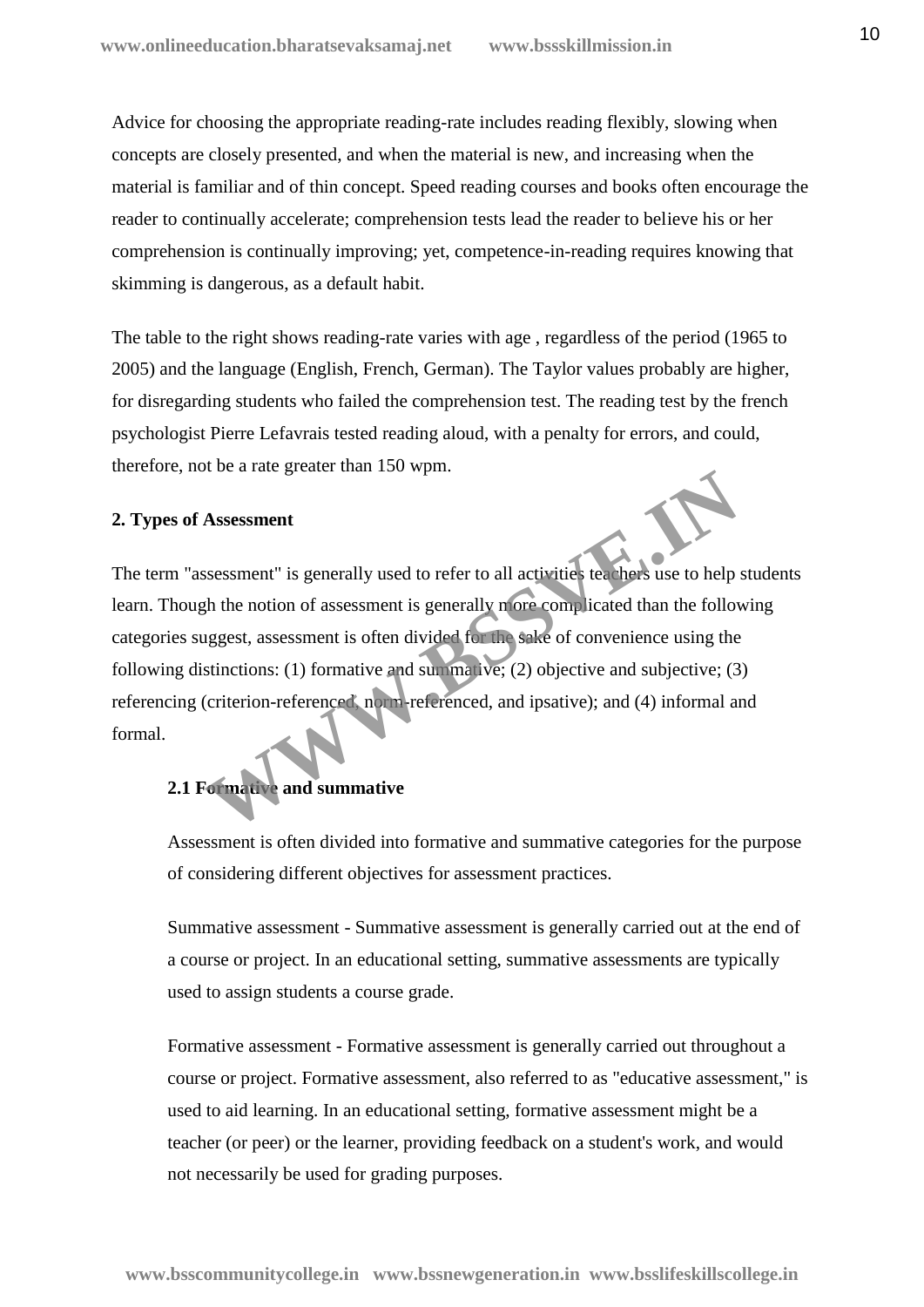Summative and formative assessment are often referred to in a learning context as assessment of learning and assessment for learning respectively. Assessment of learning is generally summative in nature and intended to measure learning outcomes and report those outcomes to students, parents, and administrators. Assessment of learning generally occurs at the conclusion of a class, course, semester, or academic year. Assessment for learning is generally formativein nature and is used by teachers to consider approaches to teaching and next steps for individual learners and the class.

A common form of formative assessment is diagnostic assessment. Diagnostic assessment measures a student's current knowledge and skills for the purpose of identifying a suitable program of learning. Self-assessment is a form of diagnostic assessment which involves students assessing themselves. Forward-looking assessment asks those being assessed to consider themselves in hypothetical future situations.

Performance-based assessment is similar to summative assessment, as it focuses on achievement. It is often aligned with the standards-based education reform and outcomes-based education movement. Though ideally they are significantly different from a traditional multiple choice test, they are most commonly associated with standards-based assessment which use free-form responses to standard questions scored by human scorers on a standards-based scale, meeting, falling below, or exceeding a performance standard rather than being ranked on a curve. A well defined task is identified and students are asked to create, produce, or do something, often in settings that involve real-world application of knowledge and skills. Proficiency is demonstrated by providing an extended response. Performance formats are further differentiated into products and performances. The performance may result in a product, such as a painting, portfolio, paper, or exhibition, or it may consist of a performance, such as a speech, athletic skill, musical recital, or reading. Solutions.<br>
Solutions.<br>
Solutions.<br>
Solutions.<br>
Solutions.<br>
Solutions.<br>
Solutions.<br>
Solutions.<br>
Solutions.<br>
It is often aligned with the standards based education reform are<br>
ment. It is often aligned with the standards ba

#### **2.2. Objective and subjective**

Assessment (either summative or formative) is often categorized as either objective or subjective. Objective assessment is a form of questioning which has a single correct answer. Subjective assessment is a form of questioning which may have more than one correct answer (or more than one way of expressing the correct answer). There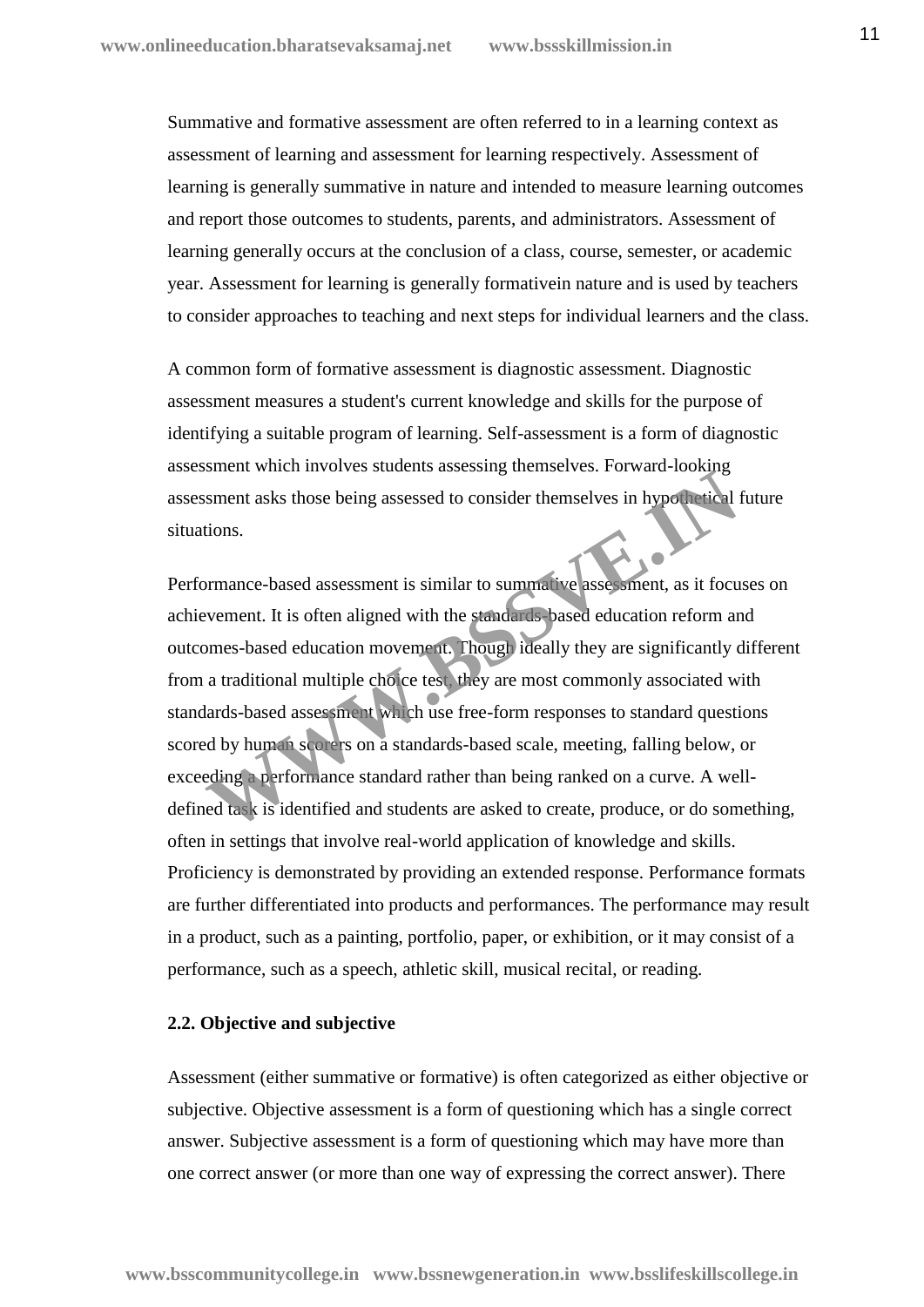are various types of objective and subjective questions. Objective question types include true/false answers, multiple choice, multiple-response and matching questions. Subjective questions include extended-response questions and essays. Objective assessment is well suited to the increasingly popular computerized or online assessment format. Some have argued that the distinction between objective and subjective assessments is neither useful nor accurate because, in reality, there is no such thing as "objective" assessment. In fact, all assessments are created with inherent biases built into decisions about relevant subject matter and content, as well as cultural (class, ethnic, and gender) biases.

#### **2.3 Bases of comparison**

Test results can be compared against an established criterion, or against the performance of other students, or against previous performance: Criterion-referenced assessment, typically using a criterion-referenced test, as the name implies, occurs when candidates are measured against defined (and objective) criteria. Criterionreferenced assessment is often, but not always, used to establish a persons competence (whether s/he can do something). The best known example of criterion-referenced assessment is the driving test, when learner drivers are measured against a range of explicit criteria (such as Not endangering other road users). Norm-referenced assessment (colloquially known as "grading on the curve"), typically using a normreferenced test, is not measured against defined criteria. This type of assessment is relative to the student body undertaking the assessment. It is effectively a way of comparing students. The IQ test is the best known example of norm-referenced assessment. Many entrance tests (to prestigious schools or universities) are normreferenced, permitting a fixed proportion of students to pass (passing in this context means being accepted into the school or university rather than an explicit level of ability). This means that standards may vary from year to year, depending on the quality of the cohort; criterion-referenced assessment does not vary from year to year (unless the criteria change). Ipsativeassessment is self comparison either in the same domain over time, or comparative to other domains within the same student. results can be compared against an established criterion, or against the ormance of other students, or against previous performance: Criterion-referenced test, as the name implies, or candidates are measured against define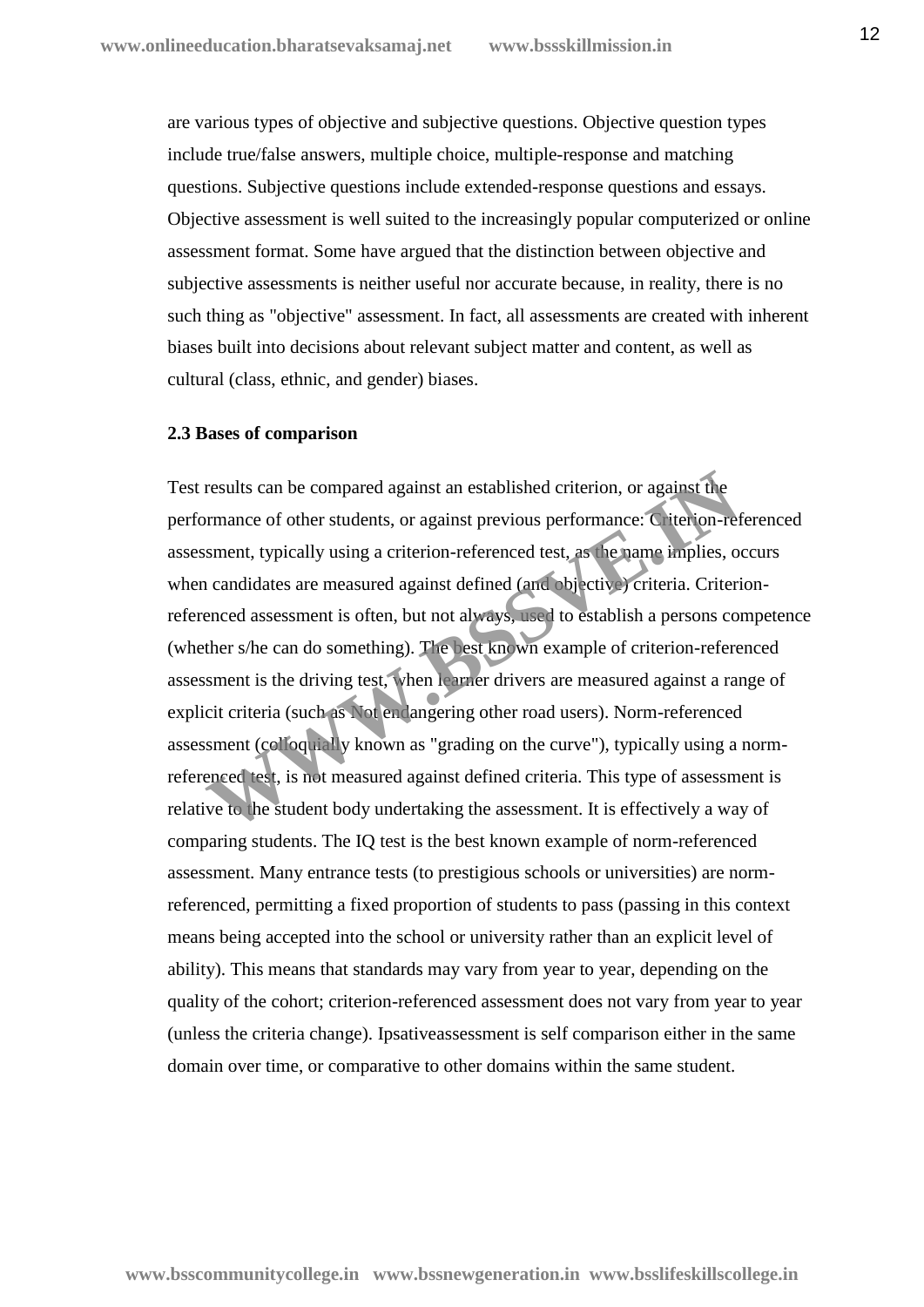# **2.4 Informal and formal**

Assessment can be either formal or informal. Formal assessment usually implicates a written document, such as a test, quiz, or paper. A formal assessment is given a numerical score or grade based on student performance, whereas an informal assessment does not contribute to a student's final grade. An informal assessment usually occurs in a more casual manner and may include observation, inventories, checklists, rating scales, rubrics, performance and portfolio assessments, participation, peer and self evaluation, and discussion.

# **2.5 Internal and external**

Internal assessment is set and marked by the school (i.e. teachers). Students get the mark and feedback regarding the assessment. External assessment is set by the governing body, and is marked by non-biased personnel. With external assessment, students only receive a mark. Therefore, they have no idea how they actually performed (i.e. what bits they answered correctly.) mal assessment is set and marked by the school (i.e. teachers). Students g<br>and feedback regarding the assessment. External assessment is set by the<br>ming body, and is marked by non-biased personnel. With external assesses<br>m

# **3. Instructional methods**

A variety of different methods of teaching reading have been advocated in English-speaking countries. In the United States, the debate is often more political than objective. Parties often divide into two camps which refuse to accept each others terminology or frame of reference. Despite this both camps often incorporate aspects of the other's methods. Both camps accuse the other of causing failure to learn to read and write.

Historically, the two camps have been called Whole Language and Phonics, although the Whole Language instructional method has also been referred to as "literature-based reading program" and "integrated language arts curriculum" . Currently (2007), the differing perspectives are frequently referred to as "balanced reading instruction" (Whole Language) and "scientifically-based reading instruction" (Phonics).

Phonics advocates assert that, to read a large vocabulary of words correctly and fluently requires detailed knowledge of the structure of the English language, particularly spelling speech patterns. Whole Language advocates assert that students do not need to be able to sound out words, but should look at unknown words and figure them out using context.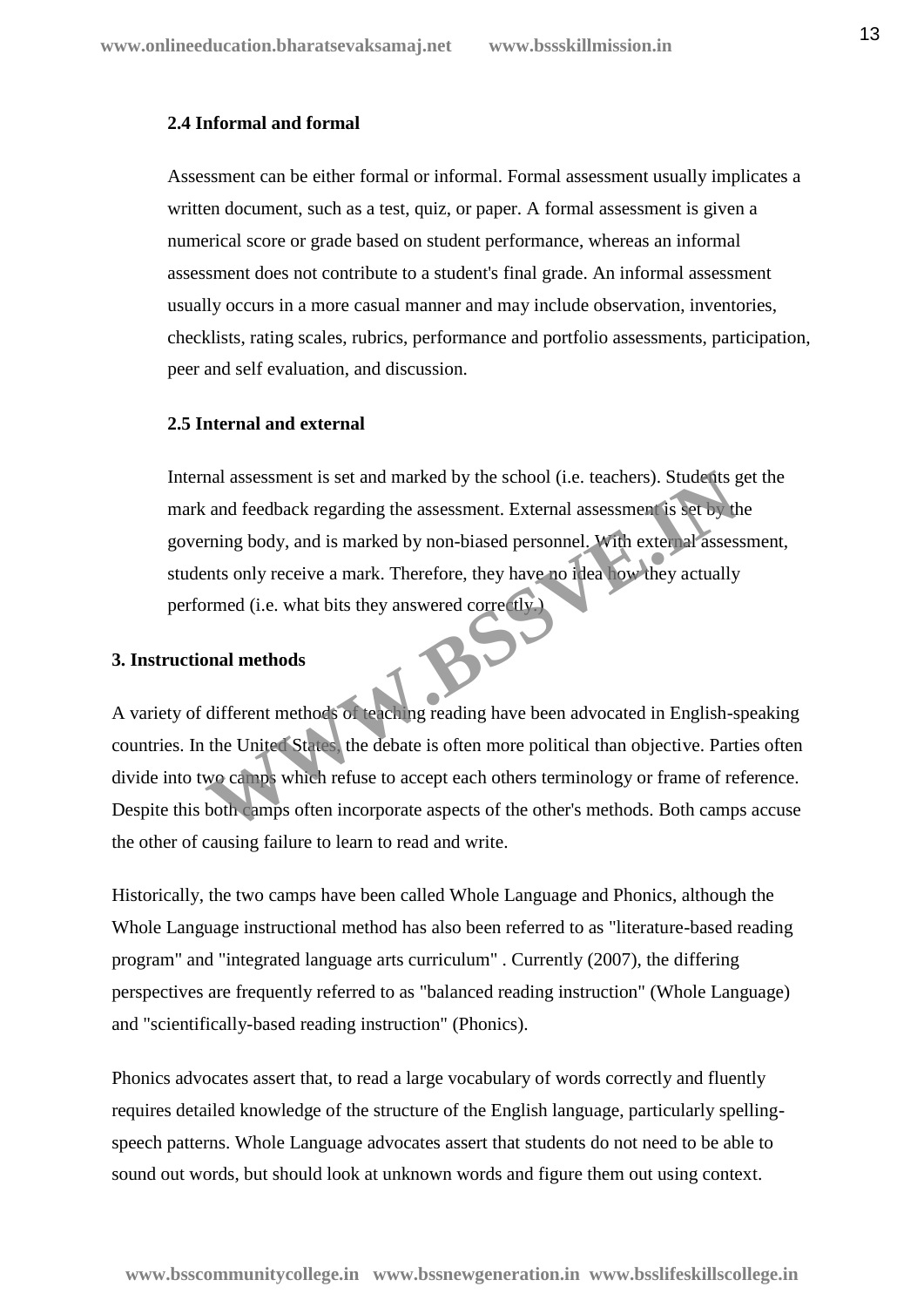In Section 2 of this course you will cover these topics:

- Assessment For Internal Audiences: Portfolio Assessment
- Assessment For External Audiences: Formal Measures

# **Topic : Assessment For Internal Audiences: Portfolio Assessment**

# **Topic Objective:**

At the end of this topic students will be able to understand:

- Teachers, students, and parents need authentic ways to assess and document students progress to supplement test scores, grades, and other numerical data.
- Student portfolios can be used to showcase achievement, document progress over time, demonstrate effort, and foster students self-evaluation.
- Students self-evaluation is fostered by having a role in selection of work to be included and by conferring with peers, teachers, and parents about the work.

# **Definition/Overview:**

**Portfolio:** Portfolios are used to plan, organize and document education, work samples and skills. People use career portfolios to apply to jobs, apply to college or training programs, get a higher salary, show transferable skills, and to track personal development. effort, and foster students self-evaluation.<br> **E-evaluation** is fostered by having a role in selection of work to be included<br>
g with peers, teachers, and parents about the work.<br> **OVERVIEW:**<br> **OVERVIEW:**<br> **OVERVIEW:**<br> **OV** 

# **Key Points:**

# **1. Authentic assessment**

Authentic assessment is an umbrella concept that refers to the measurement of "intellectual accomplishments that are worthwhile, significant, and meaningful," as compared to multiple choice standardized tests. Authentic assessment can be devised by the teacher, or in collaboration with the student by engaging student voice. When applying authentic assessment to student learning and achievement, a teacher applies criteria related to construction of knowledge, disciplined inquiry, and the value of achievement beyond the school.

Authentic assessment reflects educational policy research that recommends a "high priority on strategies that research has already shown to increase student learning."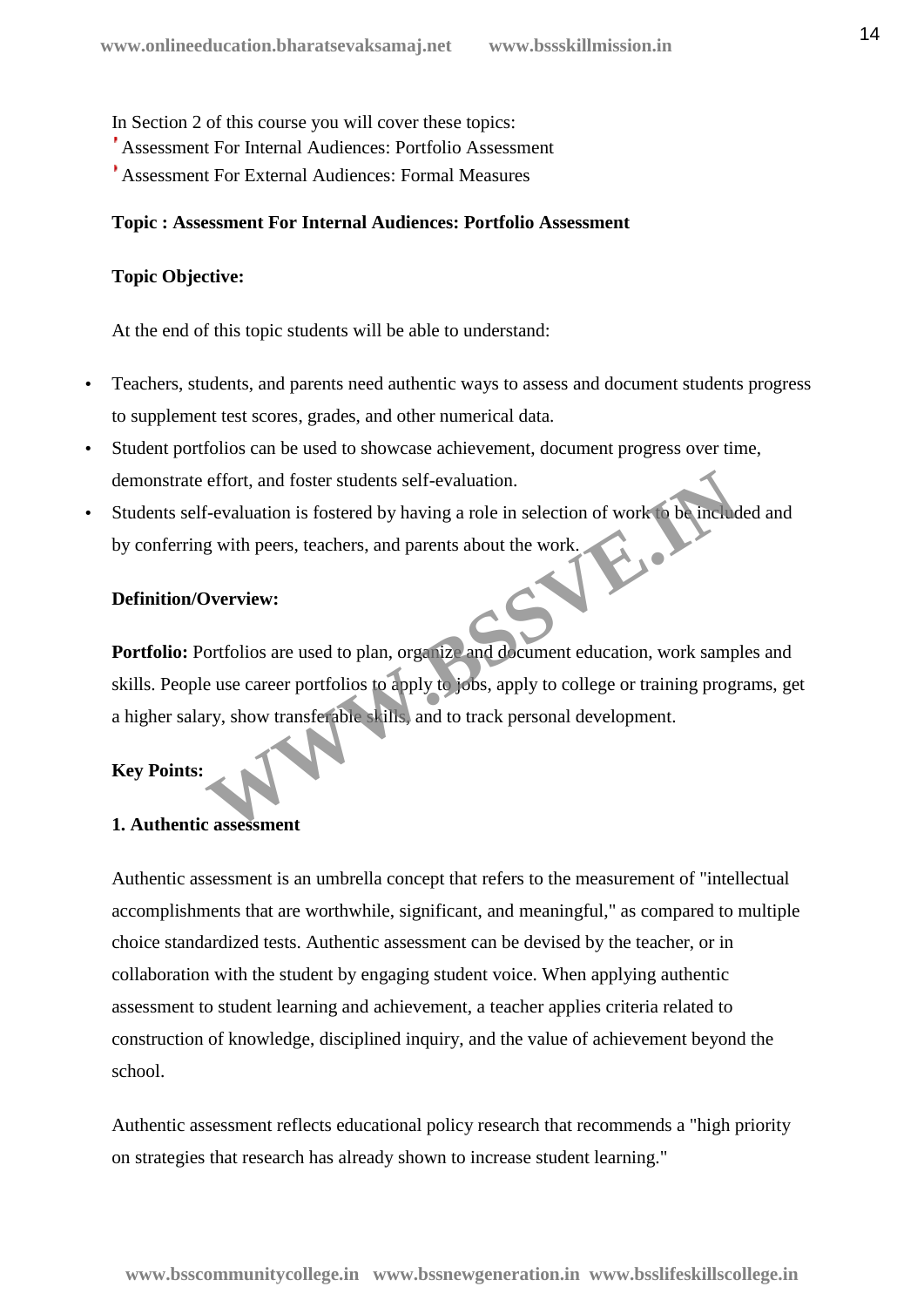Authentic assessment tends to focus on complex or contextualised tasks, enabling students to demonstrate their competency in a more 'authentic' setting. Examples of authentic assessments include:

- performance of the skills, or demonstrating use of a particular knowledge
- simulations and role plays
- studio portfolios, strategically selecting items
- exhibitions and displays

#### **Topic : Assessment For External Audiences: Formal Measures**

#### **Topic Objective:**

At the end of this topic students will be able to understand:

- Because formal tests are widely used to measure student achievement, teachers need to understand their characteristics, purposes, and features. This topic students will be able to understand:<br>
mal tests are widely used to measure student achievened, teachers need<br>
heir characteristics, purposes, and features.<br>
Siment is only one component of effective assessment.<br>
- Formal assessment is only one component of effective assessment.
- Reliability and validity are key components of test quality.
- Interpreting test scores requires an understanding of score distributions and

# **Definition/Overview:**

**Test:** A test or an examination (or "exam") is an assessment, often administered on paper or on the computer, intended to measure the test-takers' or respondents' (often a student) knowledge, skills, aptitudes, or classification in many other topics (e.g., beliefs). Tests are often used in education, professional certification, counseling, psychology (e.g., MMPI), the military, and many other fields. The measurement that is the goal of testing is called a test score, and is "a summary of the evidence contained in an examinee's responses to the items of a test that are related to the construct or constructs being measured." Test scores are interpreted with regards to a norm or criterion, or occasionally both. The norm may be established independently, or by statistical analysis of a large number of subjects.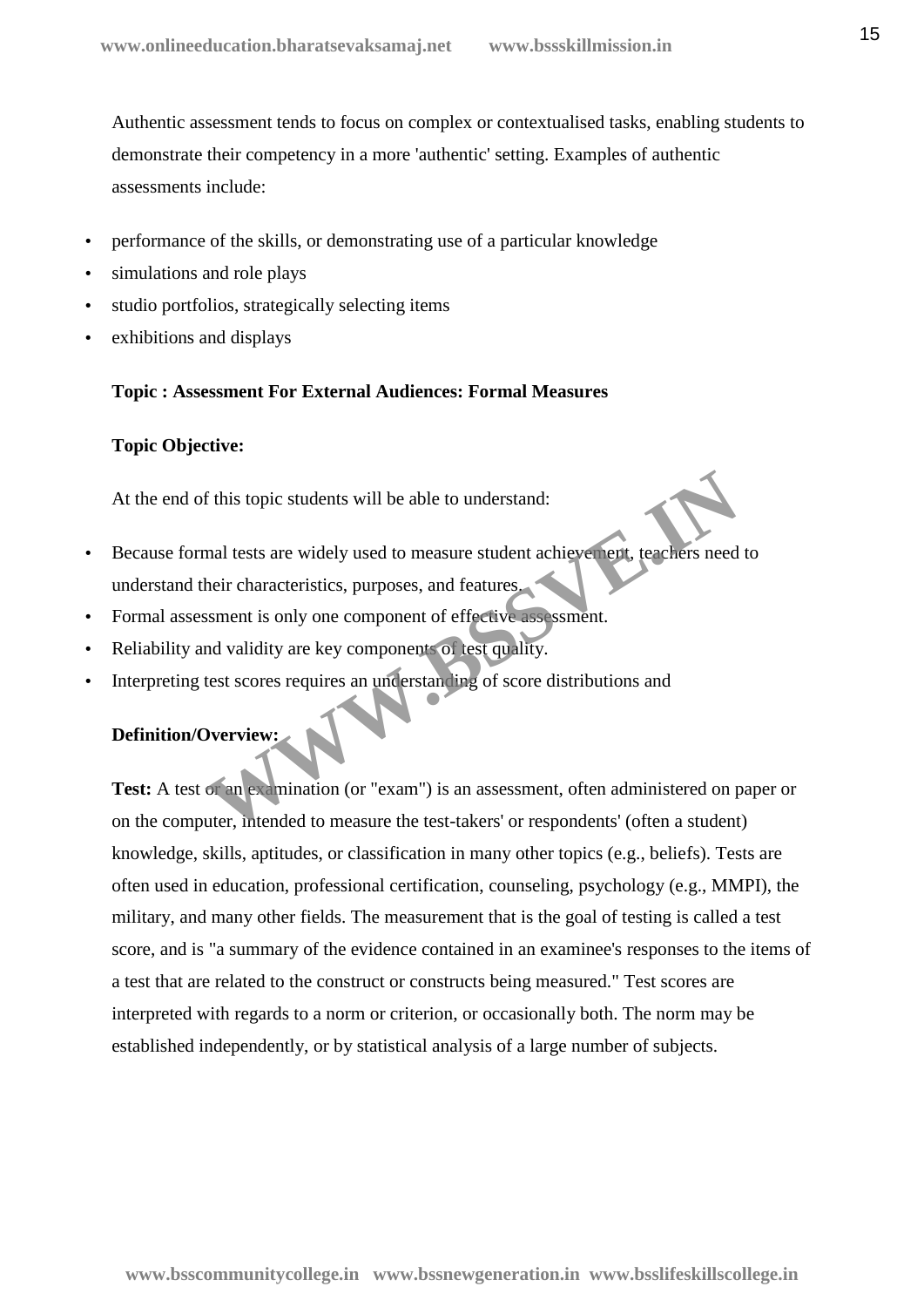# **Key Points:**

# **1. Norm-referenced test**

A norm-referenced test / NRT is a type of test, assessment, or evaluation which yields an estimate of the position of the tested individual in a predefined population, with respect to the trait being measured. This estimate is derived from the analysis of test scores and possibly other relevant data from a sample drawn from the population. The term "normative assessment" refers to the process of comparing one test-taker to his or her peers. Normreferenced assessment can be contrasted with criterion-referenced assessment and ipsative assessment.

Alternative to normative testing, tests can be ipsative, that is, the individual assessment is compared to him- or her-self through time.

By contrast, a test is criterion-referenced when provision is made for translating the test score into a statement about the behavior to be expected of a person with that score. The same test can be used in both ways. Robert Glaser originally coined the terms "norm-referenced test" and "criterion-referenced test".

Standards-based education reform is based on the belief that public education should establish what every student should know and be able to do. Students should be tested against a fixed yardstick, rather than against each other or sorted into a mathematical bell curve. By assessing that every student must pass these new, higher standards, education officials believe that all students will achieve a diploma that prepares them for success in the 21st century. o normative testing, tests can be ipsative, that is, the individual assessme<br>
him- or her-self through time.<br>
a test is criterion-referenced when provision is made for translating the<br>
tent about the behavior to be expecte

#### **1.1 Advantages and limitations**

An obvious disadvantage of norm-referenced tests is that it cannot measure progress of the population of a whole, only where individuals fall within the whole. Thus, only measuring against a fixed goal can be used to measure the success of an educational reform program which seeks to raise the achievement of all students against new standards which seek to assess skills beyond choosing among multiple choices. However, while this is attractive in theory, in practice the bar has often been moved in the face of excessive failure rates, and improvement sometimes occurs simply because of familiarity with and teaching to the same test.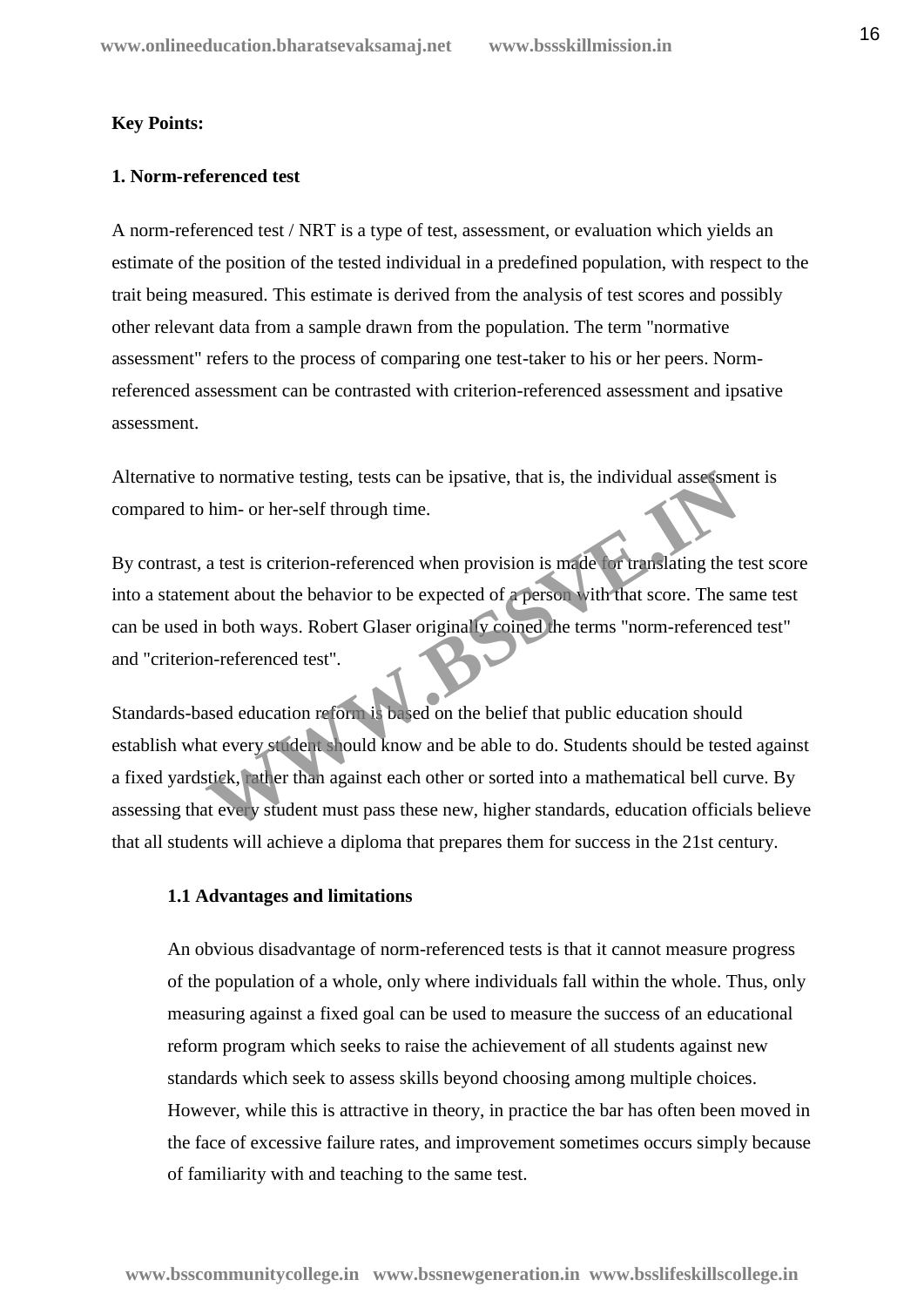With a norm-referenced test, grade level was traditionally set at the level set by the middle 50 percent of scores. By contrast, the National Children's Reading Foundation believes that it is essential to assure that virtually all of our children read at or above grade level by third grade, a goal which cannot be achieved with a norm referenced definition of grade level.

Critics of criterion-referenced tests point out that judges set bookmarks around items of varying difficulty without considering whether the items actually are compliant with grade level content standards or are developmentally appropriate. Thus, the original 1997 sample problems published for the WASL 4th grade mathematics contained items that were difficult for college educated adults, or easily solved with 10th grade level methods such as similar triangles.

The difficulty level of items themselves, as are the cut-scores to determine passing levels are also changed from year to year. Pass rates also vary greatly from the 4th to the 7th and 10th grade graduation tests in some states.

One of the faults of No Child Left Behind is that each state can choose or construct its own test which cannot be compared to any other state. A Rand study of Kentucky results found indications of artificial inflation of pass rates which were not reflected in increasing scores in other tests such as the NAEP or SAT given to the same student populations over the same time. difficulty level of items themselves, as are the cut-scores to determine passes are also changed from year to year. Pass rates also vary greatly from the and 10th grade graduation tests in some states also vary greatly fro

Graduation test standards are typically set at a level consistent for native born 4 year university applicants. An unusual side effect is that while colleges often admit immigrants with very strong math skills who may be deficient in English, there is no such leeway in high school graduation tests, which usually require passing all sections, including language. Thus, it is not unusual for institutions like the University of Washington to admit strong Asian American or Latino students who did not pass the writing portion of the state WASL test, but such students would not even receive a diploma once the testing requirement is in place.

Although the tests such as the WASL are intended as a minimal bar for high school, 27 percent of 10th graders applying for Running Start in Washington Statefailed the math portion of the WASL. These students applied to take college level courses in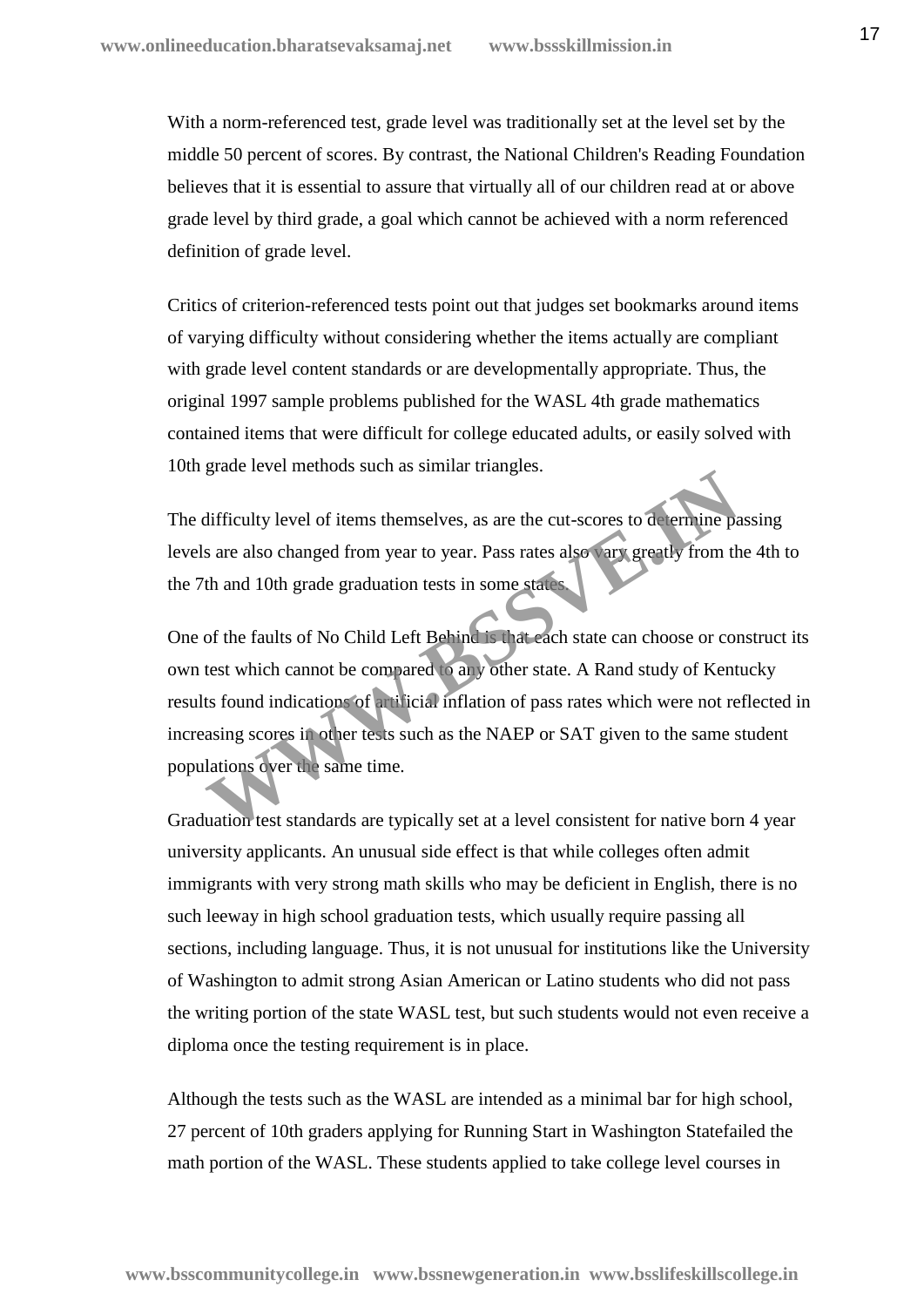high school, and achieve at a much higher level than average students. The same studyconcluded the level of difficulty was comparable to, or greater than that of tests intended to place students already admitted to the college.

A norm referenced test has none of these problems because it does not seek to enforce any expectation of what all students should know or be able to do other than what actual students demonstrate. Present levels of performance and inequity are taken as fact, not as defects to be removed by a redesigned system. Goals of student performance are not raised every year until all are proficient. Scores are not required to show continuous improvement through Total Quality Management systems.

A rank-based system only produces data which tell which average students perform at an average level, which students do better, and which students do worse. This contradicts the fundamental beliefs, whether optimistic or simply unfounded, that all will perform at one uniformly high level in a standards based system if enough incentives and punishments are put into place. This difference in beliefs underlies the most significant differences between a traditional and a standards based education system. W.B.

# **1.2 Common use**

Most state achievement tests are criterion referenced. In other words, a predetermined level of acceptable performance is developed and students pass or fail in achieving or not achieving this level. Tests that set goals for students based on the average student's performance are norm-referenced tests. Tests that set goals for students based on a set standard (e.g., 80 words spelled correctly) are criterion-referenced tests.

Many college entrance exams and nationally used school tests use norm-referenced tests. The SAT, Graduate Record Examination (GRE), and Wechsler Intelligence Scale for Children (WISC) compare individual student performance to the performance of a normative sample. Test-takers cannot "fail" a norm-referenced test, as each test-taker receives a score that compares the individual to others that have taken the test, usually given by a percentile. This is useful when there is a wide range of acceptable scores that is different for each college. For example one estimate of the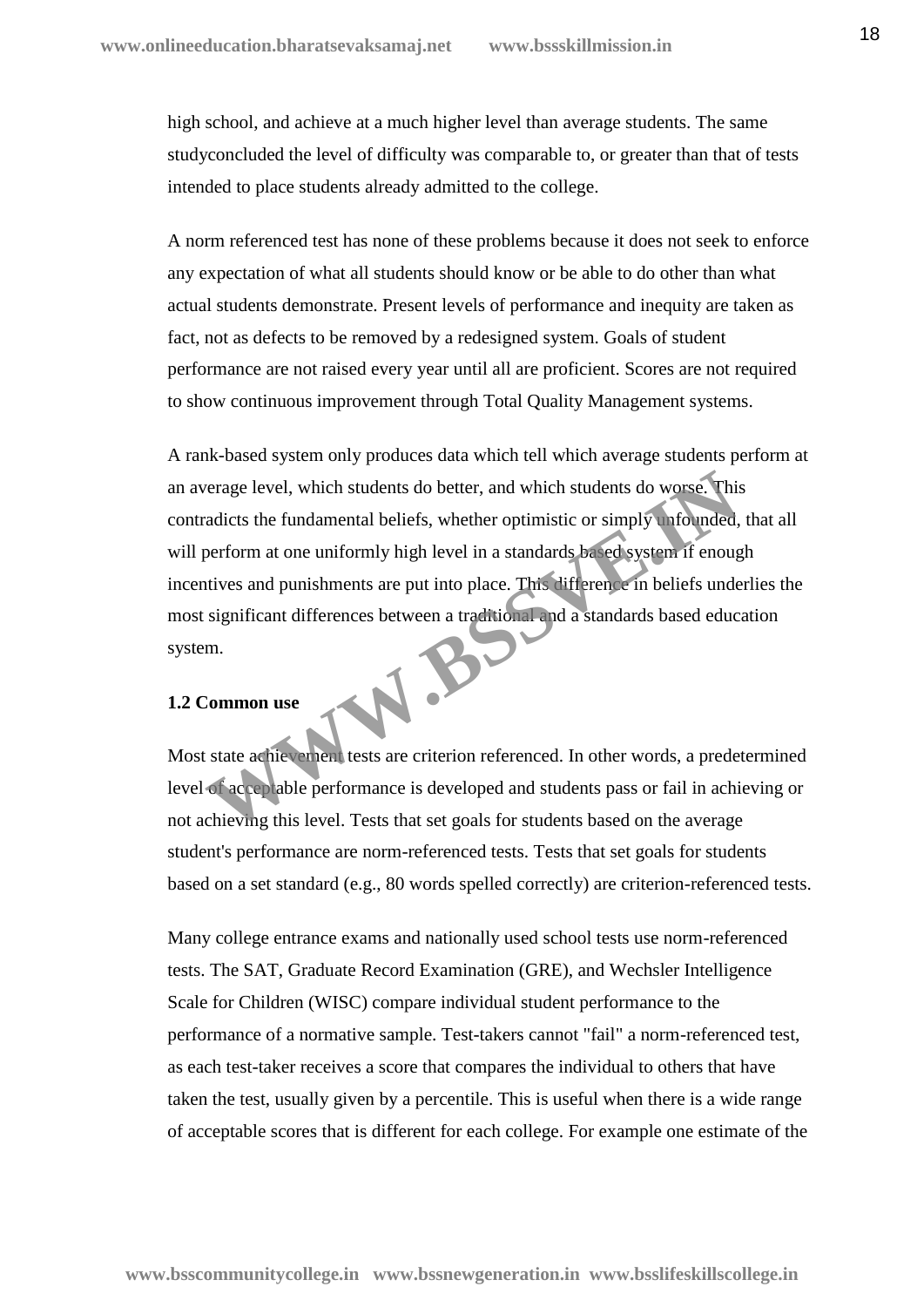average SAT score for Harvard Universityis 2200 out of 2400 possible. The average for Indiana Universityis 1650.

By contrast, nearly two-thirds of US high school students will be required to pass a criterion-referenced high school graduation examination. One high fixed score is set at a level adequate for university admission whether the high school graduate is college bound or not. Each state gives its own test and sets its own passing level, with states like Massachusettsshowing very high pass rates, while in Washington State,even average students are failing, as well as 80 percent of some minority groups. This practice is opposed by many in the education community such as Alfie Kohn as unfair to groups and individuals who don't score as high as others.

# **2. Criterion-referenced test**

A criterion-referenced test is one that provides for translating test scores into a statement about the behavior to be expected of a person with that score or their relationship to a specified subject matter. Most tests and quizzes written by school teachers are criterionreferenced tests. The objective is simply to see whether or not the student has learned the material. Criterion-referenced assessment can be contrasted with norm-referenced assessment and ipsativeassessment. Criterion-referenced testing was a major focus of psychometric research in the 1970s. **Example 1970s.**<br>
The university of the series in the series in the series of the series in the state may be expected of a person with that score of the **Fredationship** to object matter. Most tests and quizzes written by s

A common misunderstanding regarding the term is the meaning of criterion. Many, if not most, criterion-referenced tests involve a cutscore, where the examinee passes if their score exceeds the cutscore and fails if it does not (often called a mastery test). The criterion is not the cutscore; the criterion is the domain of subject matter that the test is designed to assess. For example, the criterion may be "Students should be able to correctly add two single-digit numbers," and the cutscore may be that students should correctly answer a minimum of 80% of the questions to pass.

The criterion-referenced interpretation of a test score identifies the relationship to the subject matter. In the case of a mastery test, this does mean identifying whether the examinee has "mastered" a specified level of the subject matter by comparing their score to the cutscore. However, not all criterion-referenced tests have a cutscore, and the score can simply refer to a person's standing on the subject domain. Again, the ACT is an example of this; there is no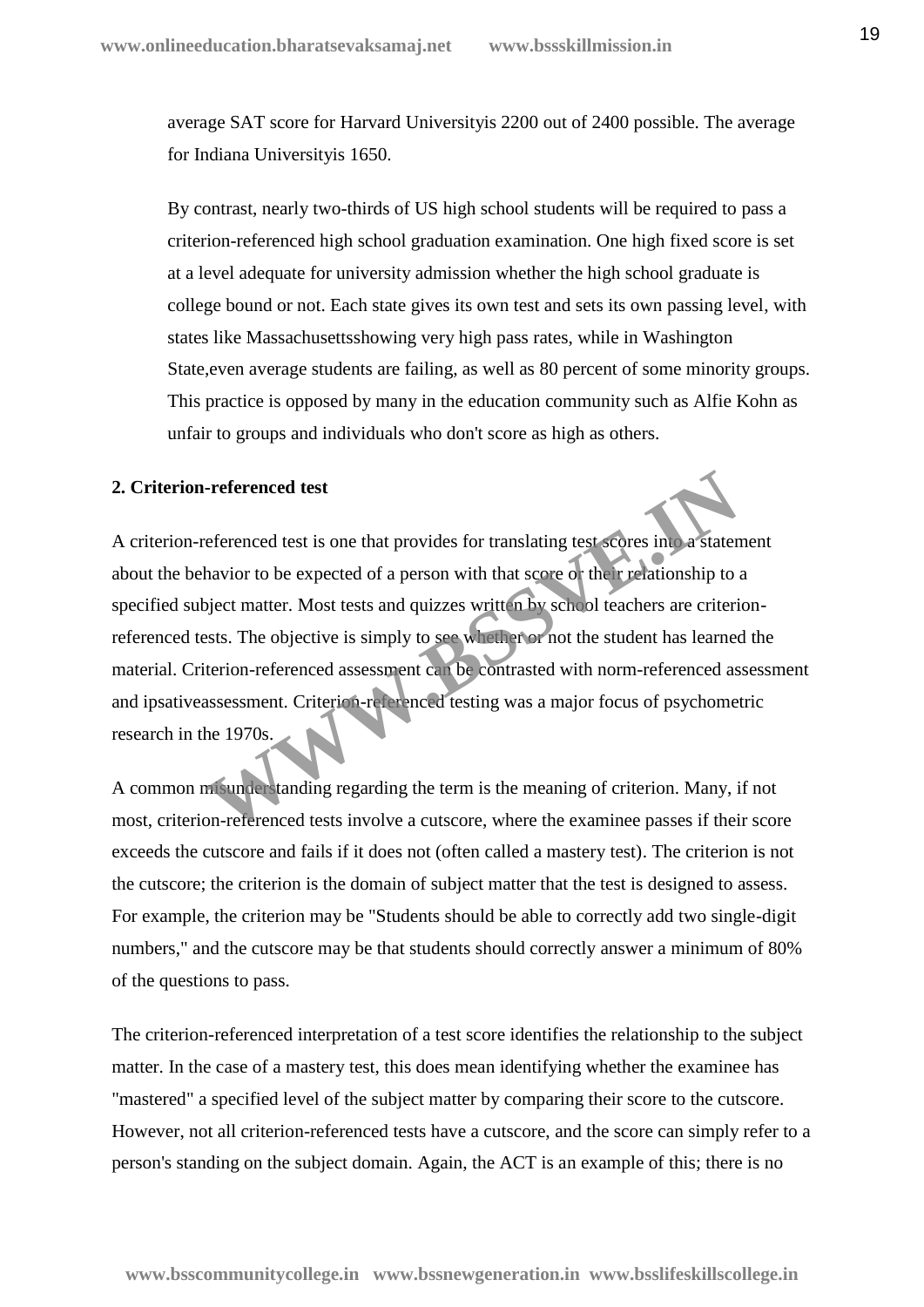cutscore, it simply is an assessment of the student's knowledge of high-school level subject matter.

Because of this common misunderstanding, criterion-referenced tests have also been called standards-based assessments by some education agencies, as students are assessed with regards to standards that define what they "should" know, as defined by the state.

#### **3. Comparison of criterion-referenced and norm-referenced tests**

Both terms criterion-referenced and norm-referenced were originally coined by Robert Glaser. Unlike a criterion-reference test, a norm-referenced test indicates whether the testtaker did better or worse than other people who took the test.

For example, if the criterion is "Students should be able to correctly add two single-digit numbers," then reasonable test questions might look like "2 + 3 =  $2$ " or "9 + criterion-referenced test would report the student's performance strictly according to whether or not the individual student correctly answered these questions. A norm-referenced test would report primarily whether this student correctly answered more questions compared to other students in the group. For the criterion is "Students should be able to correctly add two street-<br>
Here are reasonable test questions might look like "2 + 3 = ?" or "9 5 = ?" A<br>
Berenced test would report the student's performance strictly acco

Even when testing similar topics, a test which is designed to accurately assess mastery may use different questions than one which is intended to show relative ranking. This is because some questions are better at reflecting actual achievement of students, and some test questions are better at differentiating between the best students and the worst students. (Many questions will do both.) A criterion-referenced test will use questions which were correctly answered by students who know the specific material. A norm-referenced test will use questions which were correctly answered by the "best" students and not correctly answered by the "worst" students.

Some tests can provide useful information about both actual achievement and relative ranking. The ACT provides both a ranking, and indication of what level is considered necessary to likely success in college. Some argue that the term "criterion-referenced test" is a misnomer, since it can refer to the interpretation of the score as well as the test itself. In the previous example, the same score on the ACT can be interpreted in a norm-referenced or criterion-referenced manner.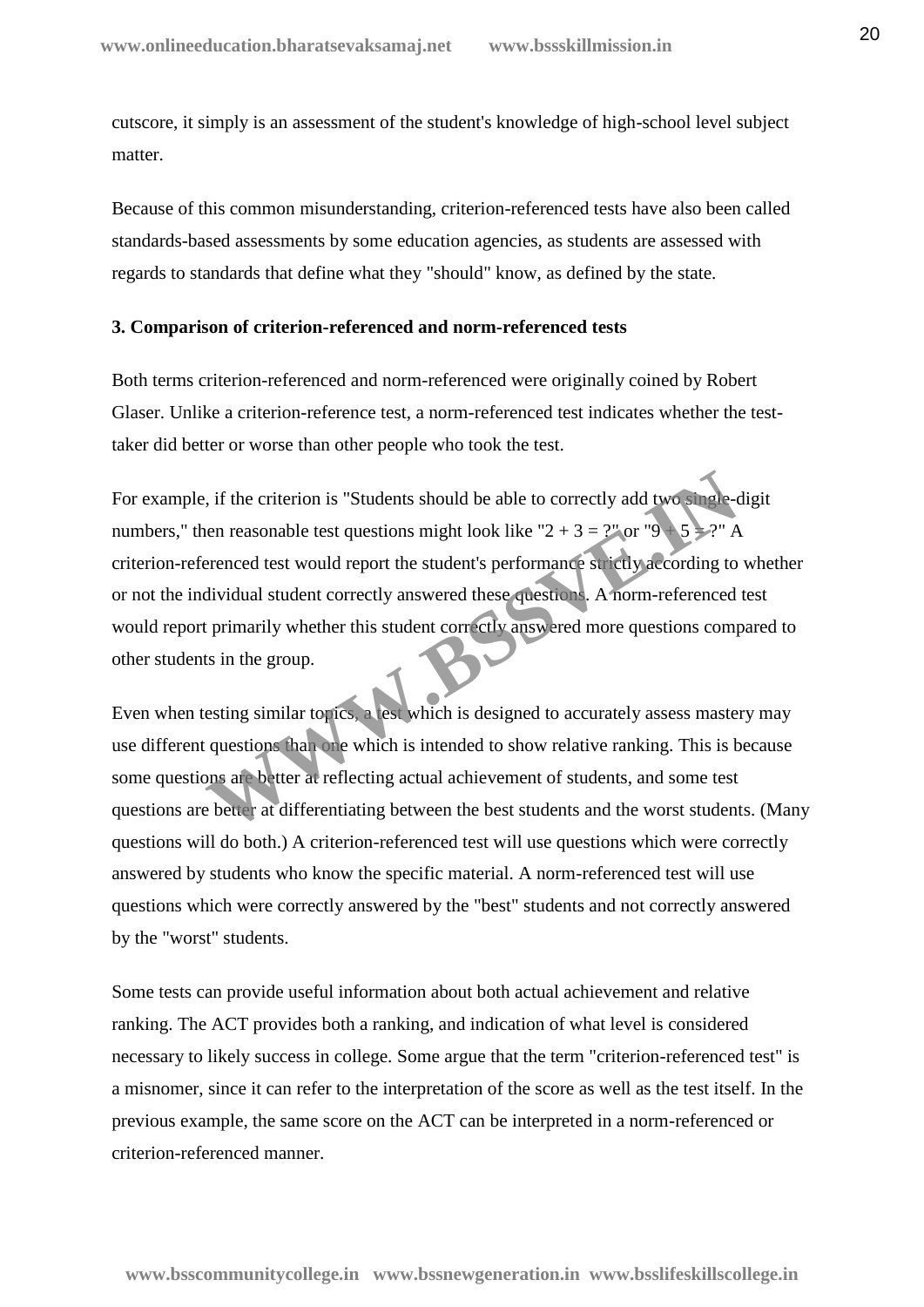In Section 3 of this course you will cover these topics: Emergent And Beginning Literacy

> Assessing And **Teaching** Developing Readers

# **Topic : Emergent And Beginning Literacy**

# **Topic Objective:**

At the end of this topic students will be able to understand:

 An important naturalistic or constructivist view of reading, whole language, holds that children learn to read actively, constructing meaning, without the direct instruction of explicit skills.

 Another view of the process of learning to read, the direct instruction of explicit skills, holds that the awareness of sounds, phonological awareness, helps children learn letter-to-sound correspondences, leading to fluency and comprehension. Final team to read actively, constructing meaning, without the<br>
totion of explicit skills.<br>
w of the process of learning to read, the direct instruction of<br>
s, holds that the awareness of sounds, phonological awareness,<br>
e

 A balanced approach to teaching reading integrates phonological awareness, alphabet knowledge, and phonics, while providing rich authentic literature, shared reading, accessible and meaningful text, and writing for communication.

 Oral language fluency has an important association with children learning to read, with dictated experience accounts contributing to both language and reading development.

# **Definition/Overview:**

**Literacy:** The traditional definition of literacy is considered to be the ability to read and write, or the ability to use language to read, write, listen, and speak. In modern contexts, the word refers to reading and writing at a level adequate for communication, or at a level that lets one understand and communicate ideas in a literate society, so as to take part in that society. The United Nations Educational, Scientific and Cultural Organization (UNESCO) has drafted the following definition: "'Literacy' is the ability to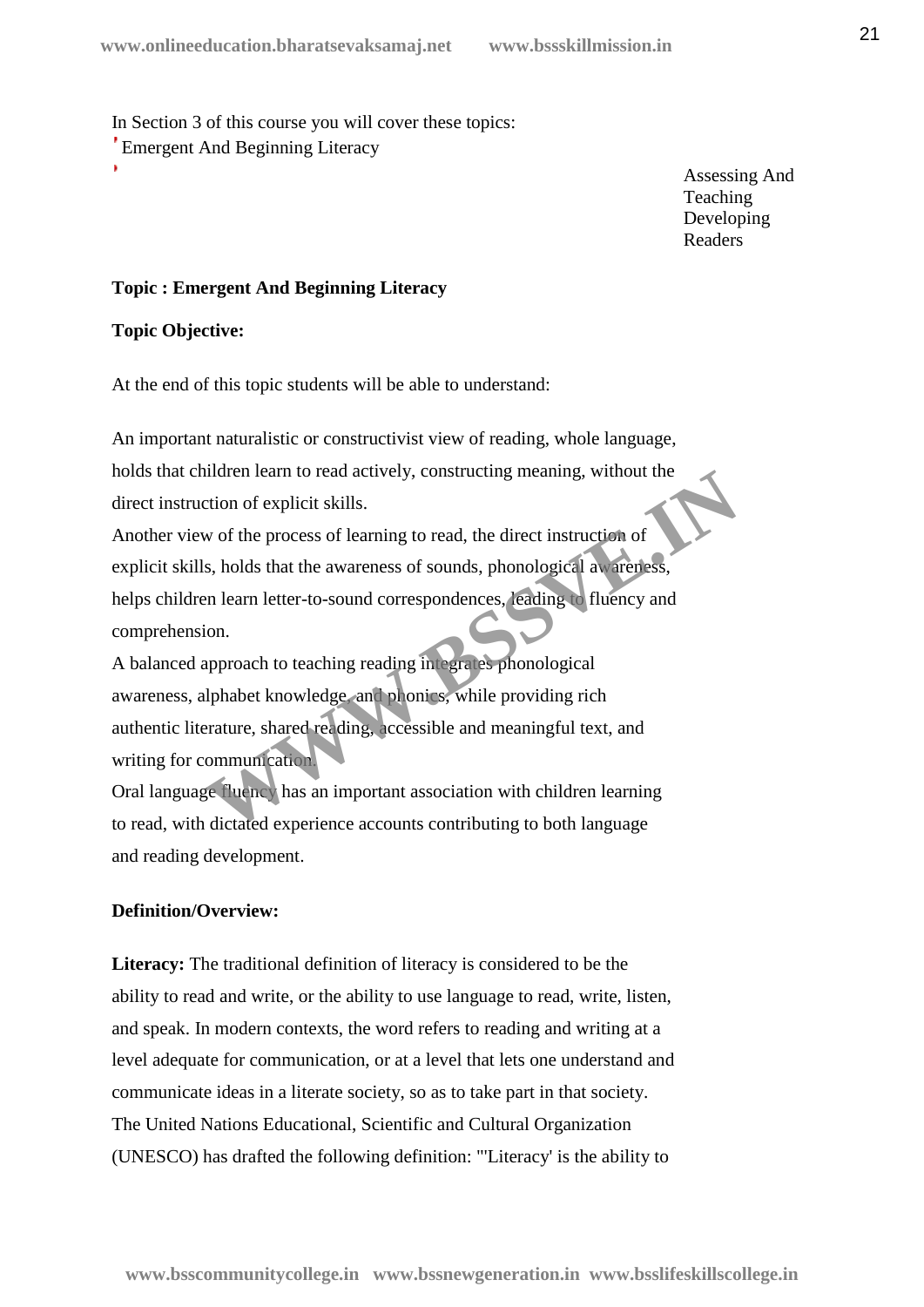identify, understand, interpret, create, communicate, compute and use printed and written materials associated with varying contexts. Literacy involves a continuum of learning to enable an individual to achieve his or her goals, to develop his or her knowledge and potential, and to participate fully in the wider society." In modern times, illiteracy is seen as a social problem to be solved through education.

#### **Key Points:**

#### **1. Different Conceptions of Early Literacy**

Although the history of literacy goes back several thousand years to the invention of writing, what constitutes literacy has changed throughout history. At one time, a literate person was one who could sign his or her name. At other times, literacy was measured only by the ability to read and write Latin regardless of a person's ability to read or write his or her vernacular. Even earlier, literacy was a trade secret of professional scribes, and many historic monarchies maintained cadres of this profession, sometimesas was the case for Imperial Aramaiceven importing them from lands where a completely alien language was spoken and written. writing, what constitutes literacy has changed throughout<br>me time, a literate person was one who could sign his or her<br>er times, literacy was measured only by the ability tread and<br>egardless of a person's ability to read o

In 12th and 13th century England, the ability to read a particular passage from the Bible entitled a common law defendant to the so-called benefit of clergy, which entitled a person to be tried before an ecclesiastical court, where sentences were more lenient, instead of a secular one, where hanging was a likely sentence. This opened the door to lay, but nonetheless literate, defendants also claiming the benefit of clergy, andbecause the Biblical passage used for the literacy test was inevitably Psalm 51an illiterate person who had memorized the appropriate verse could also claim the benefit of clergy.

By the mid-18th century, the ability to read and comprehend translated scripture led to Wales having one of the highest literacy rates. This was the result of a Griffith Jones's system of circulating schools, which aimed to enable everyone to read the Bible in Welsh. Similarly, at least half the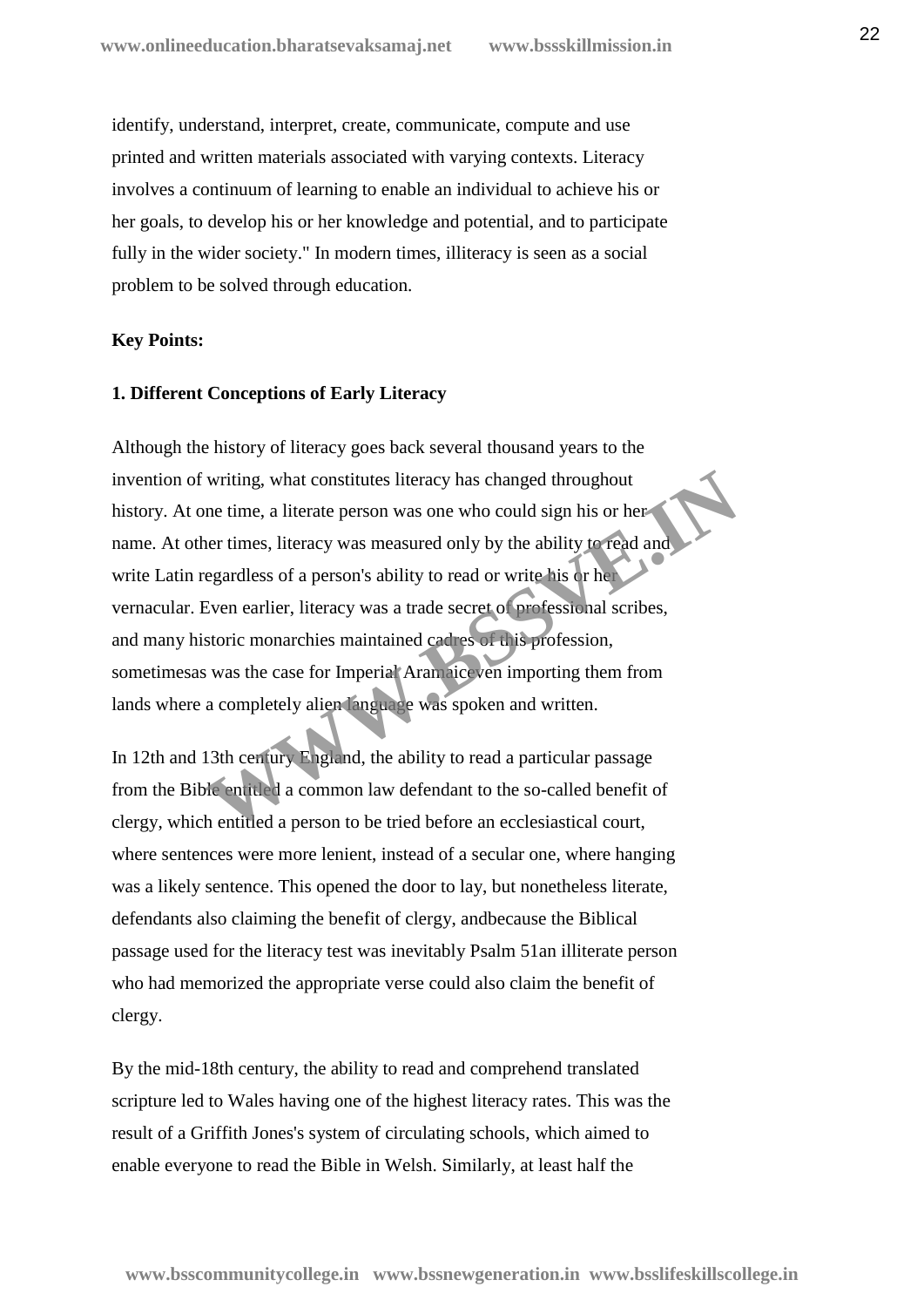population of 18th century New England was literate, perhaps as a consequence of the Puritan belief in the importance of Bible reading. By the time of the American Revolution, literacy in New England is suggested to have been around 90 percent.

The ability to read did not necessarily imply the ability to write. The 1686 church law (kyrkolagen) of the Kingdomof Sweden (which at the time included all of modern Sweden, Finland, and Estonia) enforced literacy on the people and by the end of the 18th century, the ability to read was close to 100 percent. But as late as the 19th century, many Swedes, especially women, could not write.

Although the present-day concepts of literacy have much to do with the 15th century invention of the movable type printing press, it was not until the industrial revolution of the mid-19th century that paper and books became financially affordable to all classes of industrialized society. Until then, only a small percentage of the population were literate as only wealthy individuals and institutions could afford the prohibitively expensive materials. As late as 1841, 33% of all Englishmen and 44% of Englishwomen signed marriage certificates with their mark as they were unable to write (government-financed public education became available in England in 1870). Even today[update], the dearth of cheap paper and books is a barrier to universal literacy in some less-industrialized nations. Express of literacy have much to do with the<br>invention of the movable type printing press, it was not until<br>I revolution of the mid-19th century that paper and pools<br>notially affordable to all classes of industrialized soc

From another perspective, the historian Harvey Graff has argued that the introduction of mass schooling was in part an effort to control the type of literacy that the working class had access to. According to Graff, literacy learning was increasing outside of formal settings (such as schools) and this uncontrolled, potentially critical reading could lead to increased radicalization of the populace. In his view, mass schooling was meant to temper and control literacy, not spread it.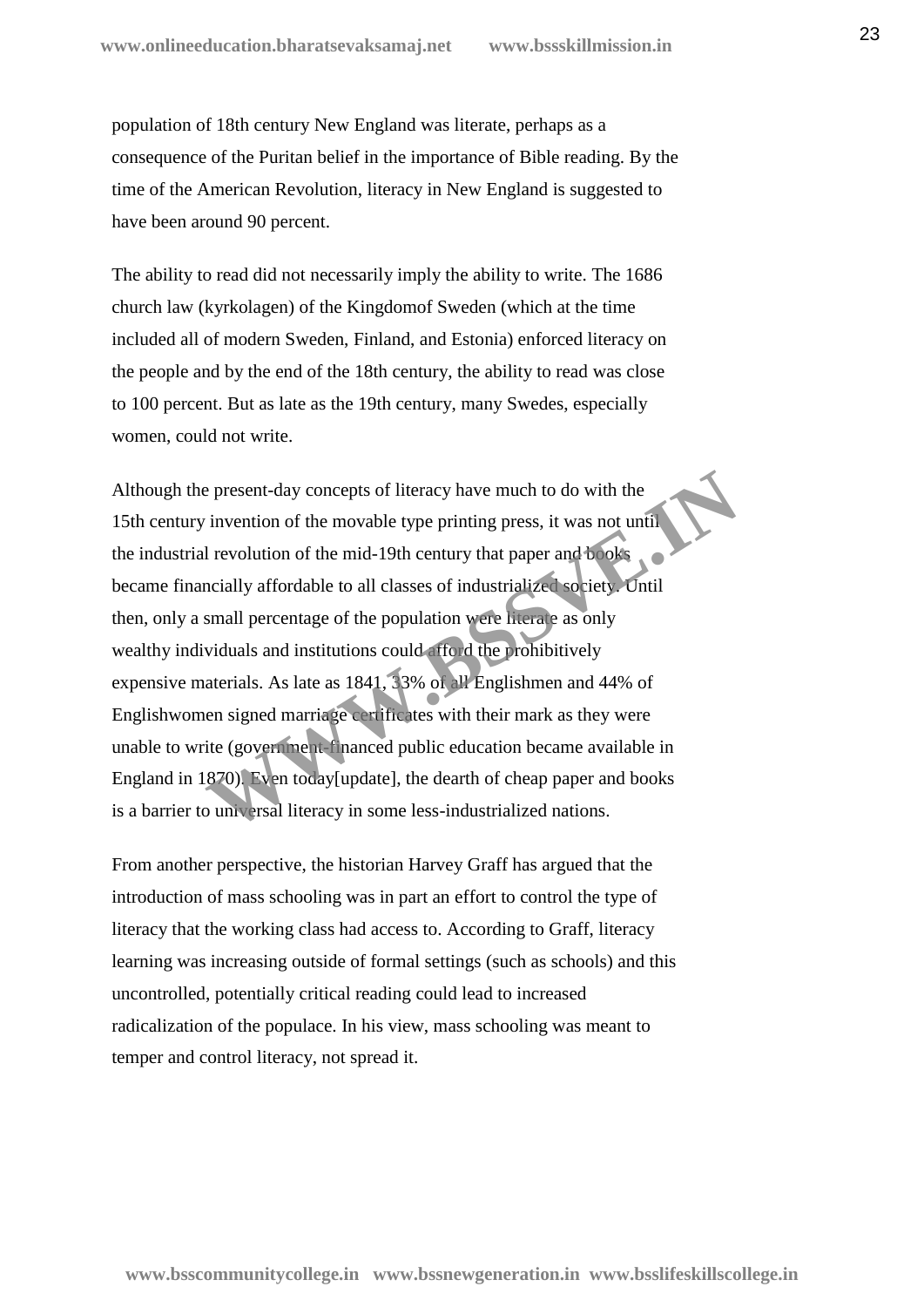## **2. Understanding and Assessing Emergent and Beginning Literacy**

Literacy has also been used as a way to sort populations and control who has access to power. Because literacy permits learning and communication that oral and sign language alone cannot, illiteracy has been enforced in some places as a way of preventing unrest or revolution. During the Civil War era in the United States, white citizens in many areas banned teaching slaves to read or write presumably understanding the power of literacy. In the years following the Civil War, the ability to read and write was used to determine whether one had the right to vote. This effectively served to prevent former slaves from joining the electorate and maintained the status quo. In 1964, educator Paulo Freirewas arrested, expelled, and exiled from his native Brazil because of his work in teaching Brazilian peasants to read.

Literacy comprises a number of subskills, including phonological awareness, decoding, fluency, comprehension, and vocabulary. Mastering each of these subskills is necessary for students to become proficient readers. The slaves from joining the electorate and maintained the status<br>
in equator Paulo Freirewas arrested, expelled, and exiled from<br>
The state of his work in teaching Brazilian peasan's to rend<br>
apprises a number of subskills

Many children experience difficulty when learning to read. Learning to read is difficult because reading requires the mastery of a code that maps human speech sounds to written symbols. Mastering this code is not a natural process, like the development of language, and therefore requires instruction. Readingcan be very difficult if students do not get good instruction in this code.

Readers of alphabetic languages must understand the alphabetic principle in order to master basic reading skills. A writing system is said to be alphabetic if it uses symbols to represent individual language sounds, though the degree of correspondence between letters and sounds varies across alphabetic languages. Syllabic writing systems (such as Japanese kana) use a symbol to represent a single syllable, and logographic writing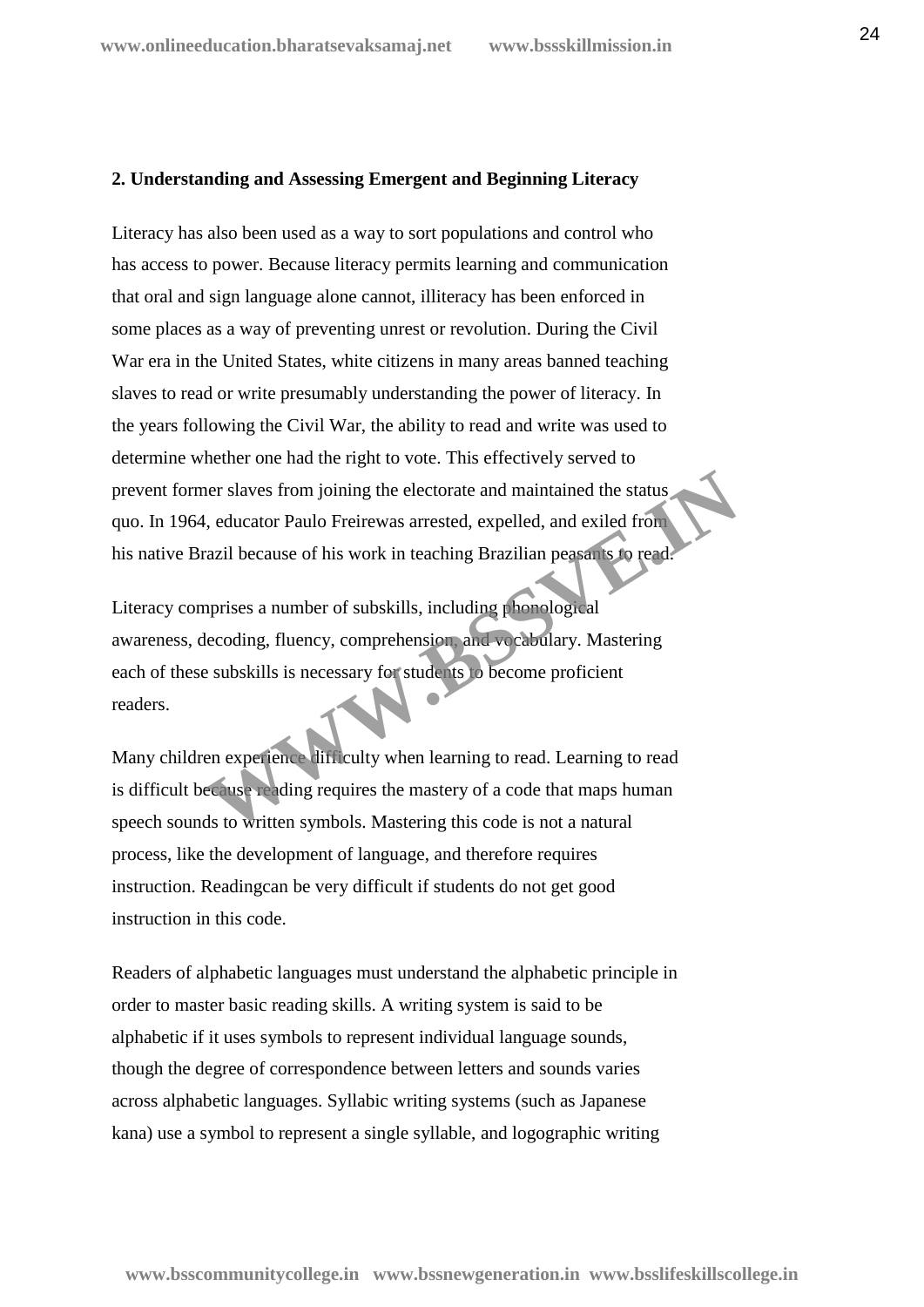systems (such as Chinese) use a symbol to represent a morpheme.

Phonics is an instructional technique that teaches readers to attend to the letters or groups of letters that make up words. A common method of teaching phonics is synthetic phonics, in which a novice reader pronounces each individual sound and "blends" them to pronounce the whole word. Another method of instruction is embedded phonics instruction, used more often in whole language reading instruction, in which novice readers learn a little about the individual letters in words, especially the consonants and the "short vowels." Teachers provide this knowledge opportunistically, in the context of stories that feature many instances of a particular letter. Embedded instruction combines letter-sound knowledge with the use of<br>meaningful context to read new and difficult words.<br>2.1 Critical reading meaningful context to read new and difficult words.

# **2.1 Critical reading**

The increasing number of texts available, due to the printing press, allowed readers to compare and contrast varying opinions and accounts. Reading was not always critical: there is evidence to suggest that books were at times revered and were taken as an absolute truth. Existencial confidence is the setter-sound knowledge with the use of<br>context to read new and difficult words.<br>Tritical reading<br>increasing number of texts available, due to the printing press,<br>wed readers to compare and con

# **2.2 Dangerous reading**

Private reading was at times viewed dangerous. It was argued that reading acted as a tranquilliser and was especially dangerous when practised by subordinate groups such as common people or women. At the conclusion of the sixteenth-century, and later on, unsupervised reading was considered subversive by secular and theocratic authorities.

From the early sixteenth century onwards it was viewed as especially dangerous for women to read fiction. This notion originated from men who feared fiction for its potential to evoke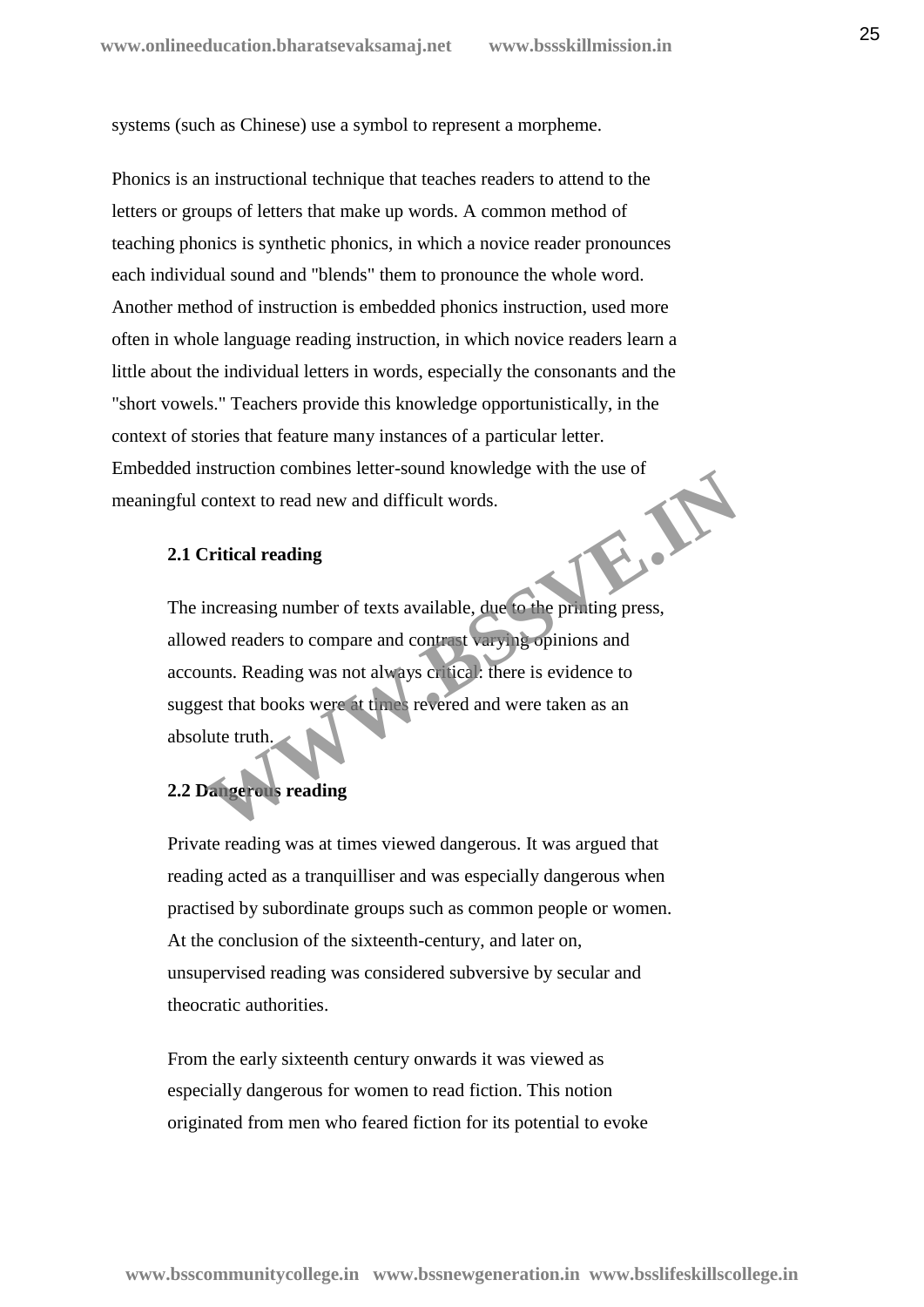dangerous emotions such as love.

#### **2.3 Creative reading**

Creative reading is spawned by the prospect that texts can and are read in ways divergent to the authors intentions. In a sixteenth century heresy trial an Italian miller, Menocchio, was questioned as to what books he read. The Inquisition was less concerned with what Menocchioactually read, and more in his interpretations of reading. **WWW.BSSVE.IN**

# **2.4 Extensive reading**

In the late eighteenth century a reading revolution of sorts was experienced. With a wide variety of sources available and an increasing literacy rate, books were consulted for information on specific topics. Consequently the practices of skimming, browsing and chapter hopping became prevalent.

# **2.5 Private reading**

Books changed in format to accommodate skimming and browsing. Books were broken down into chapters and further into paragraphs, with notes in the margins of the page to assist in the summarisation of sections of text. Features such as table of contents and indexes were also added to books to assist readers in locating specific information. Smaller books were introduced into the market that reflected the privatisation of reading. This shift in reading is directly associated with the rise of individualism; reflected in popular eighteenth century images of men and women reading alone, seemingly unaware of that around them.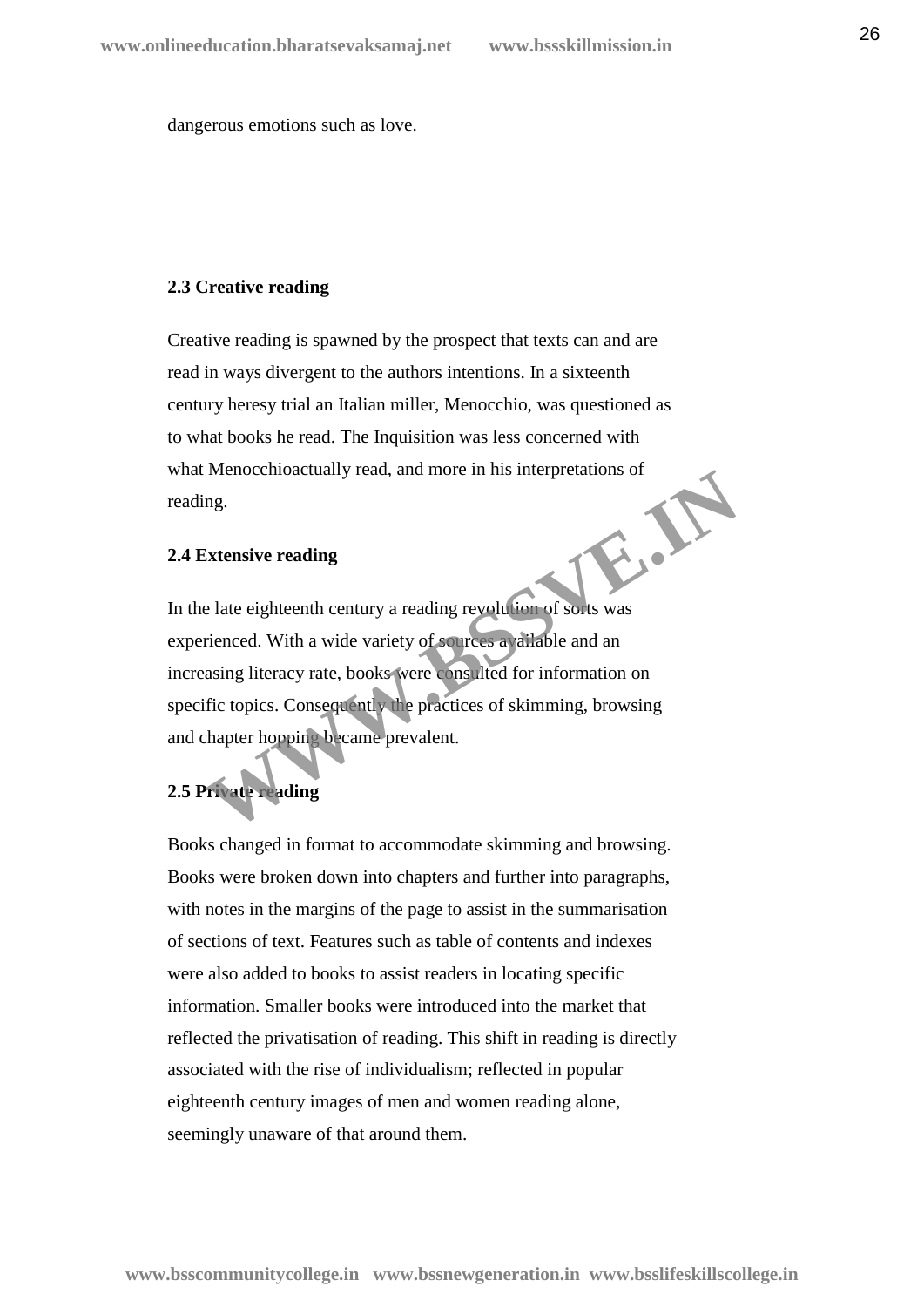#### **Topic : Assessing And Teaching Developing Readers**

#### **Topic Objective:**

At the end of this topic students will be able to understand:

 Word knowledge includes phonics, but also other important elements that support word recognition: word families; grammatical and derivational affixes; compound words; homophones and homographs; and etymologies or historical antecedents of words.

 Word knowledge is taught with a variety of techniques, including word sorts, word walls, games, and word building.

 It is important children develop a substantial bank of words recognized immediately, and without analysis, on sight; helpful strategies include dictated stories, echo-reading, and choral reading.

 Children need to develop fluency in reading, which can be accomplished with rereading, repeated reading, use of predictable books, and use of easy readers and high interest/low

#### **Definition/Overview:**

**Reading comprehension:** Reading comprehension is defined as the level of understanding of a writing. For normal reading rates (around 200-220 words per minute) an acceptable level of comprehension is above 75%. Proficient reading depends on the ability to recognize words quickly and effortlessly.If word recognition is difficult, students use too much of their processing capacity to read individual words, which interferes with their ability to comprehend what is read. The university and state and state and state is a complished<br>ies, echo-reading, and choral reading.<br>d to develop fluency in reading, which can be accomplished<br>and to develop fluency in reading, which can be accomplished<br>an

Many educators in the USA believe that children need to learn to analyze text (comprehend it) even before they can read it on their own, and comprehension instruction generally begins in pre-Kindergarten or Kindergarten. But other US educators consider this reading approach to be completely backward for very young children, arguing that the children must learn how to decode the words in a story through phonics before they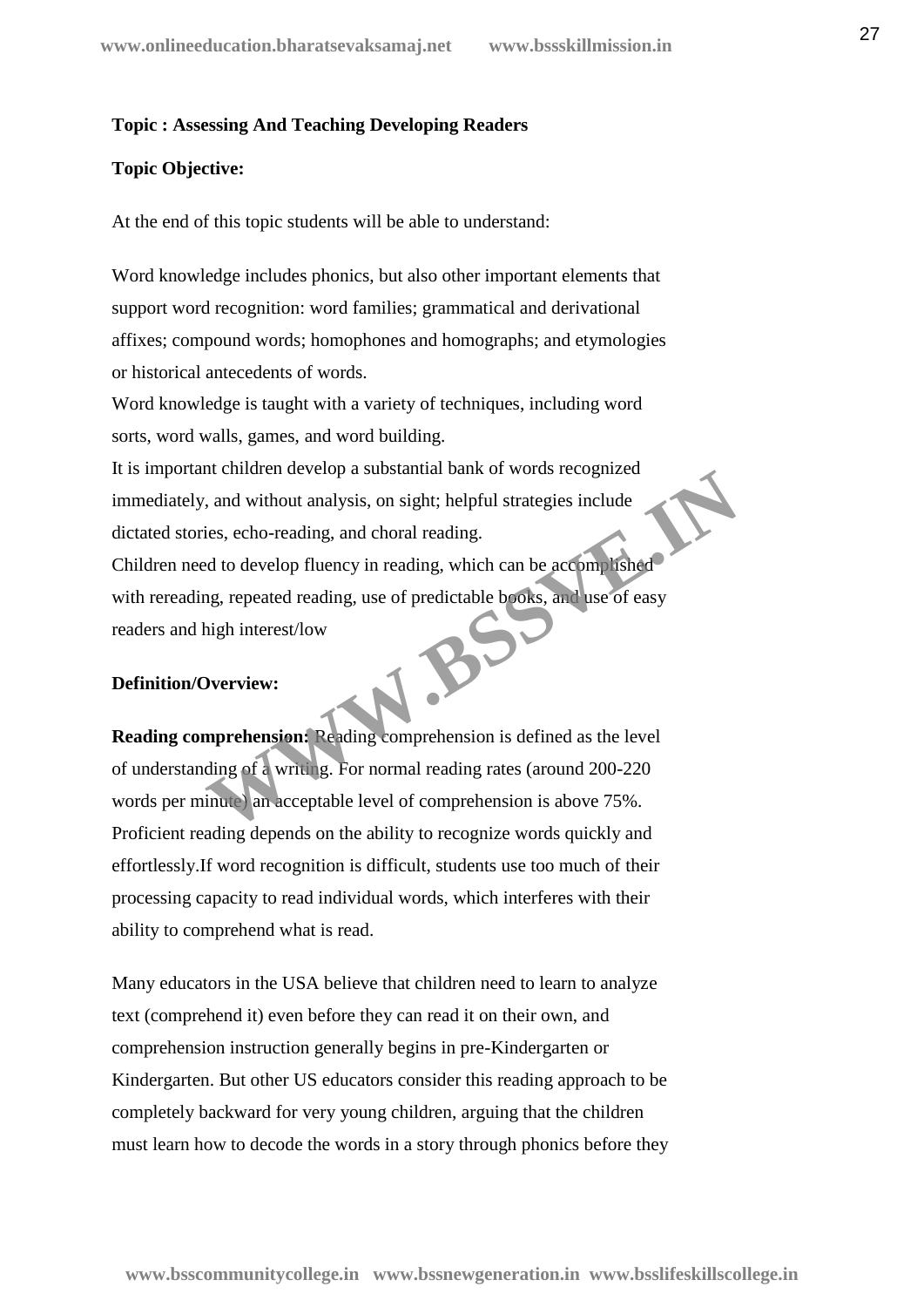can analyze the story itself.

#### **Key Points:**

#### **1. Teaching reading comprehension**

Many educators in the USA believe that children need to learn to analyze text (comprehend it) even before they can read it on their own, and comprehension instruction generally begins in pre-Kindergarten or Kindergarten. But other US educators consider this reading approach to be completely backward for very young children, arguing that the children must learn how to decode the words in a story through phonics before they can analyze the story itself. thend it) even before they can read it on their own, and<br>
ion instruction generally begins in pre-Kindergarten or<br>
1. But other US educators consider this reading approach to be<br>
backward for very young children, arguing t

During the last century comprehension lessons usually comprised students answering teachers' questions, writing responses to questions on their own, or both. The whole group version of this practice also often included "round robin reading," wherein teachers called on individual students to read a portion of the text (and sometimes following a set order). In the last quarter of the 20th century, evidence accumulated that the read-test methods assessed comprehension more than they taught it. The associated practice of "round robin" reading has also been questioned and eliminated by many educators.

Instead of using the prior read-test method, research studies have concluded that there are much more effective ways to teach comprehension. Much work has been done in the area of teaching novice readers a bank of "reading strategies," or tools to interpret and analyze text. There is not a definitive set of strategies, but common ones include summarizing what you have read, monitoring your reading to make sure it is still making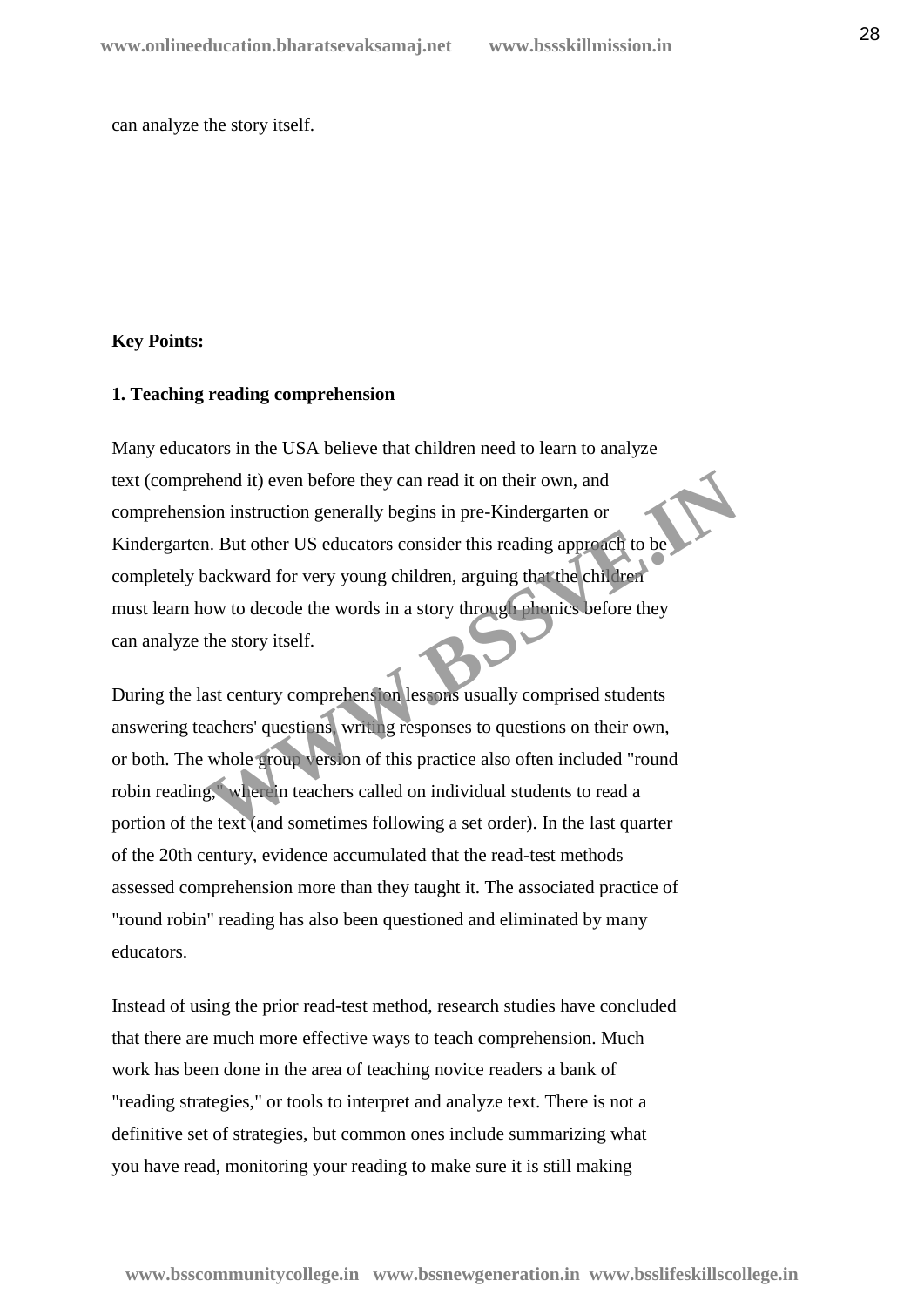sense, and analyzing the structure of the text (e.g., the use of headings in science text). Some programs teach students how to self monitor whether they are understanding and provide students with tools for fixing comprehension problems.

Instruction in comprehension strategy use often involves the gradual release of responsibility, wherein teachers initially explain and model strategies. Over time, they give students more and more responsibility for using the strategies until they can use them independently. This technique is generally associated with the idea of self-regulation and reflects social cognitive theory, originally conceptualized by Albert Bandura

The U.S. National Reading Panel conducted a comprehensive literature search on teaching reading comprehension. They concluded that  $(1)$ . vocabulary knowledge, (2) reading comprehension instruction based on reading strategies, and (3) practices were critical to effective reading comprehension teaching. tional Reading Panel conducted a comprehensive literature<br>aching reading comprehension. They concluded that (1)<br>mowledge, (2) reading comprehension instruction based on<br>egies, and (3) practices were critical to effective r

Several theories of vocabulary instruction exist, namely, one focused on intensive instruction of a few high value words, one focused on broad instruction of many useful words, and a third focused on strategies for learning new words.

The idea of focusing intensely on a few words was popularized by Isabel Beck, Margaret McKeown, and Linda Kucan in their book for teachers called Bringing Words to Life: Robust Vocabulary Instruction (2002). They argued that words occur in three "tiers," the lowest (tier 1) being common words such as eat and fish, the top (tier 3) being very content-specific words such as photosynthesis and geopolitical. The tier 2 words were what they considered general academic vocabulary, words with many uses in academic contexts, such as analyze and frequent. Beck et al. suggested that teachers focus on tier 2 words and that they should teach fewer of these words with greater intensity. They suggested that teachers offer multiple examples and develop activities to help students practice these words in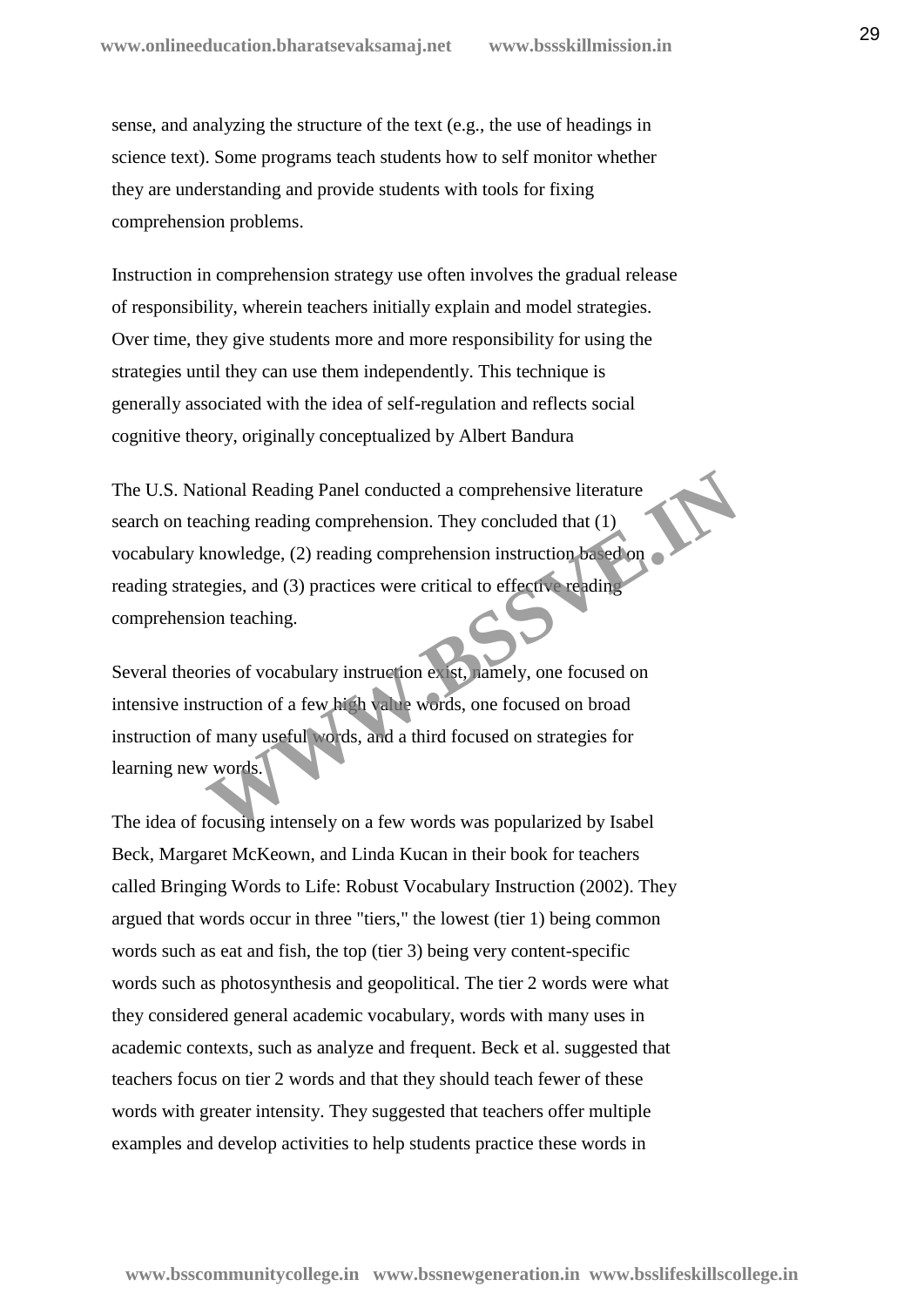increasingly independent ways.

The method of focusing of broad instruction on many words was developed by Andrew Biemiller. He argued, contra Beck et al., that more words would benefit students more, even if the instruction was short and teacher directed. He suggested that teachers teach a large number of words before reading a book to students, by merely giving short definitions, such as synonyms, and then pointing out the words and their meaning while reading the book to students. The method contrasts with the Beck et al. approach by emphasizing quantity versus quality. There is no evidence to suggest the primacy of either approach.

The final vocabulary technique, strategies for learning new words, can be further subdivided into instruction on using context and instruction on using morphemes, or meaningful units within words to learn their meaning. Morphemic instruction has been shown to produce positive outcomes for students reading and vocabulary knowledge, but context has proved unreliable as a strategy and it is no longer considered a useful strategy to teach students. This conclusion does not disqualify the value in "learning" morphemic analysis" - prefixes, suffixes and roots - but rather suggests that it be imparted incidentally and in context. Accordingly, there are methods designed to achieve this, such as Incidental Morpheme Analysis. cabulary technique, strategies for learning new words, can be<br>
ivided into instruction on using context and instruction on using<br>
or meaningful units within words to learn their meaning<br>
instruction has been shown to produ

# **2. Reading strategies**

Before the 1980s, little comprehension instruction occurred in the United States. Palinscarand Brown (1984) developed a technique called reciprocal teaching that taught students to predict, summarize, clarify, and ask questions for sections of a text. The technique had positive outcomes. Since then, the use of strategies like summarizing after each paragraph have come to be seen as effective strategies for building students' comprehension. The idea is that students will develop stronger reading comprehension skills on their own if the teacher gives them explicit mental tools for unpacking text

There are a wide range of reading strategies suggested by reading programs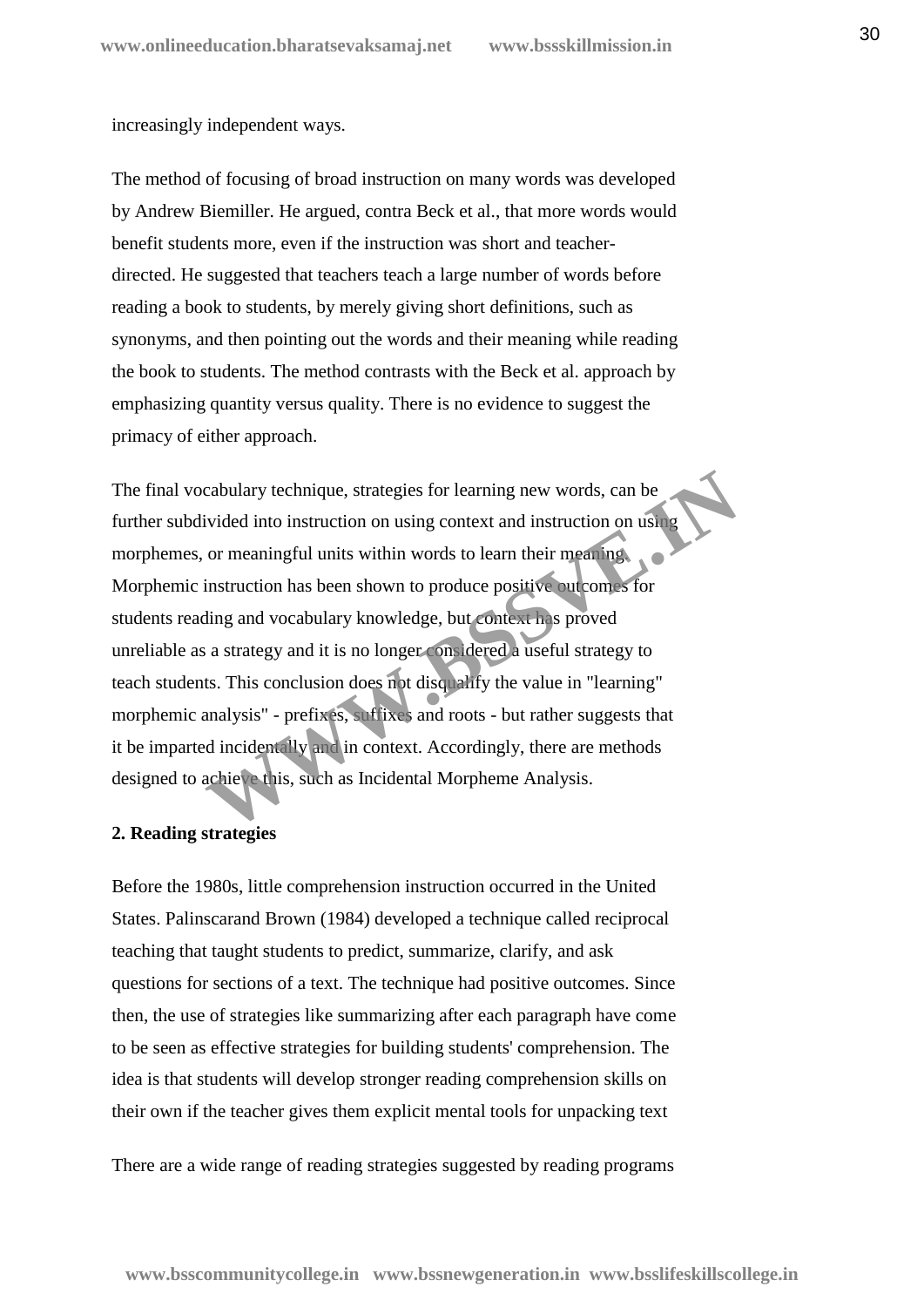and educators. The National Reading Panel identified positive effects only for a subset, particularly summarizing, asking questions, answering questions, comprehension monitoring, graphic organizers, and cooperative learning. The Panel also emphasized that a combination of strategies, as used in Reciprocal Teaching, can be effective.

Today, most reading comprehension programs teach students explicit reading strategies using teacher direct instruction with additional student practice.

Comprehension through discussion involves lessons that are "instructional conversations" that create higher-level thinking opportunities for students. The purpose of the discussions is to promote critical and aesthetic thinking about text and encourage full classroom involvement. According to Vivian Thayer, class discussions help students to generate ideas and new questions.

# **3. Phases of mental processing**

Cognitive psychology is a branch of psychology that investigates internal mental processes such as problem solving, memory, and language. The school of thought arising from this approach is known as cognitivism which is interested in how people mentally represent information processing. It had its foundations in the Gestalt psychology of Max Wertheimer, Wolfgang Khler, and Kurt Koffka, and in the work of Jean Piaget, who provided a theory of stages/phases that describe children's cognitive development. Cognitive psychologists use psychophysical and experimental approaches to understand, diagnose, and solve problems, concerning themselves with the mental processes which mediate between stimulus and response. Cognitive theory contends that solutions to problems take the form of algorithmsrules that are not necessarily understood but promise a solution, or heuristicsrules that are understood but that do not always guarantee solutions. Cognitive science differs from cognitive psychology in that algorithms that are intended to simulate human behavior are implemented or implementable on a computer. In other of the discussions is to promote critical and aesthetic thinking<br>ad encourage full classroom involvement. According to Vivian<br>s discussions help students to generate ideas and new substitutes.<br>**We substitute the method of**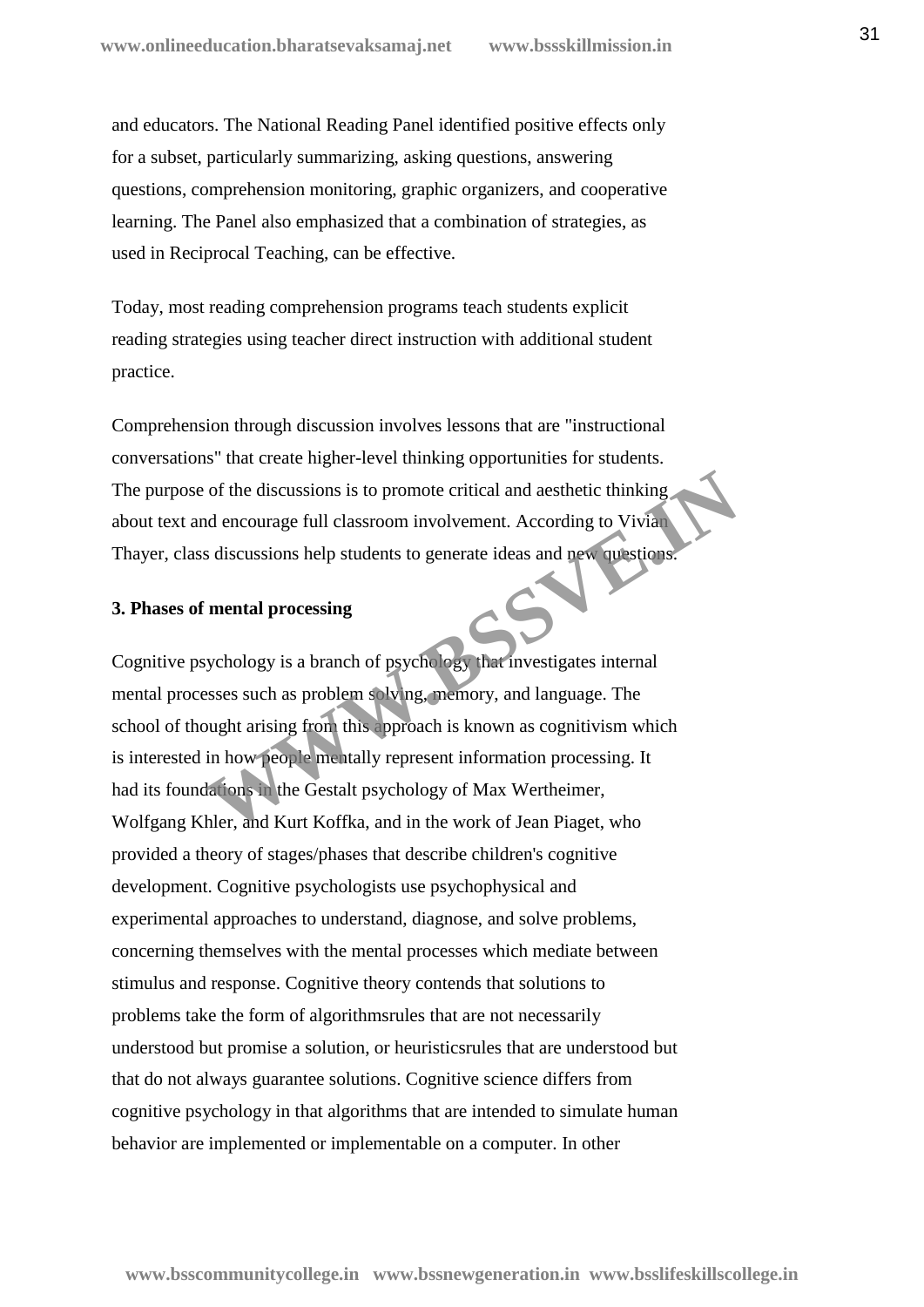instances, solutions may be found through insight, a sudden awareness of relationships.

Cognitive psychology is one of the more recent additions to psychological research, having only developed as a separate area within the discipline since the late 1950s and early 1960s following the "cognitive revolution" initiated by Noam Chomsky's 1959 critique of behaviorism and empiricism more generally. The origins of cognitive thinking such as computational theory of mind can be traced as early as Descartes and Alan Turing. The cognitive approach was brought to prominence by Donald Broadbent's book Perception and Communication in 1958. Since that time, the dominant paradigm in the area has been the information processing model of cognition that Broadbent put forward. This is a way of thinking and reasoning about mental processes, envisioning them as software running on the computer that is the brain. Theories refer to forms of input, representation, computation or processing, and outputs. Applied to language as the primary mental knowledge representation system, cognitive psychology has exploited tree and network mental models. Its singular contribution to AI and psychology in general is the notion of a semantic network. One of the first cognitive psychologists, George Miller is well known for dedicating his career to the development of WordNet, a semantic network for the English language. Development began in 1985 and is now the foundation for many machine ontologies. the area has been the information processing indeer of<br>at Broadbent put forward. This is a way of thinking and<br>oout mental processes, envisioning them as software running on<br>that is the brain. Theories refer to forms of in

This way of conceiving mental processes has pervaded psychology more generally over the past few decades, and it is not uncommon to find cognitive theories within social psychology, personality psychology, abnormal psychology, and developmental psychology; the application of cognitive theories to comparative psychology has driven many recent studies in animal cognition. However, cognitive psychology dealing with the intervening constructs of the mental presentations is not able to specify: What are the non-material counterparts of material objects? For example, what is the counterpart of a chair in mental processes, and how do the non material processes evolve in the mind that has no space. Further, what are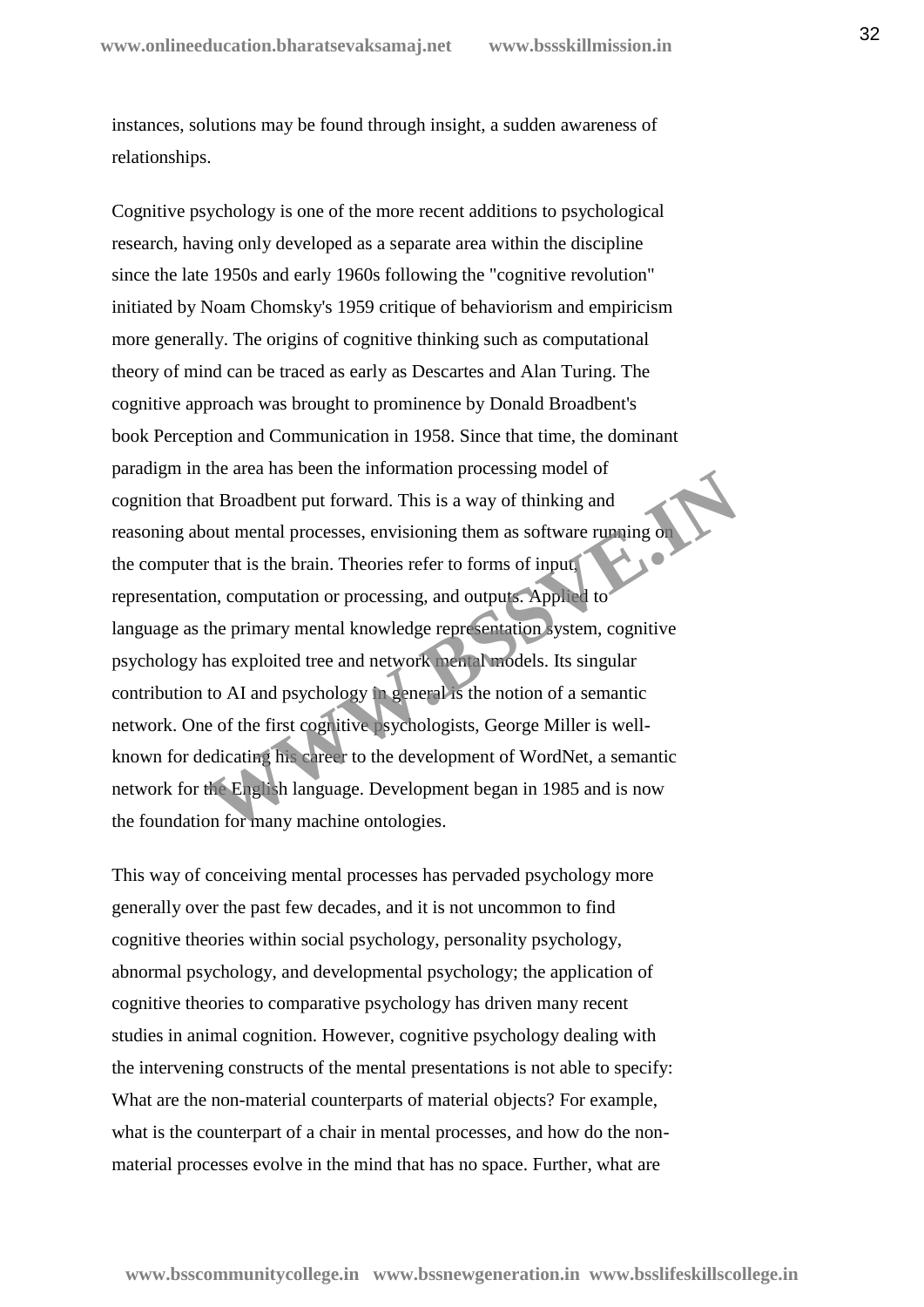the very specific qualities of the mental causalities? In particular, when the causalities are processes. The plain statement about information processing awakes some questions. What information is dealt with, its contents, and form. Are there transformations? What is the nature of process causalities? How subjective states of a person transmute into shared states, and on the other way around? Finally, yet importantly, how do we who works with cognitive research are able to conceptualize the mental counter concepts to construct theories that have real importance in real every day life? Consequently, there is a lack of specific process concepts which enable to derive new developments, and create grand theories about the mind, and its abysses.

The information processing approach to cognitive functioning is currently being questioned by new approaches in psychology, such as dynamical systems, and the embodiment perspective. Because of the use of computational metaphors and terminology, cognitive psychology was able to benefit greatly from the flourishing of research in artificial intelligence and other related areas in the 1960s and 1970s. In fact, it developed as one of the significant aspects of the inter-disciplinary subject of cognitive science, which attempts to integrate a range of approaches in research on the mind and mental processes. tion processing approach to cognitive functioning is currently<br>oned by new approaches in psychology, such as dynamical<br>the embodiment perspective. Because of the use of<br>al metaphors and terminology, cognitive psychology wa

In Section 4 of this course you will cover these topics: Mature Readers And Writers Adolescent Students With Reading Problems

#### **Topic : Mature Readers And Writers**

#### **Topic Objective:**

At the end of this topic students will be able to understand:

 Teachers make lessons most effective when they are presented in three phases: 1) anticipation, including motivation and activation of prior knowledge; 2) building knowledge, strategies to explore a topic and augment prior knowledge; and 3) reflection, the reorganization of old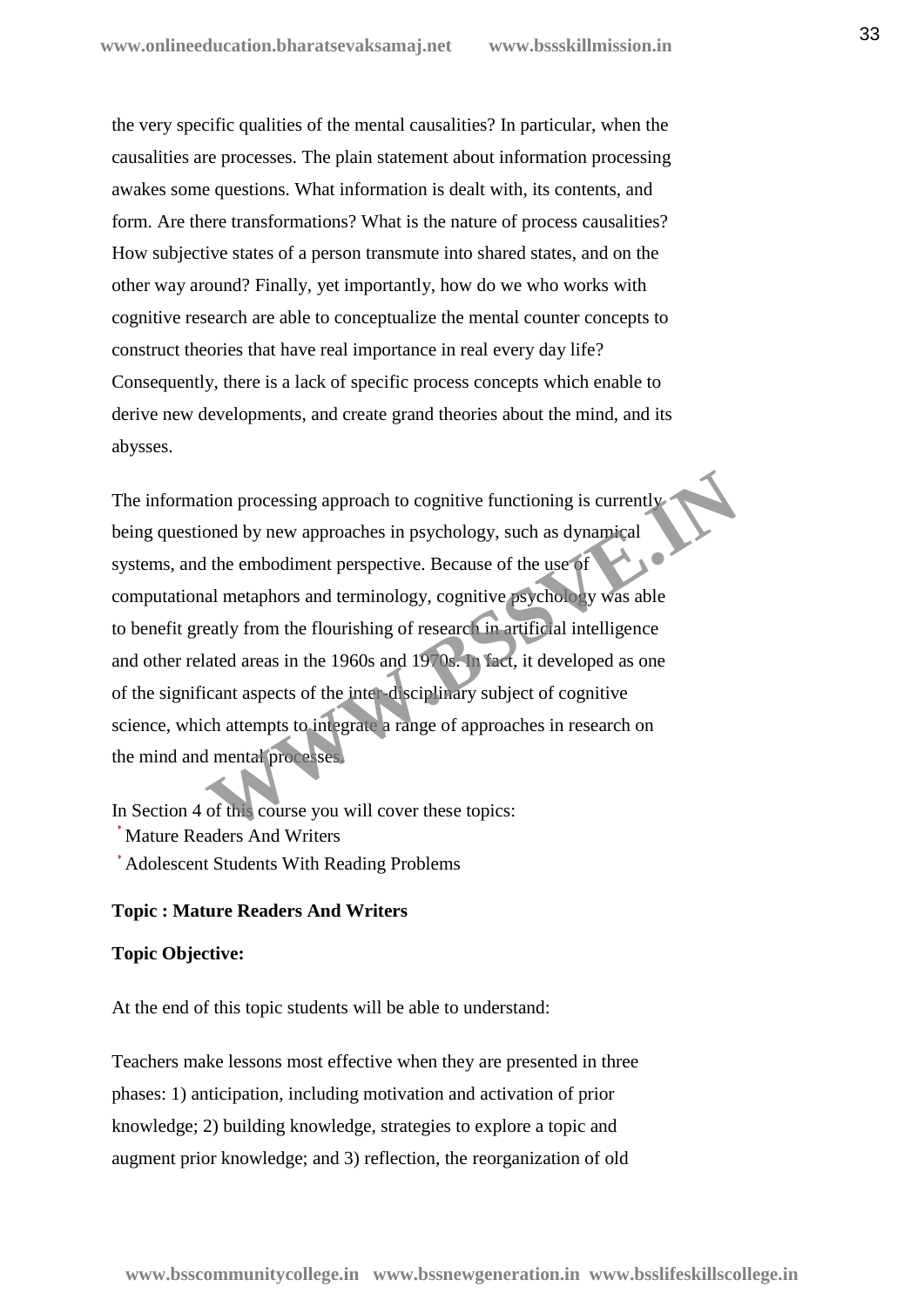knowledge structures, incorporating new knowledge. Activities appropriate for the anticipation phase include advance organizers, group and paired brainstorming, terms in advance, scrambled sequences, free writing, think/pair/share, the anticipation guide, and semantic mapping. In the reflection phase, most activities in the anticipation and building knowledge phases can be revisited to incorporate new knowledge. Children need to learn about major patterns of text organization: taxonomies (classification); chronological patterns; cause and effect patterns; written directions; comparison and contrast; and explanation and exposition.

# **Definition/Overview:**

**Effective reading:** Effective reading is a collection of reading methods which attempt to increase rates of reading without greatly reducing comprehension or retention. Methods include chunking and eliminating subvocalization. It is important to understand that no absolute distinct "normal" and "speed-reading" types of reading exist in practice, since all readers use some of the techniques used in speed reading (such as identifying words without focusing on each letter, not sounding out all words, not sub-vocalizing some phrases, or spending less time on some phrases than others, and skimming small sections). **Exercise**<br> **Exercise** External and Specifical Specifical Specifical Specifical Specifical Specifiers in the increase rates of reading without greatly reducing<br>
tion or retention. Methods include chunking and clininaling<br>

#### **Key Points:**

#### **1. From Learning to Read to Reading to Learn**

Psychologists and educational specialists working on the visual acuity question devised the tachistoscope, which is a machine designed to flash images at varying rates on a screen. The experiment started with large pictures of aircraft being displayed onscreen. The images were gradually reduced in size and the flashing-rate was increased. They found that, with training, an average person could identify minute images of different planes when flashed on the screen for only one-five-hundredth of a second. The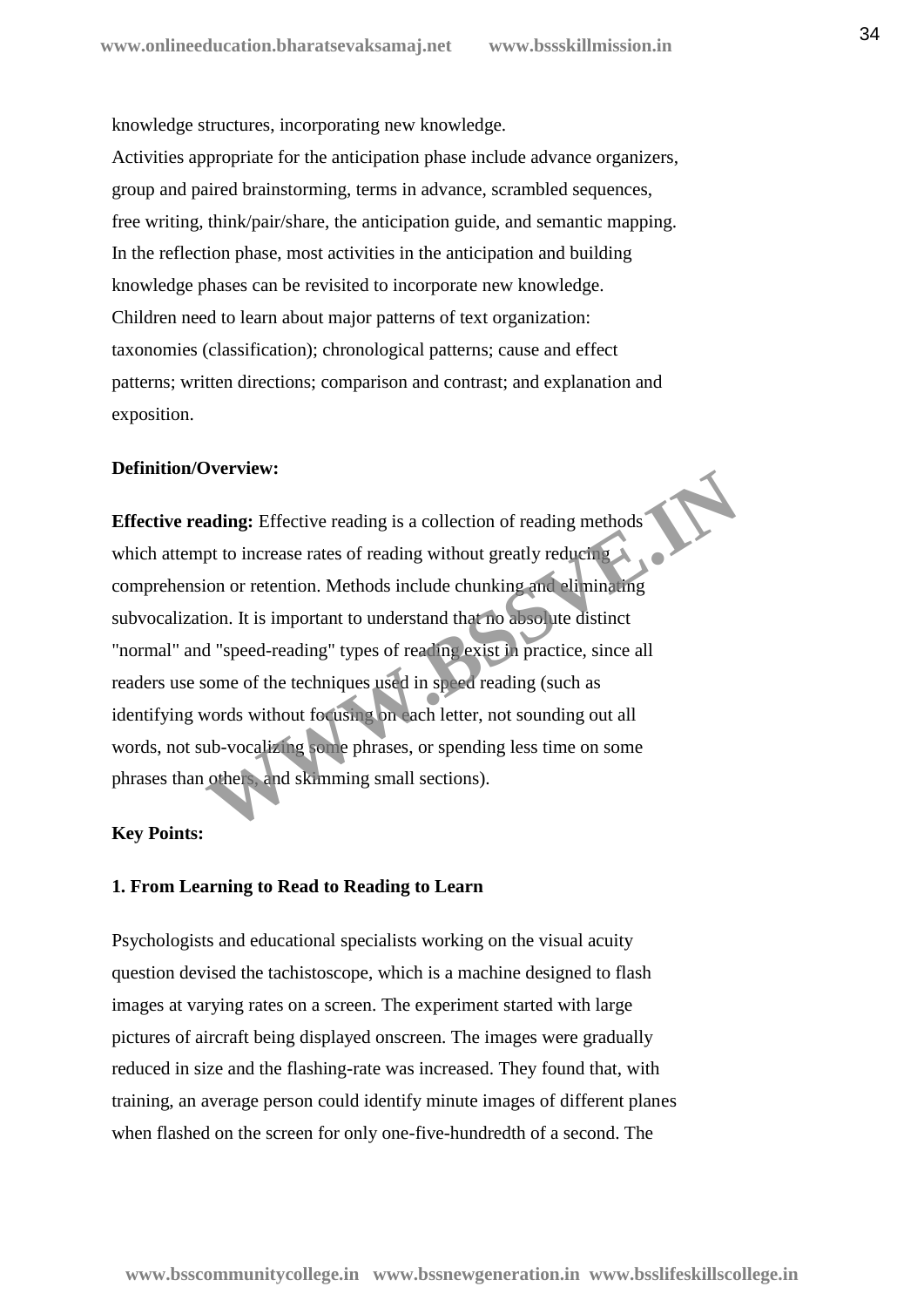results had implications for reading.

Using the same methodology, the U.S. Air Force soon discovered that they could flash four words simultaneously on the screen at rates of one five hundredth of a second with full recognition by the reader. This training demonstrated clearly that, with some work, reading speeds could be increased from reading rates to skimming rates. Not only could they be increased but the improvements were made by improving visual processing. Therefore, the next step was to train eye movements by means of a variety of pacing techniques in an attempt to improve reading. The reading courses that followed used the tachistoscope to increase reading speeds; it assumed that readers were able to increase their effective speeds from 200 to 400 words per minute using the machine. The drawback to the tachistoscope was that post-course timings showed that, without the machine, speed<br>increases rapidly diminished. increases rapidly diminished.

Following the tachistoscopediscoveries, the HarvardBusiness Schoolproduced the first film-aided course, designed to widen the readers field of focus in order to increase reading speed. Again, the focus was on visual processing as a means of improvement. Using machines to increase people's reading speeds was a trend of the 1940s. While it had been assumed that reading speed increases of 100% were possible and had been attained, lasting results had yet to be demonstrated. were able to increase then enective speeds nom 200 to 400<br>inute using the machine. The drawback to the tachistoscope<br>t-course timings showed that, without the machine, speed<br>idly diminished.<br>the tachistoscopediscoveries, t

It was not until the late 1950s that a portable, reliable and 'handy' device would be developed as a tool for increasing reading speed. The researcher was a school-teacher named Evelyn Wood. She was committed to understanding why some people were naturally faster at reading than others and was trying to force herselfto read very quickly. It is told that while brushing off the pages of the book she had thrown down in despair, she discovered that the sweeping motion of her hand across the page caught the attention of her eyes, and helped them move more smoothly across the page. She then utilized the hand as a pacer, and called it the "Wood Method", which was renamed to Reading Dynamics in 1958. She coined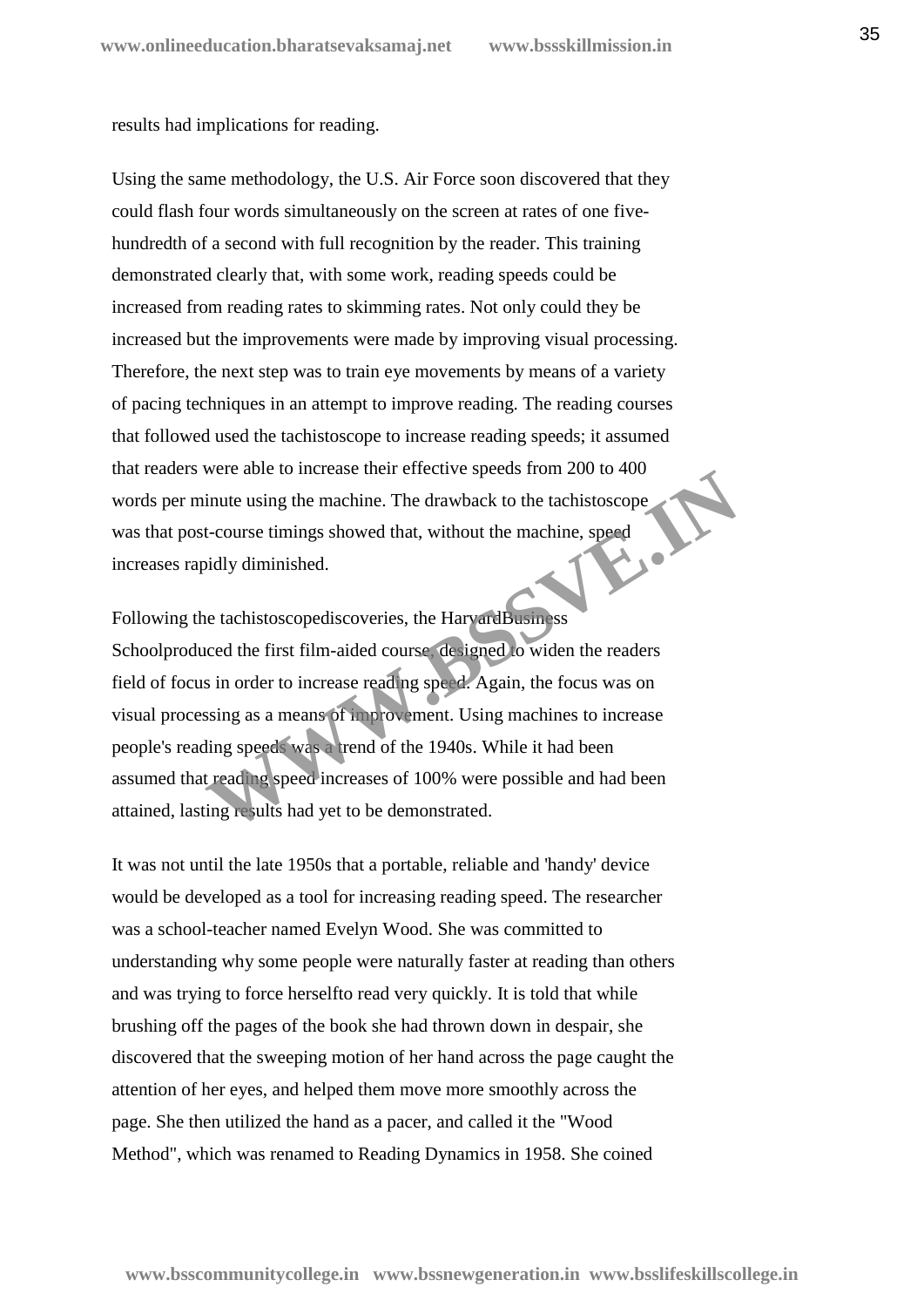the term "speed reading."

More recently, speed reading courses and books have been developed to help the consumer achieve even higher increases in reading speed, some at 10,000 words per minute with high comprehension. With specific reference to pseudoscience concepts, companies have claimed to be able to extract meaning out of consciously unnoticed text from the para-consciousness or subconscious. These courses go by various titles such as photo-reading (1994), and alpha-netics (1999). Readingexperts refer to them as Snake oil reading lessons because of their high dependence on the suspension of the consumers disbelief.

#### **2. A Model of Instruction to Guide Reading to Learn**

Some businesses selling courses and manuals on speed reading claim that it is possible to increase the reading to beyond 10 words per second with full comprehension, provided the course is followed and that the exercises are constantly practiced. However, a good deal of these courses and manuals are conflicting as to why and how speed reading should be adopted as a method. of Instruction to Guide Reading to Learn<br>
esses selling courses and manuals on speed reading claim that it<br>
b increase the reading to beyond 10 words per second with full<br>
ion, provided the course is followed and that the

Some other businesses claim that a person can double or triple his/her current speed. They claim that a person reading at 2 words per second (the average rate for untrained adult readers), can take a speed reading course and learn how to read at 5 to 7 words per second while maintaining, or even improving comprehension. In many commercial courses in fact the comprehension is only increased, because the difficulty of the texts used in the course is decreasingly difficult.

One point of contention between the various speed reading courses is the assertions concerning subvocalization. Some courses claim that the main obstacle to speed reading is any form of subvocalization. But there is no evidence that less subvocalisation can improve reading or even can willingly be changed at all. Other courses claim that subvocalizationcan be used on keywords in order to speed up learning and reading. Some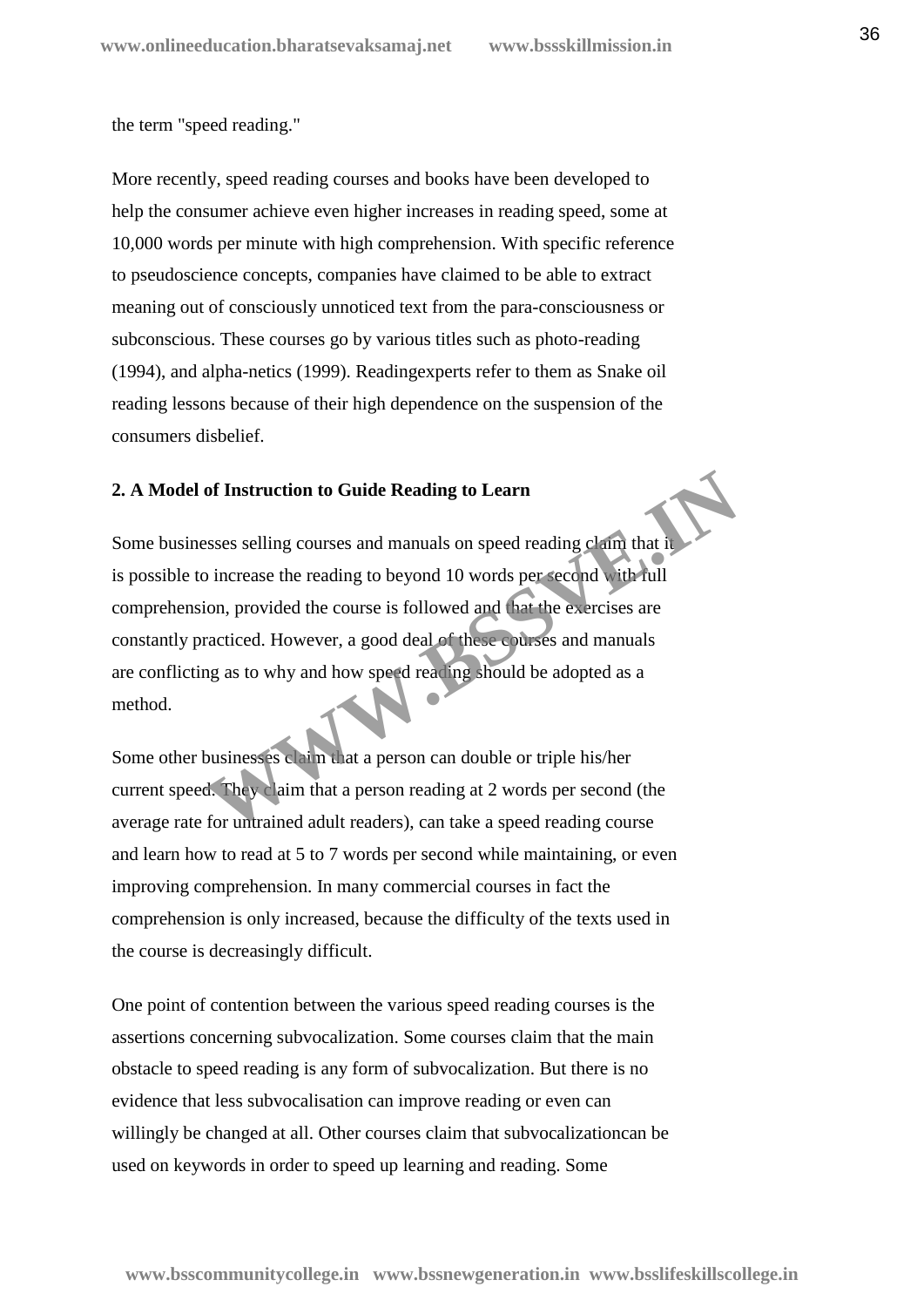proponents of speed reading claim that subvocalizationcan be broken down into two levels, only one of which will reduce reading speed.

Speed reading courses and books take a variety of approaches to the concept of reading comprehension. Some courses and books claim that good comprehension is essential to speed reading, and that comprehension will improve with speed reading. Special non-standardized reading comprehension questionnaires are provided in order to convince the reader of the effects of the program. Some courses advise that while comprehension is important, it should not be measured or promoted. Speed reading courses variously claim that not all information in text needs to be covered while speed reading. Some claim that speed reading involves skipping text (exactly as has been measured during studies on skimming), whereas other speed reading promoters claim that all of the text is processed, but with some or most becoming subconsciously processed. Similarly, some courses claim that text should be serially processed whereas others say that information should be processed in a more haphazard or ad hoc fashion. **Example 5** and the control of the series of the series of the series of the series of the series of the series of the series of the series of the series of the series of the series of the courses claim that text should be

Computer programs are available to help instruct speed reading students. Vortex Speed Reading was one of the early applications, but it was strictly a productivity tool a program that only presented text one word at a time. Readers needed to focus on the center of the screen, not moving their eyes as they would while reading normal text.

A number of speed reading programs use a different approach. These programs present the data as a serial stream, since the brain handles text more efficiently by breaking it into such a stream before parsing and interpreting it. The 2000 National Reading Panel (NRP) report (p. 3-1) seems to support such a mechanism.

To increase speed, some older programs required readers to view the center of the screen while the lines of text around it grew longer. They also presented several objects (instead of text) moving line by line or bouncing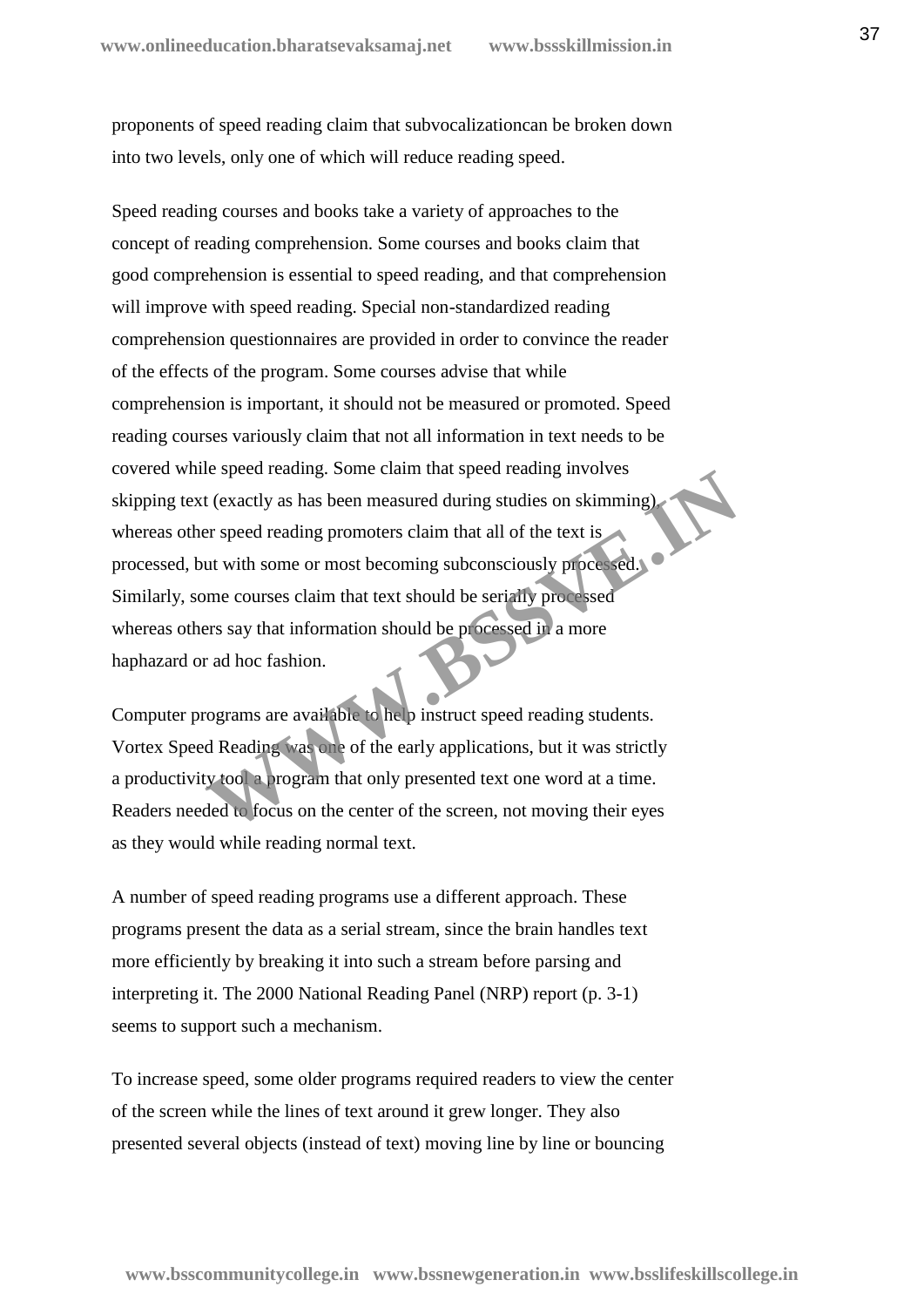around the screen; users had to follow the object(s) with only their eyes. A number of researchers criticize using objects instead of words as an effective training method, claiming that the only way to read faster is to read actual text. Many of the newer speed reading programs use built-in text, and they primarily guide users through the lines of an on-screen book at defined speeds. Often the text is highlighted to indicate where users should focus their eyes; they are not expected to read by pronouncing the words, but instead to read by viewing the words as complete images. The exercises are also intended to train readers to eliminate subvocalization, an auditory phenomenon that can impede users' abilities to achieve high reading rates.

Skimming is a high speed reading process and involves visually searching the sentences of a page for clues to meaning. It is conducted at a higher rate (700 wpm plus) than normal reading for comprehension (around 200-230 wpm), and results in lower comprehension rates, especially with information-rich reading material. Skimming on its own should not be used when complete comprehension of the text is the objective. Skimming is mainly used when researching and getting an overall idea of the text. Speed reading courses which teach techniques that largely constitute skimming of written text also result in a lower comprehension rate (below 50% comprehension on standardized comprehension tests) a high speed reading process and involves visually searching<br>s of a page for clues to meaning. It is conducted at a higher rat-<br>lus) than normal reading for comprehension (around 200-230<br>esults in lower comprehension rates

#### **Topic : Adolescent Students With Reading Problems**

#### **Topic Objective:**

At the end of this topic students will be able to understand:

 In order to work successfully with adolescent students who have reading problems, teachers should establish trust, provide literate role models, reduce student feelings of learned helplessness and passive failure, legitimize their personal knowledge and experiences, and develop a positive learning environment.

One category of adolescent student with a reading problem is the non-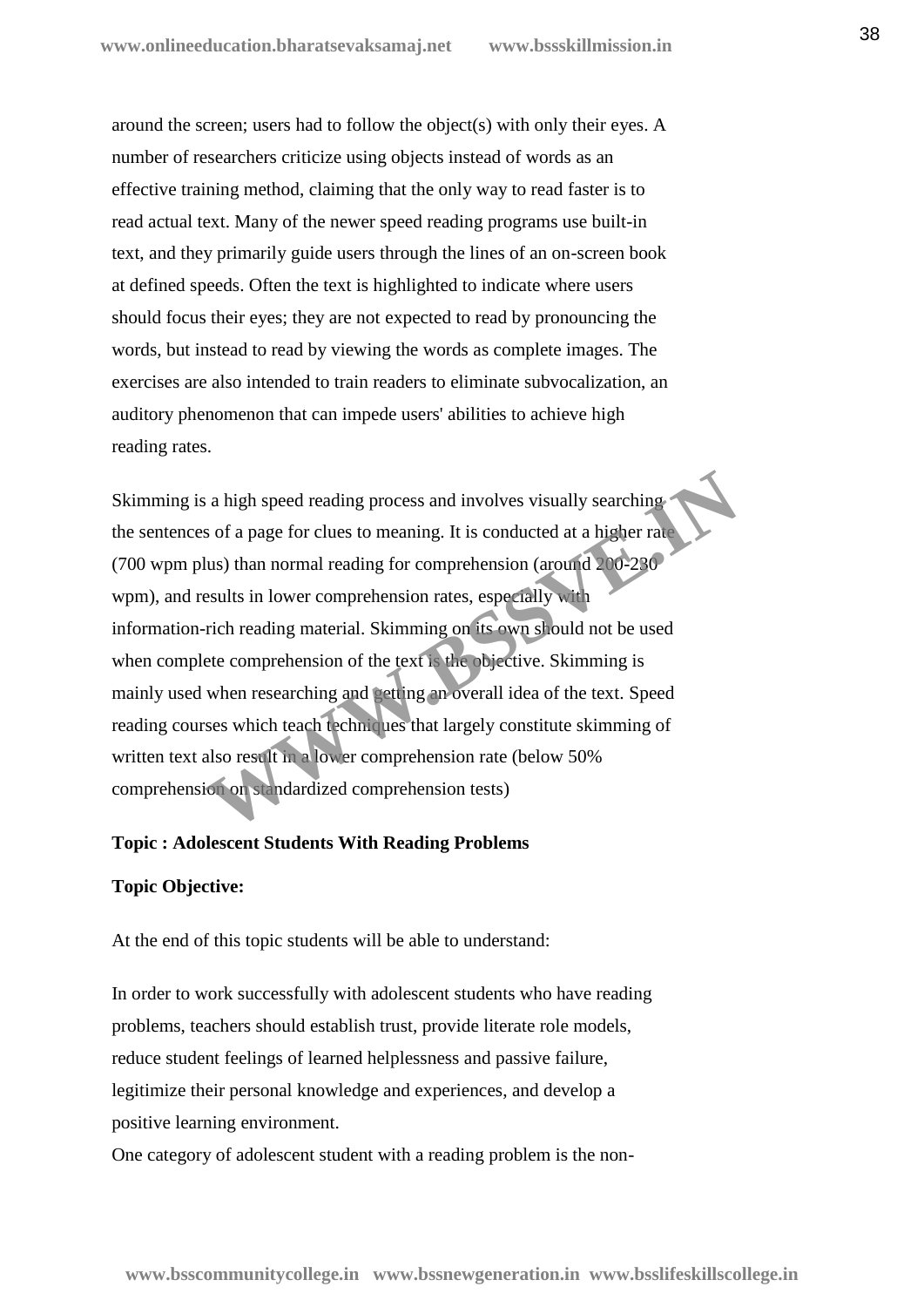reader, who has almost no effective reading skills. Some appropriate instructional strategies include DLTA, LEA, repeated readings, word sorts, and journal writing.

 Another category is the disenchanted reader, who may be able to read, but who chooses not to read. Appropriate strategies for them include the use of a self-directed unit management learning system, sustained silent reading, book conferences, reading response journals, and journal, process, and free writing guided by concept mapping.

#### **Definition/Overview:**

**Adolescence:** " Adolescence is a transitional stage of physical and mental human development that occurs between childhood and adulthood. This transition involves biological (i.e. pubertal), social, and psychological changes, though the biological or physiological ones are the easiest to measure objectively. Historically, puberty has been heavily associated with teenagers and the onset of adolescent development. In recent years, however, the start of puberty has seen an increase in preadolescence and extension beyond the teenage years, making adolescence less simple to discern. **Example 12**<br> **Example 12**<br> **Example 12**<br> **Example 12**<br> **Example 12**<br> **Example 12**<br> **Example 12**<br> **Example 12**<br> **Example 12**<br> **Example 12**<br> **Example 12**<br> **Example 12**<br> **Example 12**<br> **Example 12**<br> **Example 12**<br> **Example 12** 

# **Key Points:**

#### **1. Guiding Principles and Theories**

Adolescent psychology is associated with notable changes in mood sometimes known as mood swings. Cognitive, emotional and attitudinal changes which are characteristic of adolescence, often take place during this period, and this can be a cause of conflict on one hand and positive personality development on the other.

Because the adolescents are experiencing various strong cognitive and physical changes, for the first time in their lives they may start to view their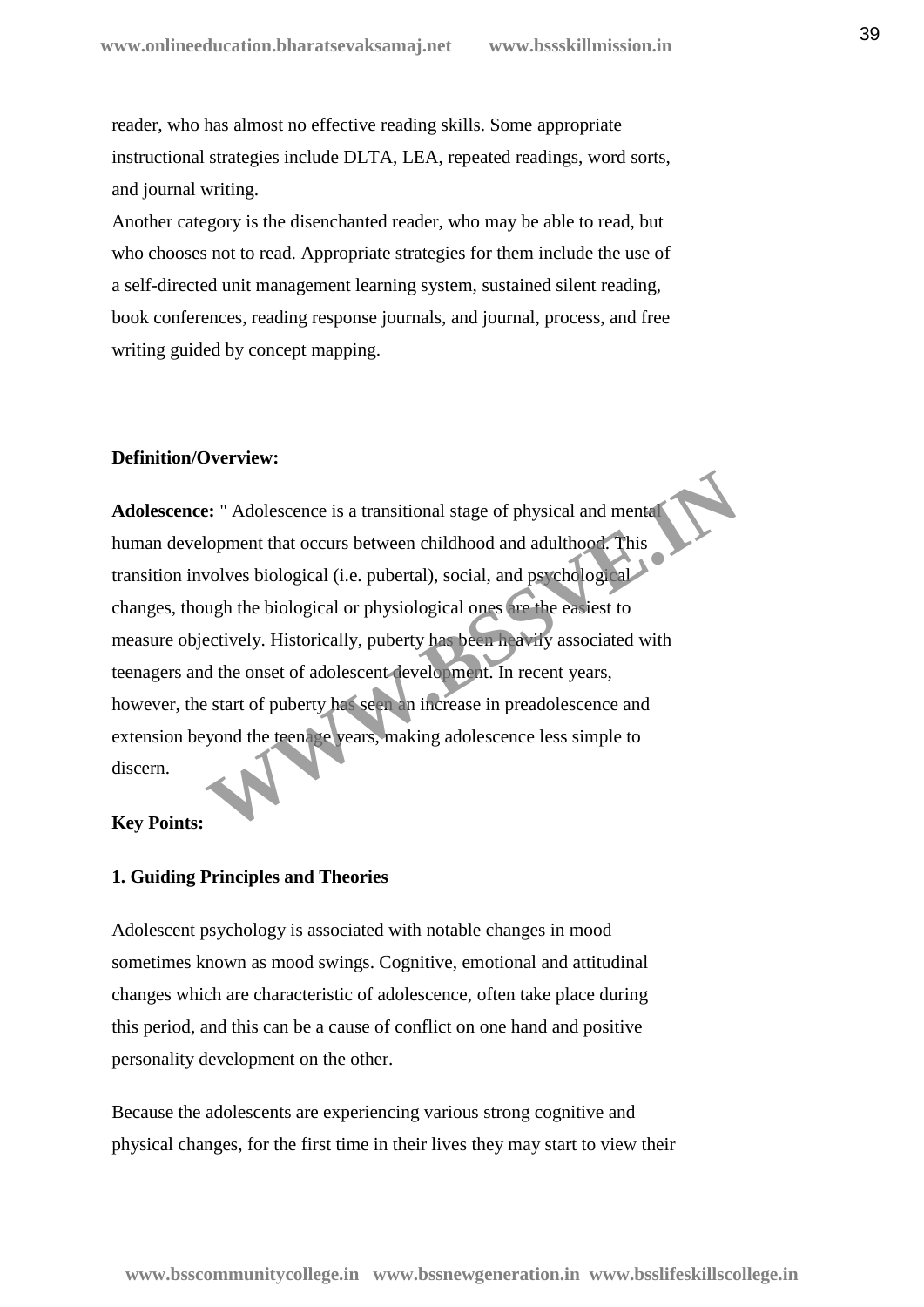friends, their peer group, as more important and influential than their parents/guardians. Because of peer pressure, they may sometimes indulge in activities not deemed socially acceptable, although this may be more of a social phenomenon than a psychological one. This overlap is addressed within the study of psychosociology.

The home is an important aspect of adolescent psychology: home environment and family have a substantial impact on the developing minds of teenagers, and these developments may reach a climax during adolescence. For example, abusive parents may lead a child to "poke fun" at other classmates when he/she is seven years old or so, but during adolescence, it may become progressively worse, for example, the child may now be using drugs or becoming intolerably violent among other classmates. If the concepts and theory behind right or wrong were not established early on in a child's life, the lack of this knowledge may impair a teenager's ability to make beneficial decisions as well as allowing his/her impulses to control his/her decisions. The time of the concepts and theory behind right or wrong were not<br>tif the concepts and theory behind right or wrong were not<br>arly on in a child's life, the lack of this knowledge may impair<br>ability to make beneficial deci

In the search for a unique social identity for themselves, adolescents are frequently confused about what is 'right' and what is 'wrong.' G. Stanley Hall denoted this period as one of "Storm and Stress" and, according to him, conflict at this developmental stage is normal and not unusual. Margaret Mead, on the other hand, attributed the behavior of adolescents to their culture and upbringing. However, Piaget, attributed this stage in development with greatly increased cognitive abilities; at this stage of life the individual's thoughts start taking more of an abstract form and the egocentric thoughts decrease, hence the individual is able to think and reason in a wider perspective.

Positive psychology is sometimes brought up when addressing adolescent psychology as well. This approach towards adolescents refers to providing them with motivation to become socially acceptable and notable individuals, since many adolescents find themselves bored, indecisive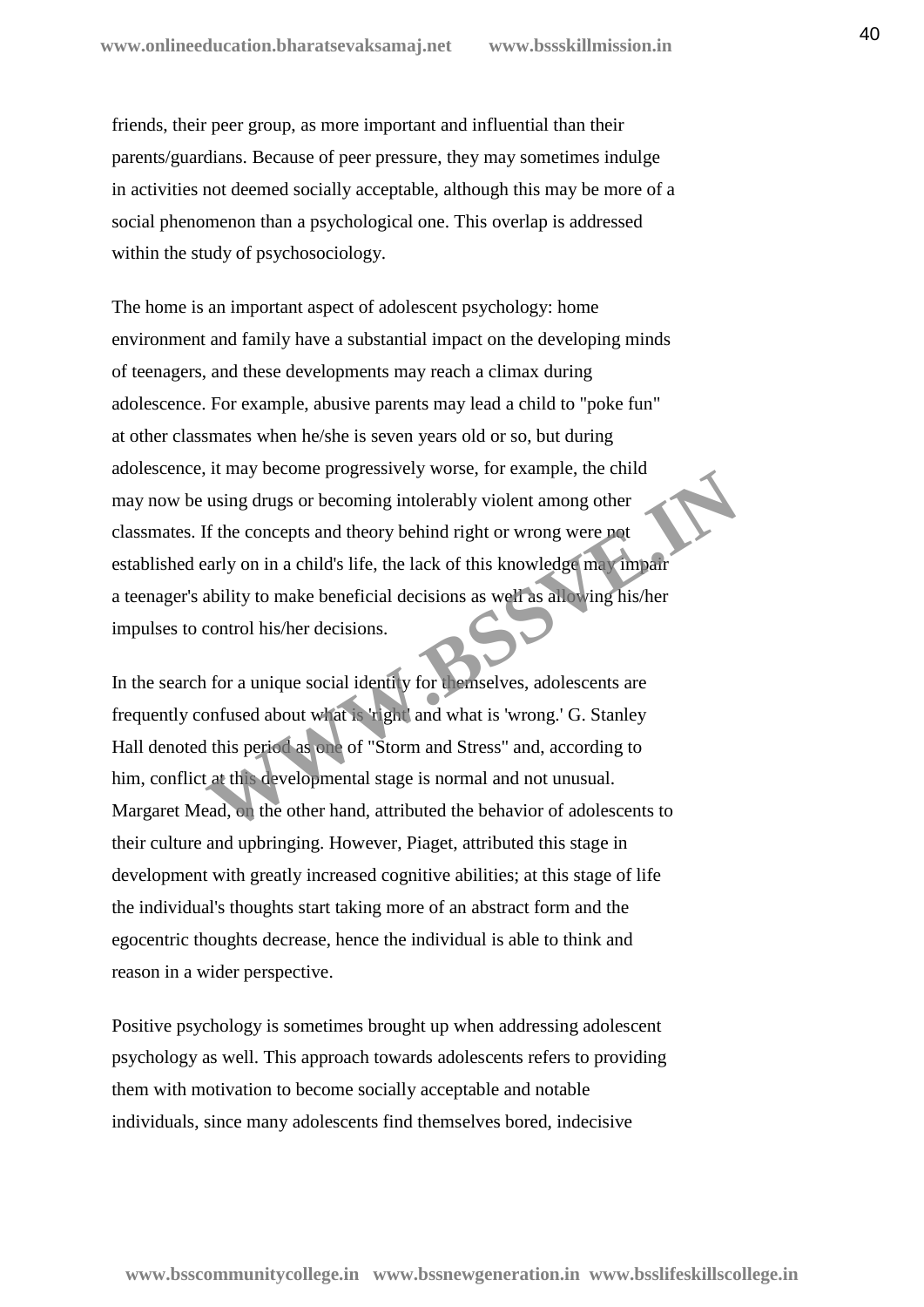and/or unmotivated.

Adolescents may be subject to peer pressure within their adolescent time span, consisting of the need to have sex, consume alcoholic beverages, use drugs, defy their parental figures, or commit any activity in which the person who is subjected to may not deem appropriate, among other things. Peer pressure is a common experience between adolescents and may result briefly or on a larger scale.

It should also be noted that adolescence is the stage of a psychological breakthrough in a person's life when the cognitive development is rapid and the thoughts, ideas and concepts developed at this period of life greatly influence the individual's future life, playing a major role in character and personality formation.

Struggles with adolescent identity and depression usually set in when an adolescent experiences a loss. The most important loss in their lives is the changing relationship between the adolescent and their parents. Adolescents may also experience strife in their relationships with friends. This may be because of things their friends do, such as smoking, that they feel if they don't do, they'll lose their friendship. Teen depression can be extremely intense at times because of physical and hormonal changes but emotional instability is part of being a teenager. Their changing mind, body and relationships often present themselves as stressful and that change, they assume, is something to be feared. Experiences a loss. The most important loss in their thanges of the present in the pressure of the adolescent identity and depression usually set in when an appreciences a loss. The most important loss in their lives is th

Views of family relationships during adolescence are changing. The old view of family relationships during adolescence put an emphasis on conflict and disengagement and thought storm and stress was normal and even inevitable. However, the new view puts emphasis on transformation or relationships and maintenance of connectedness.

#### **2. Classifying the Adolescent Studen**

Internationally, those over a certain age (often 18, though this varies) are

**www.bsscommunitycollege.in www.bssnewgeneration.in www.bsslifeskillscollege.in**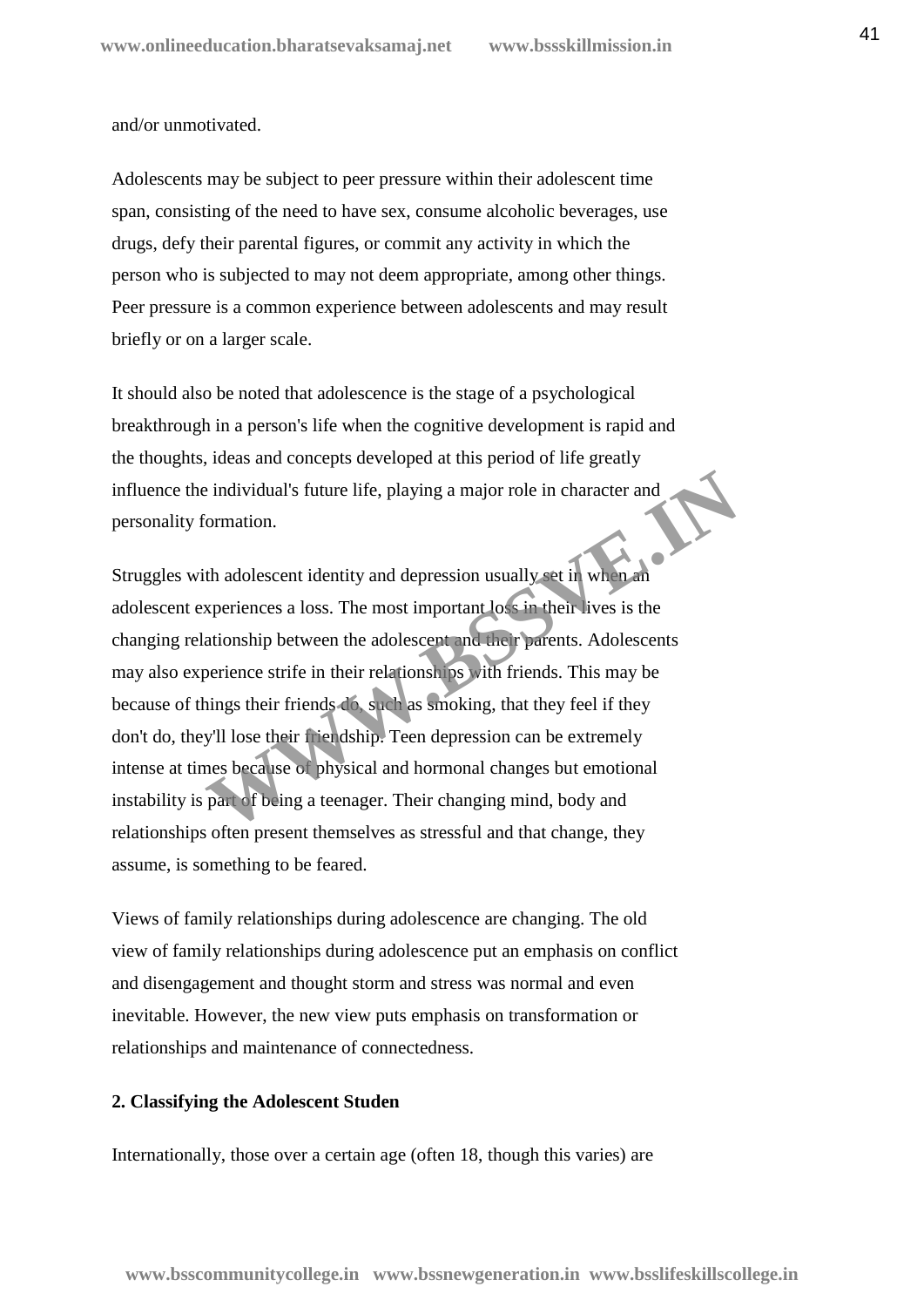legally considered to have reached the age of majority and are regarded as adults and are held to be responsible for their actions. People below this age are considered minors and are children. A person below the age of majority may gain adult rights through legal emancipation.

Those who are under the age of consent, or legal responsibility, may be considered too young to be held accountable for criminal action. This is called doli incapax or the defense of infancy. The age of criminal responsibility varies from 7 in Indiato 18 in Belgium. After reaching the initial age, there may be levels of responsibility dictated by age and type of offense, and crimes committed by minors may be tried in a juvenile court.

The legal working age in Western countries is usually 14 to 16, depending on the number of hours and type of employment. In the United Kingdom and Canada, for example, young people between 14 and 16 can work at certain types of light work with some restrictions to allow for schooling; while youths over 16 can work full-time (excluding night work). Many countries also specify a minimum school leaving age, ranging from 10 to 18, at which a person is legally allowed to leave compulsory education. by the digital state of the United Kingdom<br>
Service of hours and type of employment. In the United Kingdom<br>
for example, young people between 14 and 16 can work at<br>
solve 16 can work full-time (excluding might york). Many<br>

The age of consent to sexual activity varies widely between jurisdictions, ranging from 12 to 21 years, although 14 to 16 years is more usual. In a 2008 study of 14−17-year-olds conducted by YouGov for Channel 4 it was revealed that one in three 15-year-olds were sexually active.

Sexual intercourse with a person below the local age of consent is treated as the crime of statutory rape. Some jurisdictions allow an exemption where both partners are close in age; for example, a 16-year-old and an 18-year old. The age at which people are allowed to marry also varies, from 9 in Yemento 22 for males and 20 for females in China. In Western countries, people are typically allowed to marry at 18, although they are sometimes allowed to marry at a younger age with parental or court consent. In developing countries, the legal marriageable age does not always correspond with the age at which people actually marry; for example, the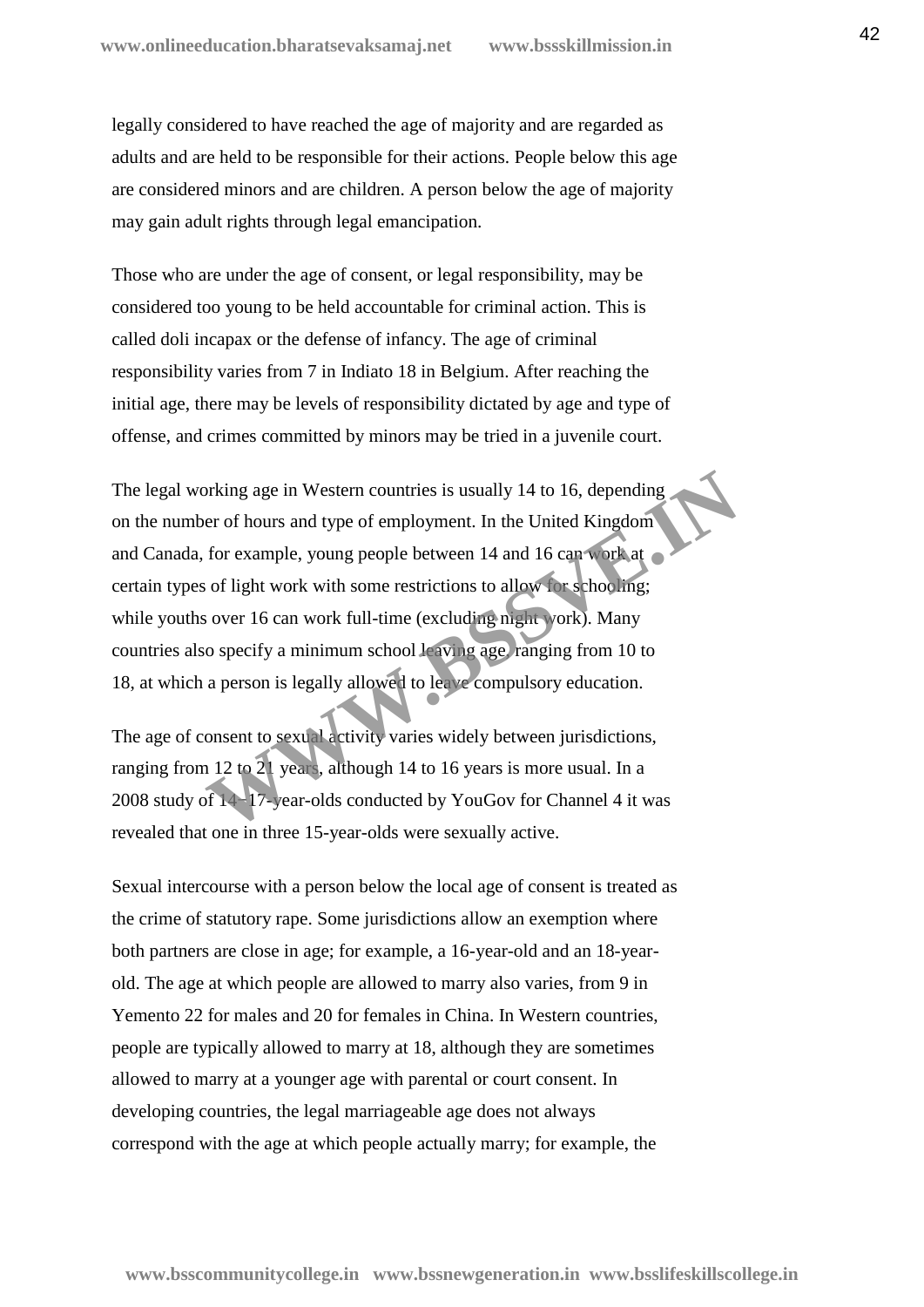legal age for marriage in Ethiopia is 18 for both males and females, but in rural areas most girls are married by age 16.

In most democratic countries, a citizen is eligible to vote at 18. For example, in the United States, the Twenty-sixth amendment decreased the voting age from 21 to 18. In a minority of countries, the voting age is 17 (for example, Indonesia) or 16 (for example, Brazil). By contrast, some countries have a minimum voting age of 21 (for example, Singapore) whereas the minimum age in Uzbekistan is 25. Age of candidacy is the minimum age at which a person can legally qualify to hold certain elected government offices. In most countries, a person must be 18 or over to stand for elected office, but some countries such as the United States and Italy have further restrictions depending on the type of office.

The sale of selected items such as cigarettes, alcohol, and videos with violent or pornographic content is also restricted by age in most countries. In the U.S, the minimum age to buy an R-rated movie, M-rated game or an album with a parental advisory label is 17 (in some states 18). In practice, it is common that young people engage in underage smoking or drinking, and in some cultures this is tolerated to a certain degree. In the United States, teenagers are allowed to drive between 14-18 (each state sets its own minimum driving age of which a curfew may be imposed), in the US, adolescents 17 years of age can serve in the military. In Europe it is more common for the driving age to be higher (usually 18) while the drinking age is lower than that of the US(usually 16 or 18). In Canada, the drinking age is 18 in some areas and 19 in other areas. In Australia, universally the minimum drinking age is 18, unless a person is in a private residence or is under parental supervision in a licensed premises. The driving age varies from state to state but the more common system is a graduated system of "L plates" (a learning license that requires supervision from a licensed driver) from age 16, red "P plates" (probationary license) at 17, green "P plates" at 18 and finally a full license, i.e. for most people around the age of 20. Treatively out some countries such as the office.<br> **We detected items such as cigarettes**, alcohol, and videos with<br> **We detected items such as cigarettes**, alcohol, and videos with<br> **We minimum age to buy an R-rated provi** 

The legal gambling age also depends on the jurisdiction, although it is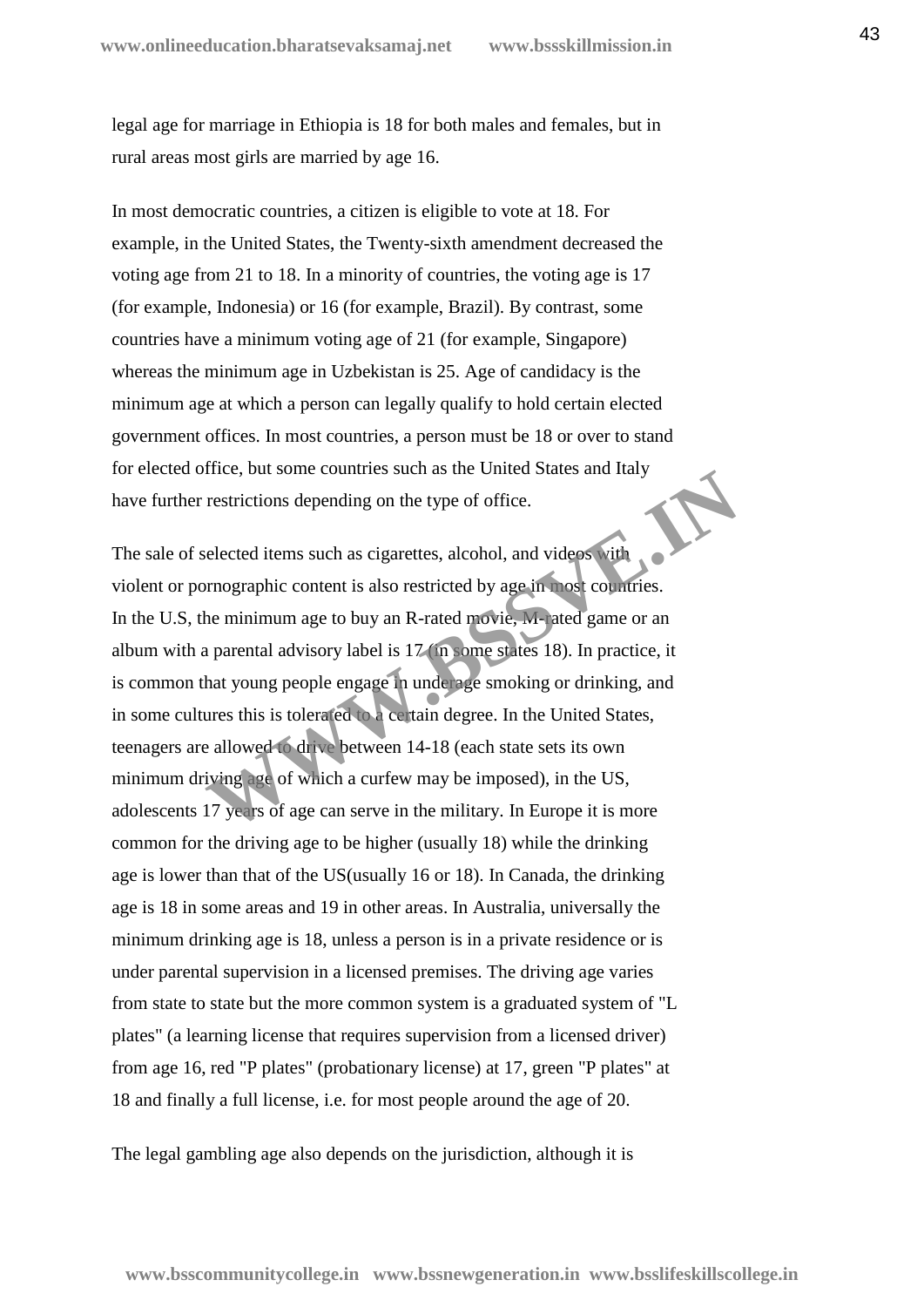typically 18.The minimum age for donating blood in the U.S is 17 although it may be 16 with parental permission in some states such as New York and Pennsylvania.

A number of social scientists, including anthropologist Margaret Mead and sociologist Mike Males, have noted the contradictory treatment of laws affecting adolescents in the United States. As Males has noted, the US Supreme Court has, "explicitly ruled that policy-makers may impose adult responsibilities and punishments on individual youths as if they were adults at the same time laws and policies abrogate adolescents rights en masse as if they were children."

The issue of youth activism affecting political, social, educational, and moral circumstances is of growing significance around the world. Youthled organizations around the world have fought for social justice, the youth vote seeking to gain teenagers the right to vote, to secure more youth rights, and demanding better schools through student activism.

Since the advent of the Convention on the Rights of the Child in 1989 (children defined as under 18), almost every country (except the U.S.& Somalia) in the world has become voluntarily legally committed to advancing an anti-discriminatory stance towards young people of all ages. This is a legally binding document which secures youth participation throughout society while acting against unchecked child labor, child soldiers, child prostitution, and pornography. youth activism affecting political, social, educational, and<br>
Instances is of growing significance around the world. Youth-<br>
tions around the world have fought for social justice, the youth-<br>
to gain teenagers the right to

In Section 5 of this course you will cover these topics: Strategies For Teaching Reading And Writing To English Language Learners

Factors Related To Reading Problems

# **Topic : Strategies For Teaching Reading And Writing To English Language Learners**

**Topic Objective:**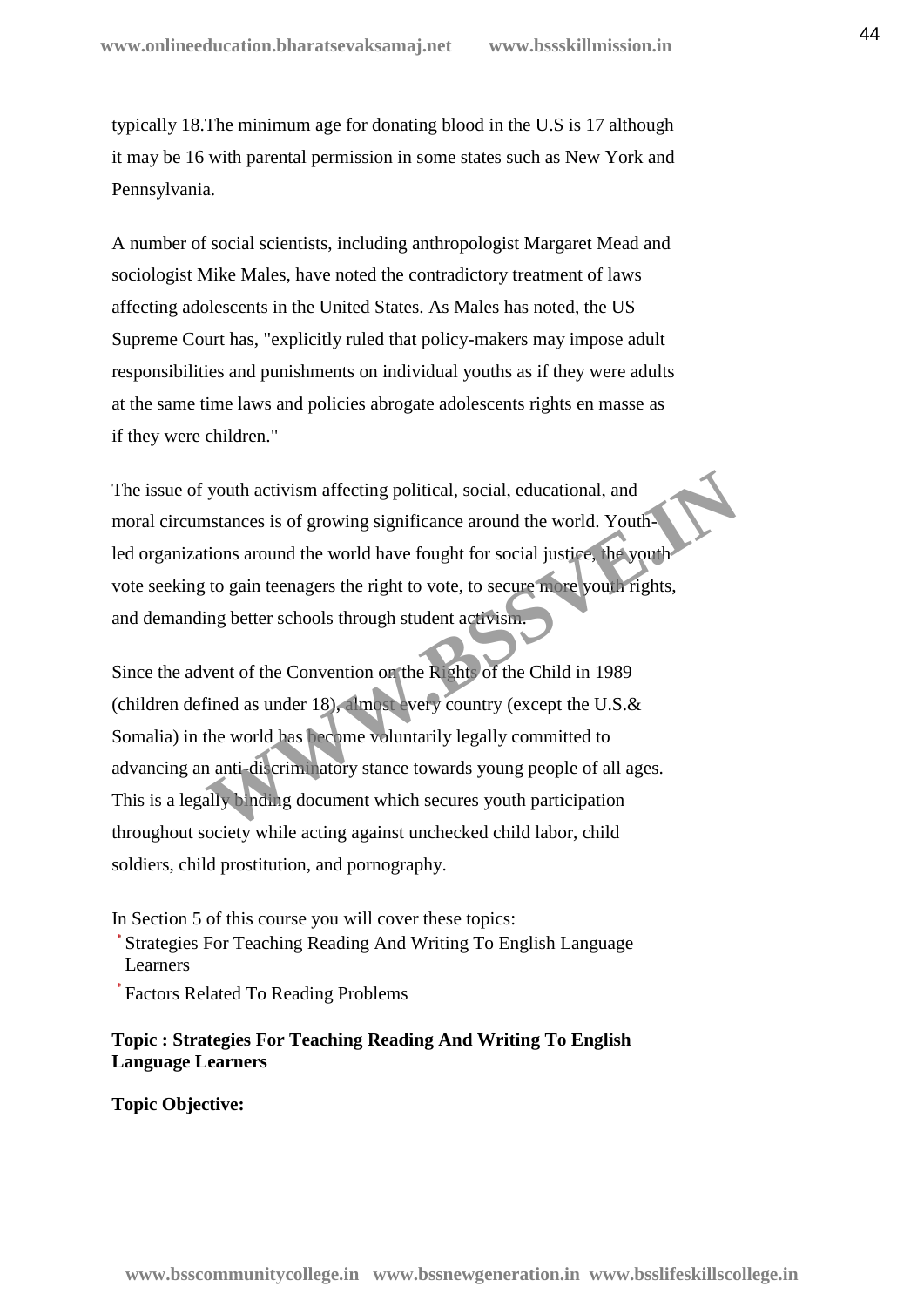At the end of this topic students will be able to understand:

 English language learners are now found in almost every classroom in the nation.

 Bilingual education is an approach to English language learners in which they learn academic subjects, such as reading and mathematics, in the mother tongue WHILE they are in the process of learning English. Children in bilingual education ordinarily make a transition from mother tongue academic instruction to English language instruction in the second or third grade.

 Communicative approaches to second language acquisition are more effective and more rapid than those that focus on grammar. The language experience approach to reading is a powerful tool for teachers to use in working with English language learners. The use of a phonetic approach to teaching reading in English to English The represented to reading is a powerful tool for teachers<br>
rking with English language learners.<br>
phonetic approach to teaching reading in English to Piglish<br>
rners should be used with caution, as their phonemic awareness

language learners should be used with caution, as their phonemic awareness is of sounds in the mother tongue, not English.

#### **Definition/Overview:**

**Overview:** English is a language with great reach and influence; it is taught all over the world under many different circumstances. In English-speaking countries, English language teaching has essentially evolved in two broad directions: instruction for people who intend to live in an English-speaking country and for those who don't. These divisions have grown firmer as the instructors of these two "industries" have used different terminology, followed distinct training qualifications, formed separate professional associations, and so on. Crucially, these two arms have very different funding structures, public in the former and private in the latter, and to some extent this influences the way schools are established and classes are held. Matters are further complicated by the fact that the United Statesand the United Kingdom, both major engines of the language, describe these categories in different terms: as many eloquent users of the language have observed, "England and America are two countries divided by a common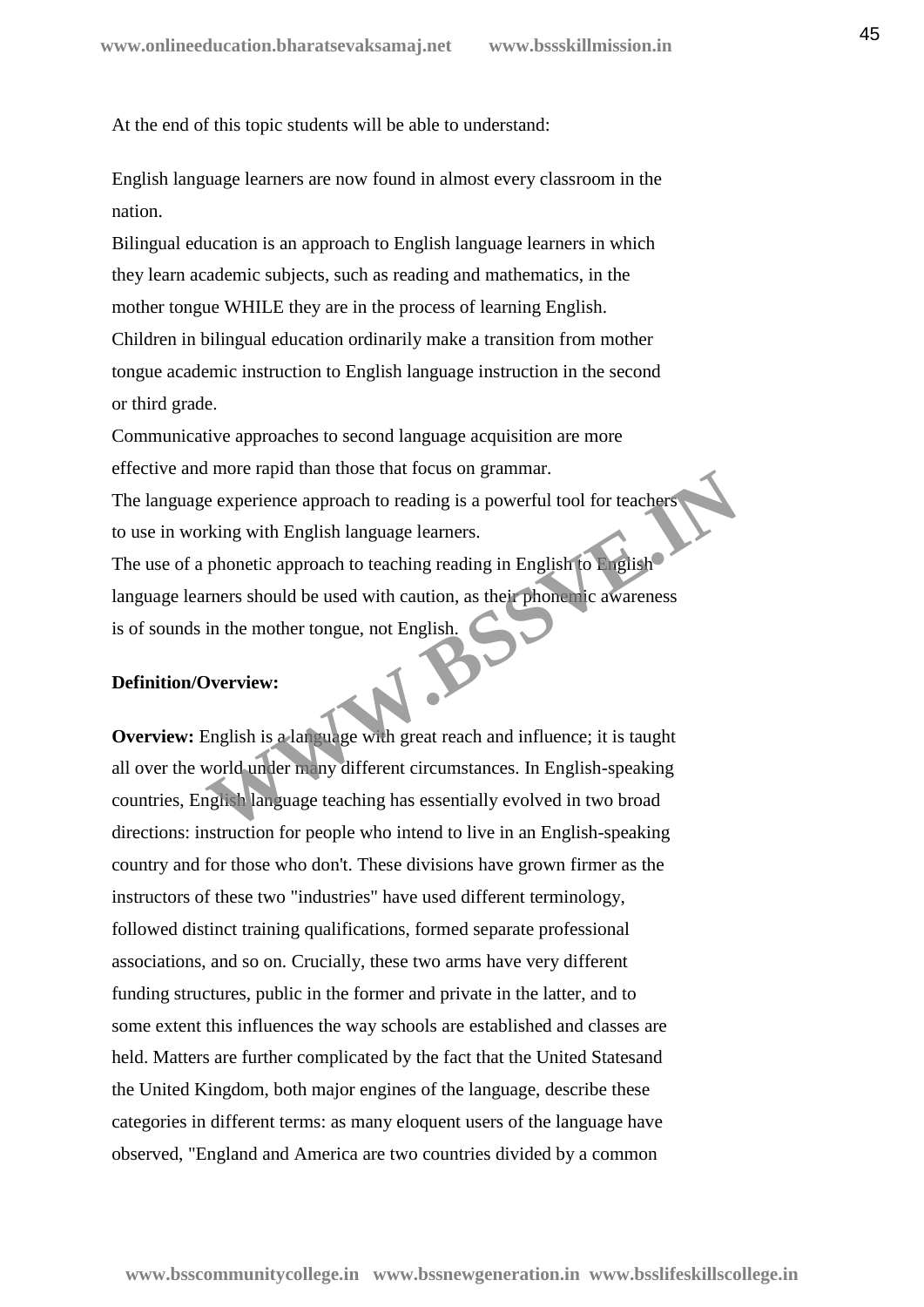language." The following technical definitions may therefore have their currency contested.

# **Key Points:**

# **1. The Context of Teaching English Language**

The other broad grouping is the use of English within the Anglosphere. In what theorist Braj Kachru calls "the inner circle", i.e. countries such as the United Kingdom and the United States, this use of English is generally by refugees, immigrants and their children. It also includes the use of English in "outer circle" countries, often former British colonies, where English is an official language even if it is not spoken as a mother tongue by the majority of the population.

In the US,Canada and Australia, this use of English is called ESL (English as a second language). This term has been criticized on the grounds that many learners already speak more than one language. A counter-argument says that the word "a" in the phrase "a second language" means there is no presumption that English is the second acquired language (see also Second language). TESL is the teaching of English as a second language. mguage even if it is not spoken as a mother tongue by the<br>
the population.<br>
Inada and Australia, this use of English is called ESL English<br>
language). This term has been criticized on the grounds that<br>
Is already speak mor

In the UK,Ireland and New Zealand, the term ESL has been replaced by ESOL (English for speakers of other languages). In these countries TESOL (teaching English to speakers of other languages) is normally used to refer to teaching English only to this group. In the UK, the term EAL (English as an additional language), rather than ESOL, is usually used when talking about primary and secondary schools.

Other acronyms were created to describe the person rather than the language to be learned. The term LEP (Limited English proficiency) was created in 1975 by the Lau Remedies following a decision of the US Supreme Court. ELL (English Language Learner), used by United Statesgovernments and school systems, was created by Charlene Rivera of the Center for Equity and Excellence in Education in an effort to label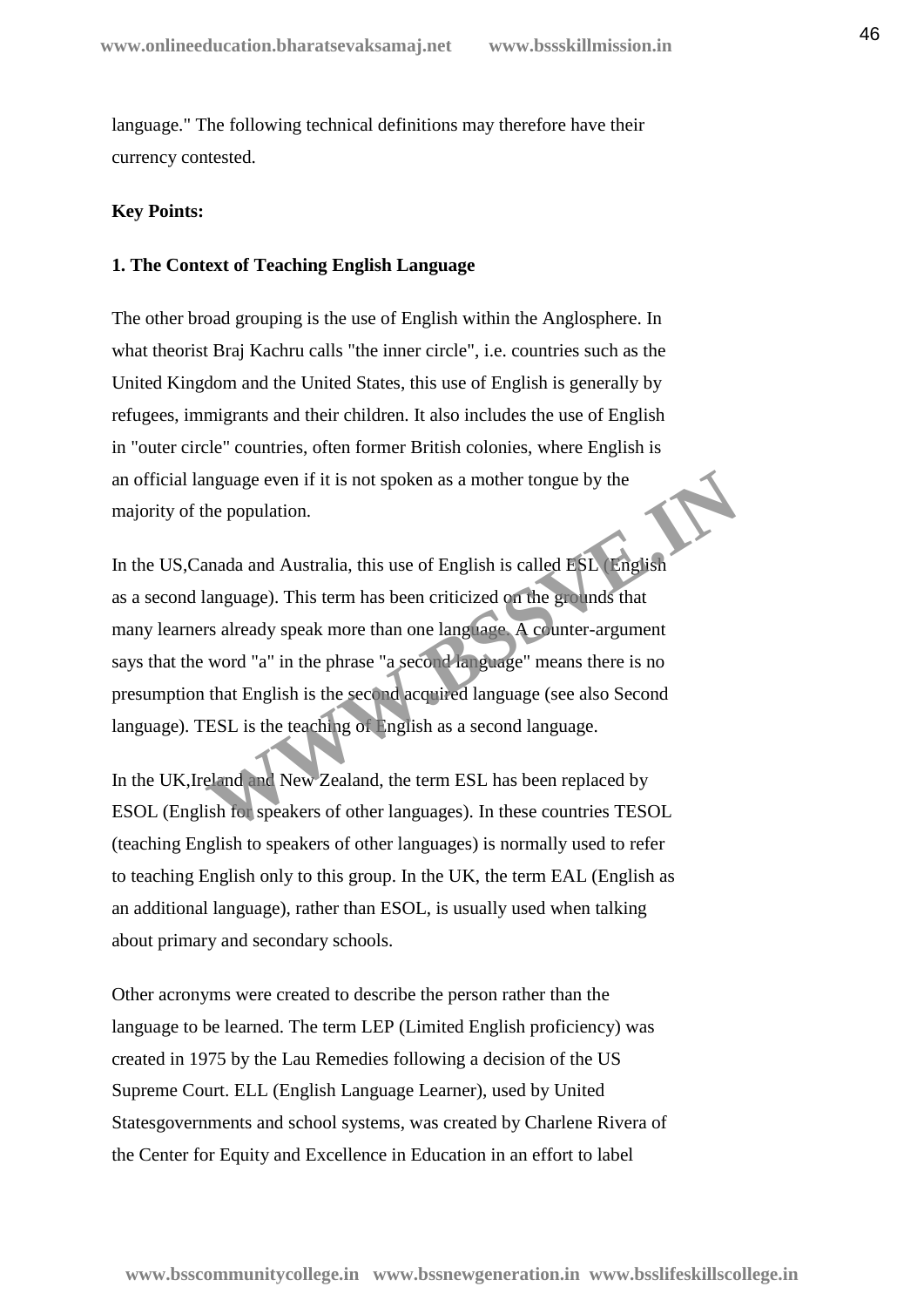learners positively, rather than ascribing a deficiency to them. LOTE (Languages other than English) is a parallel term used in Canada,Australia, and New Zealand.

Typically, this sort of English (called ESL in the United States, Canada, and Australia, ESOL in the United Kingdom, Ireland and New Zealand) is learned to function in the new host country, e.g. within the school system (if a child), to find and hold down a job (if an adult), to perform the necessities of daily life. The teaching of it does not presuppose literacy in the mother tongue. It is usually paid for by the host government to help newcomers settle into their adopted country, sometimes as part of an explicit citizenship program. It is technically possible for ESL to be taught not in the host country, but in, for example, a refugee camp, as part of a pre-departure program sponsored by the government soon to receive new potential citizens. In practice, however, this is extremely rare.

Particularly in Canada and Australia, the term ESD (English as a second dialect) is used alongside ESL, usually in reference to programs for Canadian First Nations people or indigenous Australians, respectively. It refers to the use of standard English, which may need to be explicitly taught, by speakers of a creole or non-standard variety. It is often grouped with ESL as ESL/ESD. Easing program. It is technically possible for ESE to be talght<br>at country, but in, for example, a refugee camp, as part of a<br>e program sponsored by the government soon to receive new<br>zens. In practice, however, this is ex

It is worth noting that ESL and EFL programs also differ in the variety of English which is taught; "English" is a term that can refer to various dialects, including British English, American English, and many others. Obviously, those studying English in order to fit into their new country will learn the variety spoken there. However, for those who do not intend to change countries, the question arises of which sort of English to learn. If they are going abroad for a short time to study English, they need to choose which country. For those staying at home, the choice may be made for them in that private language schools or the state school system may only offer one model. Students studying EFL in Hong Kong, for example, are more likely to learn British English, whereas students in the Philippinesare more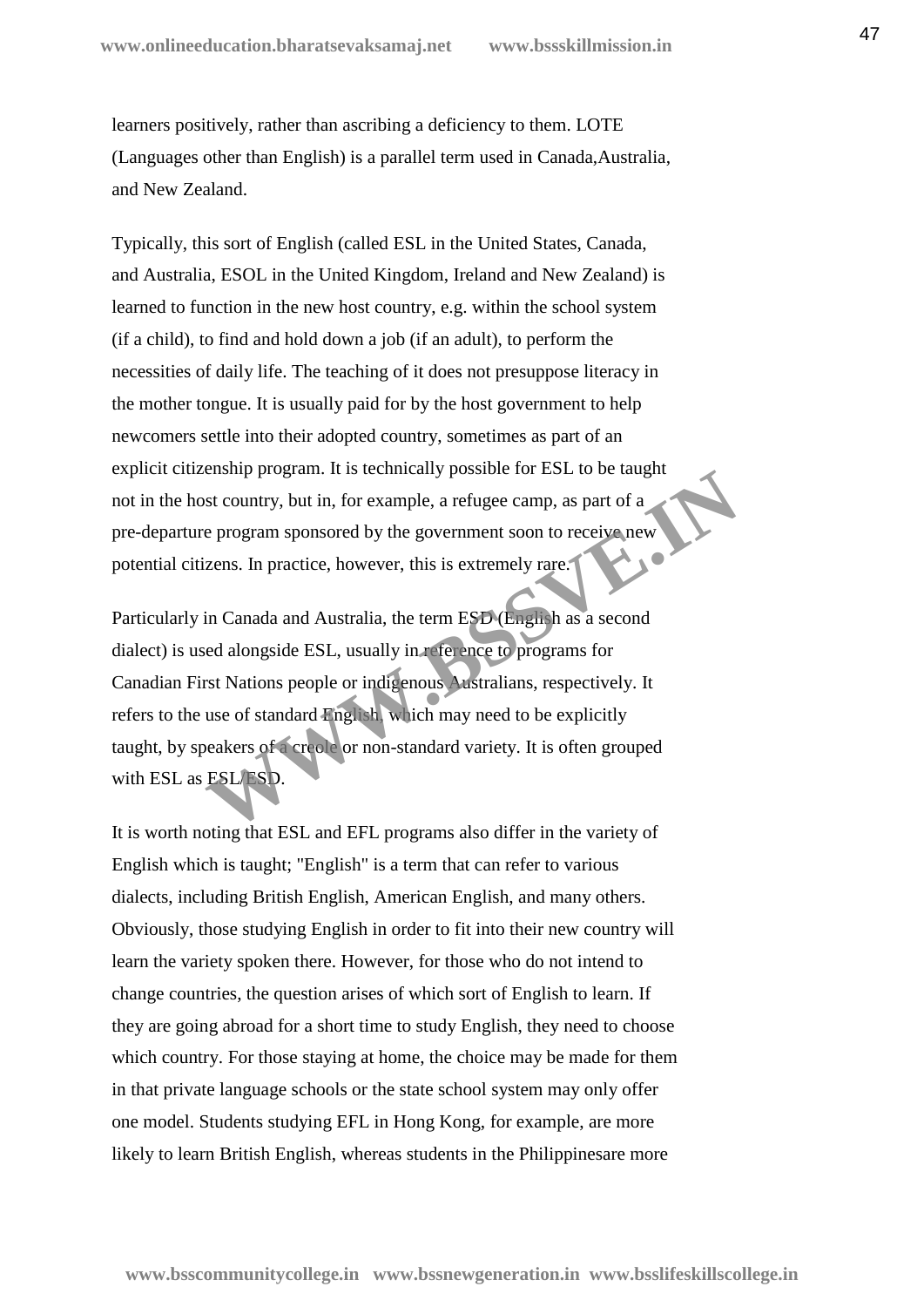likely to learn American English.

For this reason, many teachers now emphasize teaching English as an international language (EIL), also known as English as a lingua franca (ELF). Linguists are charting the development of international English, a term with contradictory and confusing meanings, one of which refers to a decontextualisedvariant of the language, independent of the culture and associated references of any particular country, useful when, for example, a Saudi does business with someone from China or Albania.

# **2. Issues in Assessing the Readingand Writing of English Language Learners**

Language teaching practice often assumes that most of the difficulties that learners face in the study of English are a consequence of the degree to which their native language differs from English (a contrastive analysis approach). A native speaker of Chinese, for example, may face many more difficulties than a native speaker of German, because German is closely related to English, whereas Chinese is not. This may be true for anyone of any mother tongue (also called first language, normally abbreviated L1) setting out to learn any other language (called a target language, second language or L2). See also second language acquisition (SLA) for mixed evidence from linguistic research. aching practice often assumes that most of the difficulties the<br>in the study of English are a consequence of the degree to<br>native language differs from English (a contra five analysis<br>native speaker of Chinese, for example

Language learners often produce errors of syntax and pronunciation thought to result from the influence of their L1, such as mapping its grammatical patterns inappropriately onto the L2, pronouncing certain sounds incorrectly or with difficulty, and confusing items of vocabulary known as false friends. This is known as L1 transfer or "language interference". However, these transfer effects are typically stronger for beginners' language production, and SLA research has highlighted many errors which cannot be attributed to the L1, as they are attested in learners of many language backgrounds (for example, failure to apply 3rd person present singular -s to verbs, as in 'he make').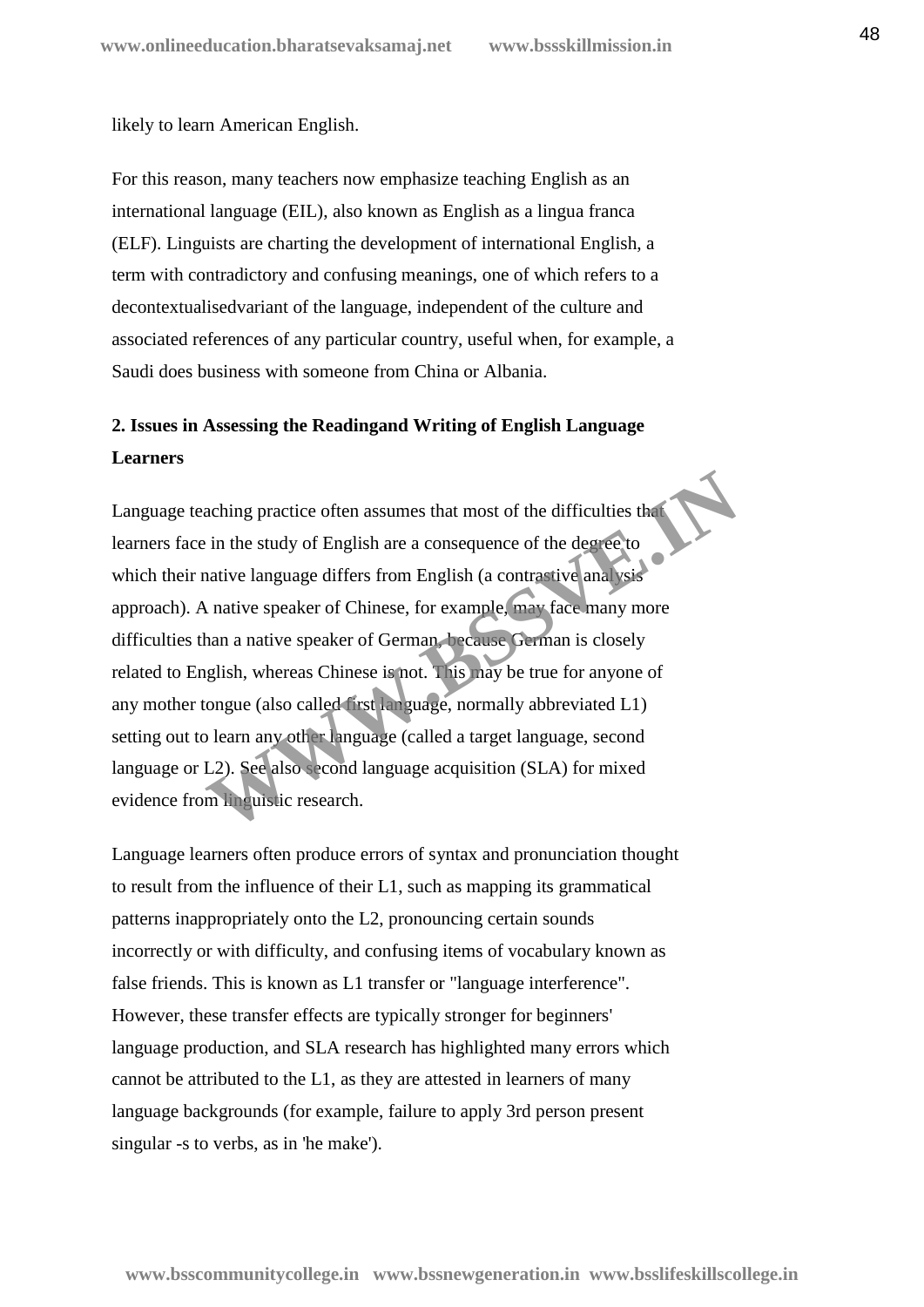While English is no more complex than other languages, it has several features which may create difficulties for learners. Conversely, because such a large number of people are studying it, products have been developed to help them do so, such as the monolingual learner's dictionary, which is written with a restricted defining vocabulary.

EFL, English as a foreign language, indicates the use of English in a non- English-speaking region. Study can occur either in the student's home country, as part of the normal school curriculum or otherwise, or, for the more privileged minority, in an anglophonecountry that they visit as a sort of educational tourist, particularly immediately before or after graduating from university. TEFL is the teaching of English as a foreign language; note that this sort of instruction can take place in any country, English speaking or not. Typically, EFL is learned either to pass exams as a necessary part of one's education, or for career progression while working for an organisation or business with an international focus. EFL may be part of the state school curriculum in countries where English has no special status (what linguist Braj Kachru calls the "expanding circle countries"); it may also be supplemented by lessons paid for privately. Teachers of EFL generally assume that students are literate in their mother tongue. The Chinese EFL Journal and Iranian EFL Journal are examples of international journals dedicated to specifics of English language learning within countries where English is used as a foreign language. **EXECT IS THE UP IN THE UP IN THE UP IN THE UP IN THE UP IN THE UP IN THE UP IN THE UP IN THE UP IS SERVED IN THE UP IN THE UP IS SERVED IN THE UP IS SERVED IS UP IN THE UP IS SERVED IS UP IN THE UP IS SERVED IN THE UP IS** 

# **3. Effective English Reading Instruction**

Proficient reading is equally dependent on two critical skills: the ability to understand the language in which the text is written, and the ability to recognize and process printed text. Each of these competencies is likewise dependent on lower level skills and cognitive abilities.

Children who readily understand spoken language and who are able to fluently and easily recognize printed words do not usually have difficulty with reading comprehension. However, students must be proficient in both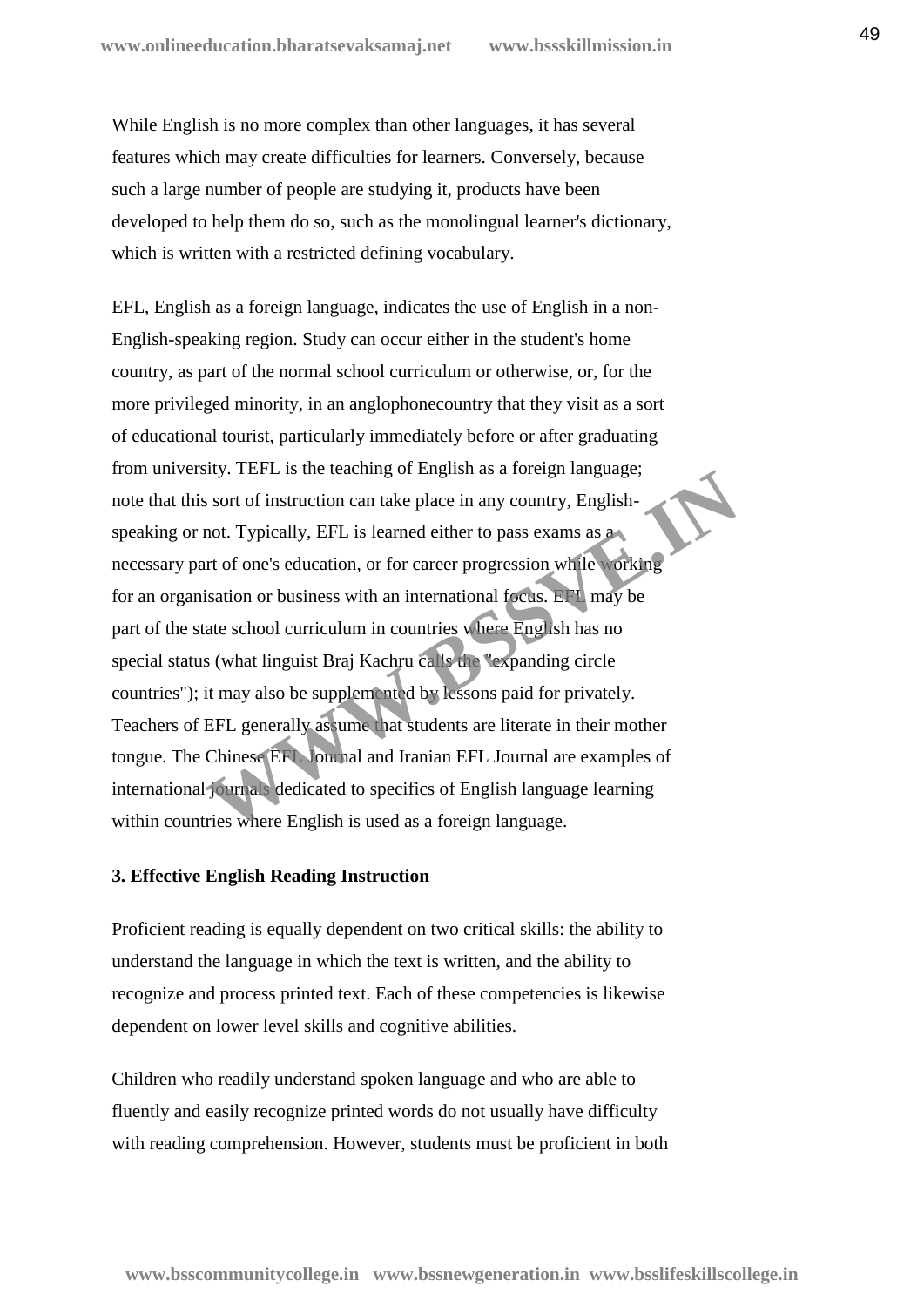competencies to read well; difficulty in either domain undermines the overall reading process. At the conclusion of reading, children should be able to retell the story in their own words including characters, setting, and the events of the story. Readingresearchers define a skilled reader as one who can understand written text as well as they can understand the same passage if spoken.

Print recognition requires the ability to perceive printed text and translate it into spoken language. This aspect of reading is the crux of much of the reading debate.

Reading readiness has been defined as the point at which a person is ready to learn to read and the time during which a person transitions from being a non-reader into a reader. Other terms for reading readiness include early literacy and emergent reading.

Children begin to learn pre-reading skills at birth while they listen to the speech around them. In order to learn to read, a child must first have knowledge of the oral language. According to the Ontario Government (2003), the acquisition of language is natural, but the process of learning to read is not - reading must be taught. This belief contradicts basic language philosophy, which states that children learn to read while they learn to speak. The Ontario Government (2003) also believes that reading is the foundation for success, and that those children who struggle with reading in grades 1-3 are at a disadvantage in terms of academic success, compared to those children who are not struggling. ad and the time during which a person transitions from being a<br>tho a reader. Other terms for reading readiness include early<br>emergent reading.<br>gin to learn pre-reading skills at birth while they listen to the<br>d them. In or

Because a child's early experience with literacy-related activities is highly correlated to the child's success with reading, it is important to consider a child's developmental level when choosing appropriate activities and goals. Early and enjoyable pre-reading experiences set the stage for a child's desire to learn. By participating in developmentally-appropriate activities (activities that are fun and challenging, but not frustrating), the child gains knowledge that will serve as the foundation for further learning as he or she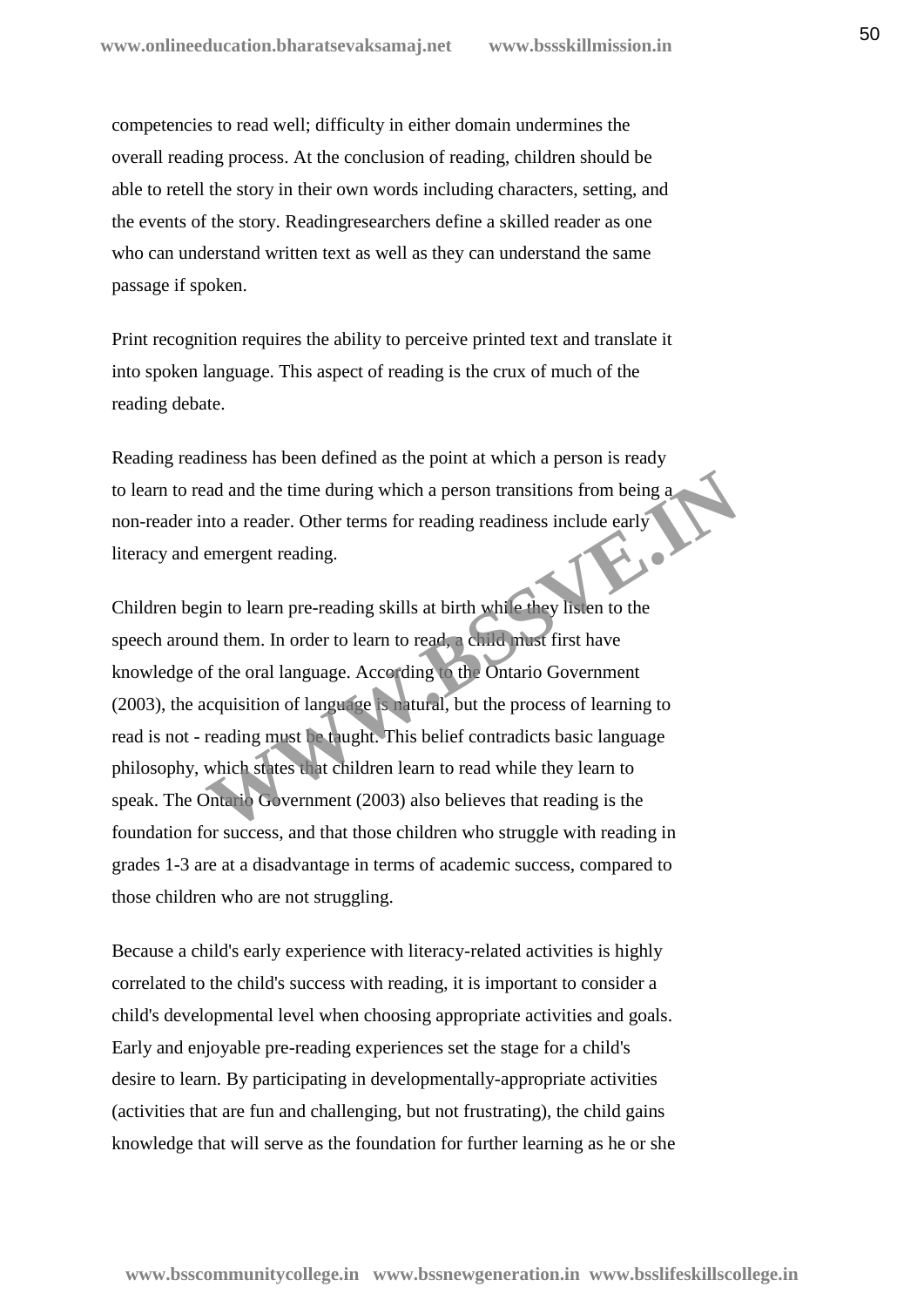enters the school system.

Reading readiness is highly individualistic. There is no "one size fits all" solution to teaching a child to read. A parent or educator may need to employ several techniques before finding the most appropriate method for an individual child. According to Vygotsky's Zone of Proximal Development a child can, through the help of an adult or more capable child, perform at a higher level than he or she can independently. The process of learning to read should thus be supported by a caring and supportive individual.

# **Topic : Factors Related To Reading Problems**

#### **Topic Objective:**

At the end of this topic students will be able to understand:

 Current legislation specifies the rights of students with disabilities and the services public schools are required to provide. Since students with disabilities must have access to the same curriculum and be placed in the least restrictive learning environment, general education teachers are responsible for assessing and teaching students with special needs. The Students will be able to understand:<br>
Slation specifies the rights of students with disabilities and the<br>
lic schools are required to provide<br>
tts with disabilities must have access to the same curriculum<br>
d in the lea

 The identification process is generally similar in all school divisions and includes procedures for referral, assessment, identification of handicapping conditions, recommendation for special services, development of an Individualized Educational Program (IEP), and parental consent. The identification process includes administering and interpreting formal tests of intelligence and learning aptitude, achievement, adaptive behavior, specific learning processes, and behavior and adjustment.

# **Definition/Overview:**

**Special education:** Special education is the individually planned and systematically monitored arrangement of teaching procedures, adapted equipment and materials, accessible settings, and other interventions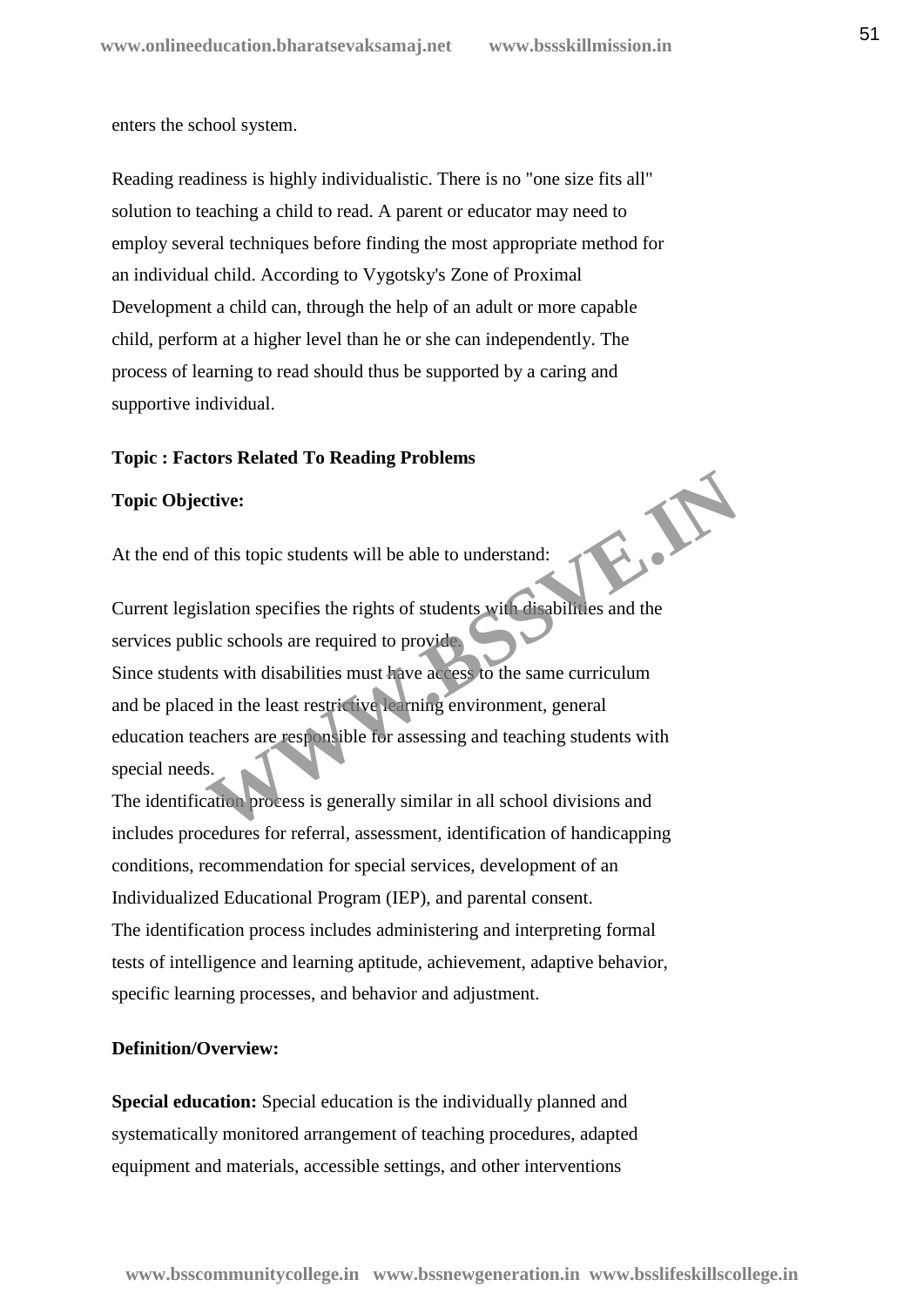designed to help learners with special needs achieve a higher level of personal self-sufficiency and success in school and community than would be available if the student were only given access to a typical classroom education.

# **Key Points:**

# **1. Issues Related to Special-Needs Students**

Students with special needs, such as learning differences, mental health issues, specific disabilities (physical or developmental), and giftedness are those whose needs are addressed within the classroom setting. However, generally, the term "special education" refers specifically to students with learning disabilities, mental conditions, and other disabling conditions. Beginning in 1952, Civitans were the first to provide widespread training for teachers of developmentally disabled children. e term "special education" refers specifically to students with<br>bilities, mental conditions, and other disabling conditions.<br>1952, Civitans were the first to provide widespread raining<br>of developmentally disabled children.

Disability studies is an interdisciplinary field of study, which is focused on the contributions, experiences, history, and culture of people with disabilities. The field of teaching and research in the area of disability studies is growing worldwide.

The scope of disability studies differs in different countries. In the UK, for instance, it is seen as the province of disabled people, whereas in the USA a much wider range of professions concerned with disabilities and disabled people is involved.

Special education has been a field in which large, empirical studies have been difficult to implement, given the differences in service delivery models. In a meta-analysis of special education, researchers found no significant effect size when examining the relationship between student outcomes and inclusion in special education (see Kavale, K. A., Glass, G. V (1982) The Efficacy of Special Education Interventions and Practices: A Compendium of Meta-Analysis Findings. Focus on Exceptional Children,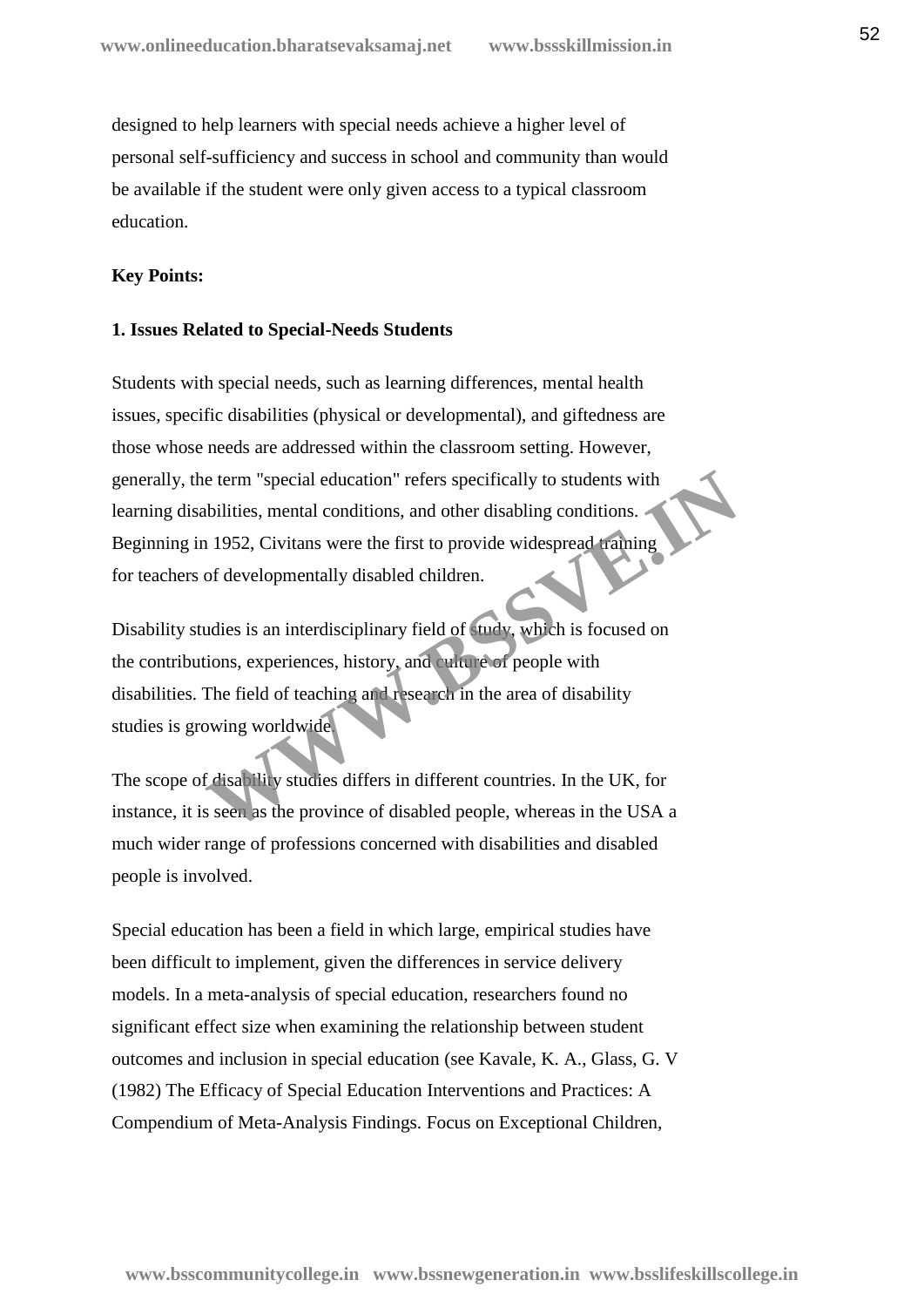#### v15 n4 p1-14).

Beneficial classrooms designed for special education students, sometimes called resource rooms, are targets for those who seek to include a heterogenous group of students without consideration of the myriad of learners. Students with disabilities require individualized instruction--as mandated by an IEP--and thus full inclusion or "push in" servicing is not viable for school districts.

Special education as implemented in public schools has been criticized because the qualification criteria for services are extremely variable from one education agency to another. In the United States, all Local and State Education Agencies must use classification and labeling models that are aligned with the federal definitions, outlined the Individuals with Disabilities Education Act (IDEA).

At-risk students (those with educational needs that are not associated with a disability) are often placed in classes with students with disabilities. Critics assert that placing at-risk students in the same classes as disabled students may impede the educational progress of people with disabilities. gencies must use classification and labeling models that are<br>the federal definitions, outlined the Individuals with<br>Education Act (IDEA).<br>ents (those with educational needs that are not associated with a<br>re often placed in

The practice of inclusion has been criticized by advocates and some parents of children with disabilities because some of these students require instructional methods that differ dramatically from typical classroom methods. Critics assert that it is not possible to deliver effectively two or more very different instructional methods in the same classroom. As a result, the educational progressof students who depend on different instructional methods to learn often fall even further behind their peers without disabilities.

Parents of typically developing children sometimes fear that the special needs of a single "fully included" student will take critical levels of attention and energy away from the rest of the class and thereby impair the academic achievements of all students.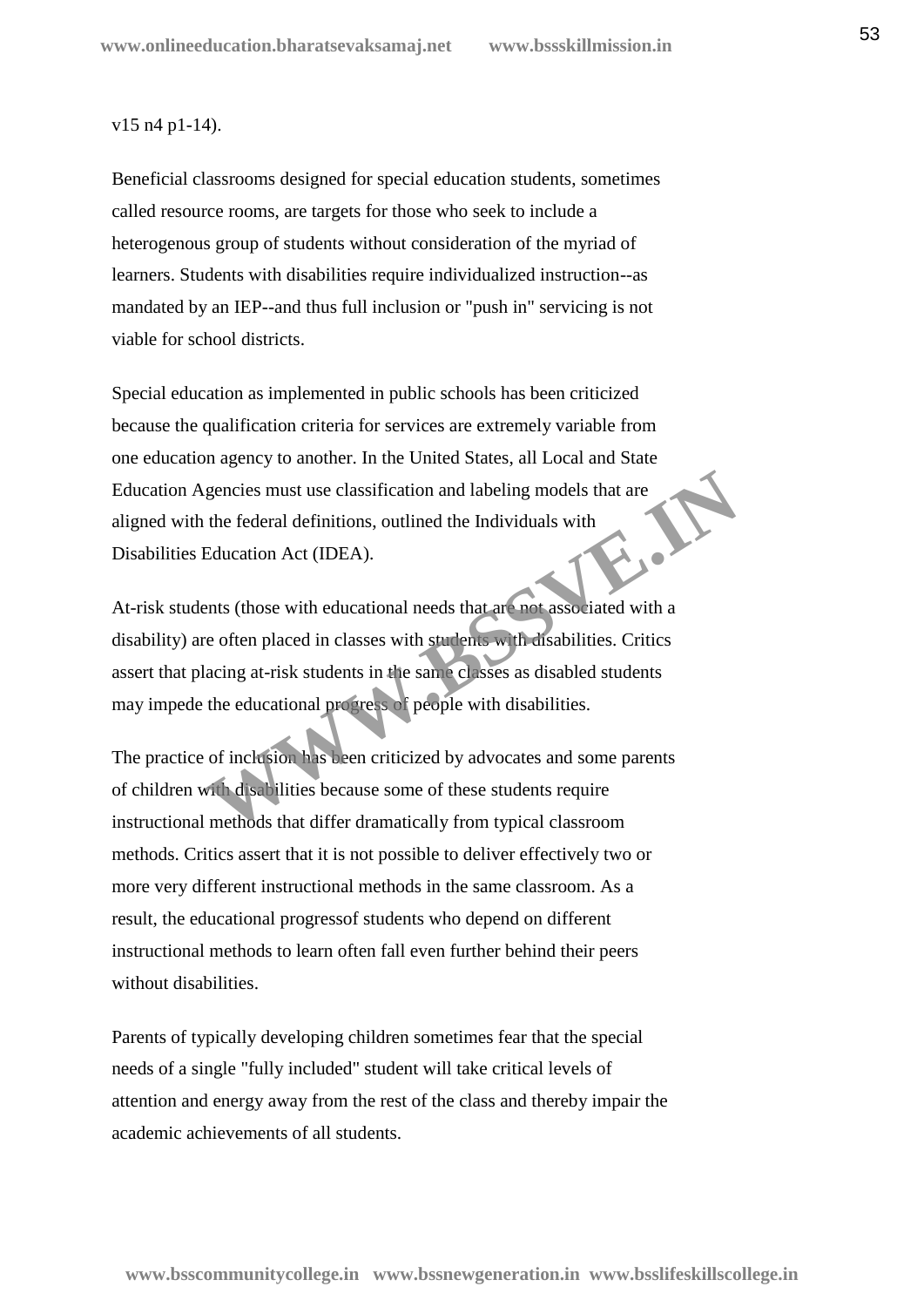Some parents, advocates, and students have concerns about the eligibility criteria and its application. In some cases, parents and students protest the students' placement into special education programs. For example, a student may be placed into the special education programs due to a mental health condition such as OCD, depression, anxiety, panic attacks or ADHD, while the student and his parents believe that the condition is adequately managed through medication and outside therapy. In other cases, students whose parents believe they require the additional support of special education services are denied participation in the program based on the eligibility criteria.

An alternative to homogenization and lockstep standardization is proposed, using the Sudbury model schools, an alternative approach in which children learn at their own pace rather than following a chronologically-based curriculum. Proponents of unschoolinghave also claimed that children raised in this method do not suffer from learning disabilities.

Gerald Coles, in his book, The Learning Mystique: A Critical Look at "Learning Disabilities", asserts that there are partisan agendas behind the educational policy-makers and that the scientific research that they use to support their arguments regarding the teaching of literacy are flawed. These include the idea that there are neurological explanations for learning disabilities. The complement of the scientific research in which children<br>
The complex complex complex complex complements of unschooling<br> **Proponents** of unschooling a chronologically-based<br> **Proponents** of unschooling have also claime

# **2. Other Factors**

The provision of education to people with disabilities or learning differences differs from country to country, and state to state. The ability of a student to access a particular setting depends on the availability of services, location, family choice, or government policy. Special educators have historically described a cascade of services, in which students with special needs receive services in varying degrees based on the degree to which they interact with the general school population. In the main, special education has been provided in one, or a combination, of the following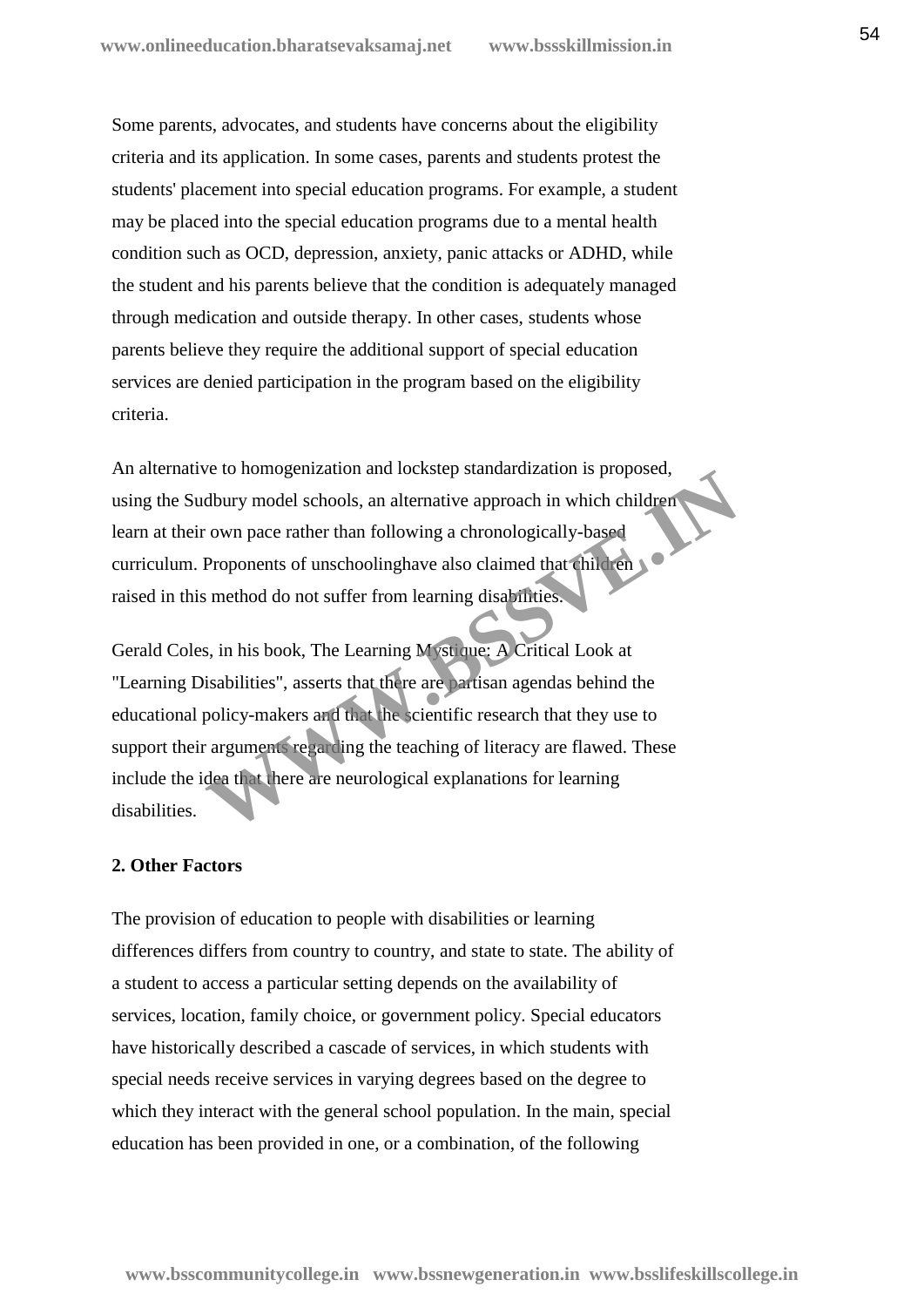#### ways:

 Inclusion: Regular education classes combined with special education services is a model often referred to as inclusion. In this model, students with special needs are educated with their typically developing peers for at least half of the day. In a full inclusion model, specialized services are provided within a regular classroom by sending the service provider in to work with one or more students in their regular classroom setting. In a partial inclusion model, specialized services are provided outside a regular classroom. In this case, the student occasionally leaves the regular classroom to attend smaller, more intensive instructional sessions, or to receive other related service such as speech and language therapy, occupational and/or physical therapy, and social work.

 Mainstreaming: Regular education classes combined with special education classes is a model often referred to as mainstreaming. In this model, students with special needs are educated with their typically developing peers during specific time periods.

 Segregation (Self-Contained): Full-time placement in a special education classroom may be referred to as segregation. In this model, students with special needs spend no time with typically developing students. Segregated students may attend the school as their neighbors, but spend their time exclusively in a special-needs classroom. Alternatively, these students may attend a special school. Franced service such as speech and language therapy,<br>and/or physical therapy, and social work.<br>mg: Regular education classes combined with special education<br>model often referred to as mainstreaming. In this model<br>is pecifi

 Exclusion: A student who does not receive instruction in any school is said to be excluded. Such exclusion may occur where there is no legal mandate for special education services. It may also occur when a student is in hospital, homebound, or detained by the criminal justice system. These students may receive one-on-one instruction or group instruction. Students who have been suspended or expelled are not considered excluded in this sense.

With increasing experience over the past few decades in the field of special education, the concept is shifting away from the student's level of disability as the prime determinant of physical placement (i.e., the degree of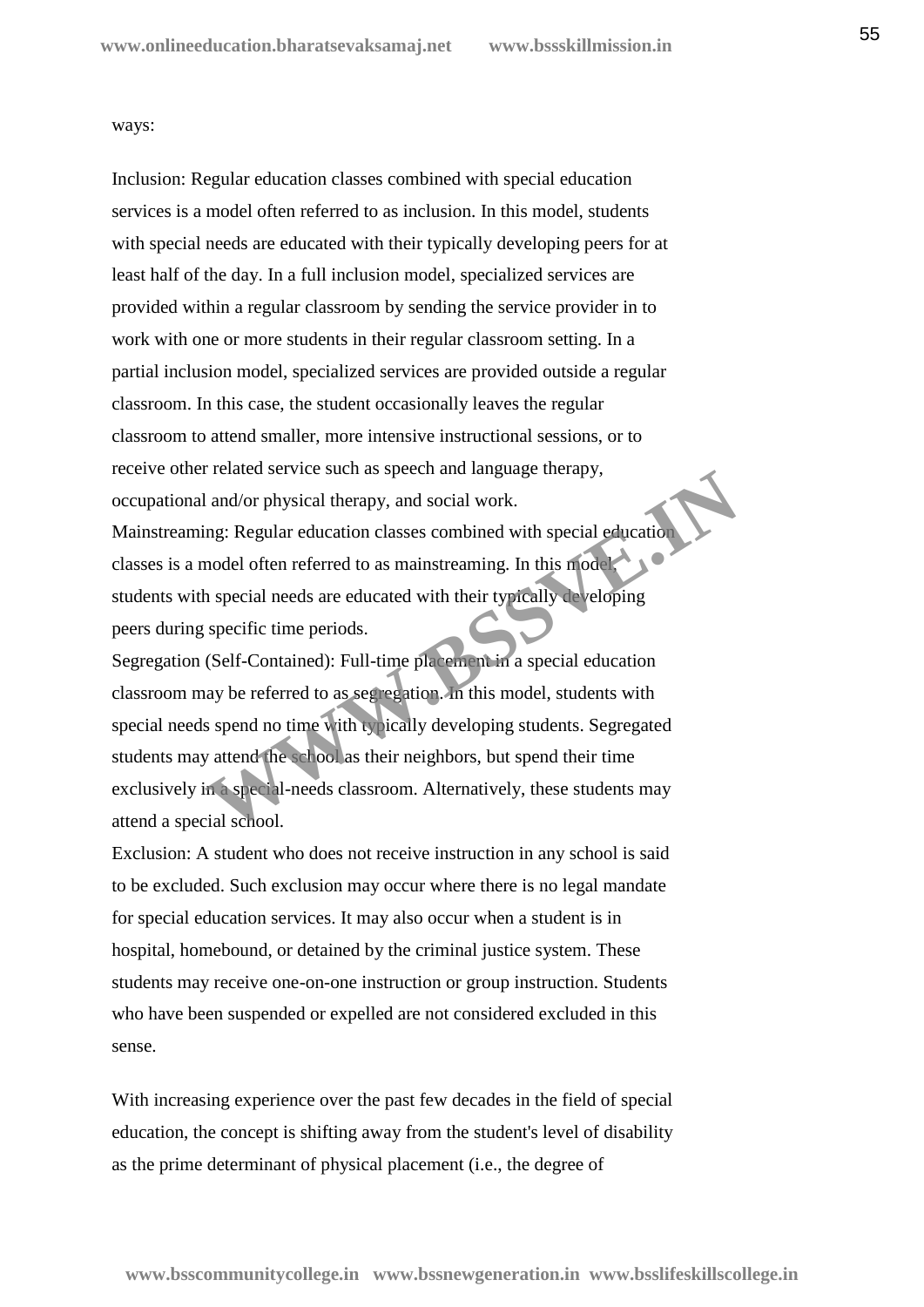exclusion/segregation s/he experiences) toward the challenge of modifying teaching methods and environments so that students might be served in typical educational environments. In the US, the President's National Council on Disability has called for special education to be regarded less as a "place" and more as "a service, available in every school."

Modifications can consist of changes in curriculum, supplementary aides or equipment, and the provision of specialized physical adaptations that allow students to participate in the educational environment to the fullest extent possible. Students may need this help to access subject matter, to physically gain access to the school, or to meet their emotional needs.

Support is targeted to the needs of the individual student and can be short or long term. In the United States, the Individuals with Disabilities Education Act requires that special needs students be included in regular education activities as much as possible. In Scotland the Additional Support Needs Act places an obligation on education authorities to meet the needs of all students in consultation with other agencies and parents. rgeted to the needs of the individual student and can be short or<br>the United States, the Individuals with Disabilities Education<br>that special needs students be included in regular education<br>much as possible. In Scotland th

In England there are support services available which can help parents in particular with the educational provision of their child. Parent Partnership Services are support services which ensure the involvement of parents in the planning and delivery of their child's educational provision.

# **3. Special education in the United States**

Special education programs in the United Stateswere made mandatory in 1975 when the United States Congress passed the Education for All Handicapped Children Act (EHA) in response to discriminatory treatment by public educational agencies against students with disabilities. The EHA was later modified to strengthen protections to people with disabilities and renamed the Individuals with Disabilities Education Act (IDEA). The EHA and IDEA both implement their mandate by requiring States to provide special education consistent with federal standards as a condition of receiving federal funds. The IDEA is found in Title 20 of the United States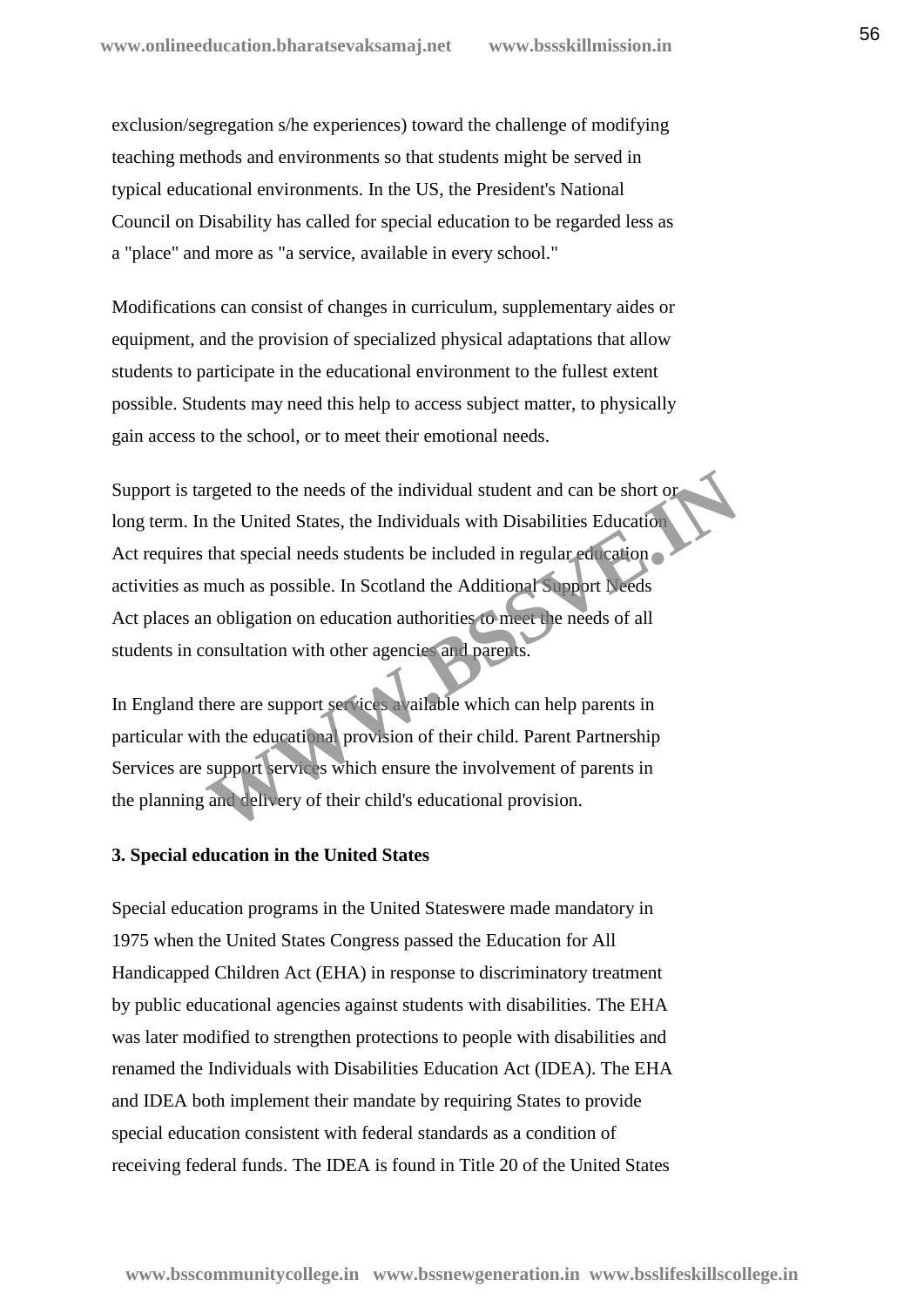Code, starting at section 1400. IDEA is interpreted by extensive federal regulations.

The two most basic rights ensured by the IDEA is that every student is entitled to a free and appropriate public education (FAPE) in the least restrictive environment (LRE). To ensure a FAPE, a team of professionals from the local educational agency (ie public school) and parents meet to determine the student's unique educational needs, develop annual goals for the student, and determine the placement, program modification, testing accommodations, counseling, and other special services that the student needs through the development of an Individualized Education Program (IEP). The educational agency (ie school) is required to develop and implement an IEP that meets the standards of federal and state educational agencies.

The study of special education and special education policy brings together diverse disciplines and requires an integration of a variety of resources. To a large extent, provision of special education is governed by state and federal law as expressed in statutes and implementing regulations. Because special education law is structured upon a cooperative federalism model,Schafferv Weist, one must look to both state and federal law to understand how special education is delivered and financed in any particular state. Application of these statutes and regulations occurs at the local level by local school districts under supervision of their State government. Disputes over the application of the law begins at the local school district and travels through an administrative procedure subject to judicial review. This process, of applying law through layers of governmental decision-making is studied in the discipline of Administrative Law. In addition, aspects of special education law rest on evolving civil rights jurisprudence. But an understanding of special education requires integration of other disciplines, including education and education finance, psychology, public health and medicine. IF THE PHAT meets the standards of federal and state educational<br>
IF THE PHAT meets the standards of federal and state educational<br>
IF Special education and special education policy trings logether<br>
plines and requires an